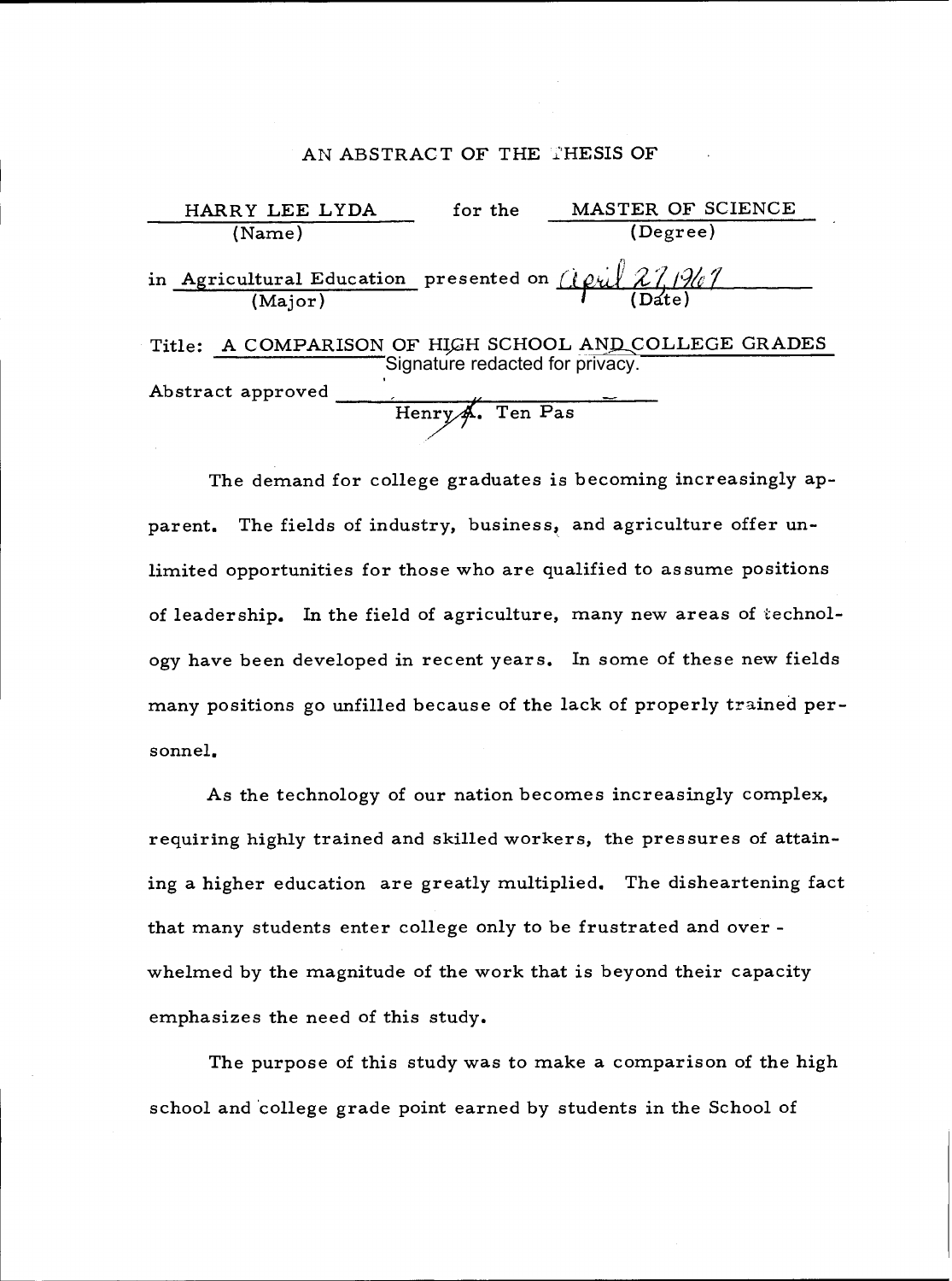Agriculture at Oregon State University.

The specific objectives were to compare (1) high school average grades with college average grades in the same subject areas, (2) the effect of high school preparation compared to college achievement in the same subject areas, and (3) students from various sized high schools in accordance with grades received.

The data for this thesis was obtained from transcripts in the office of the Dean of Agriculture and from the student files in the Registrar's Office.

Only those students who enrolled in the School of Agriculture as fall term (1962) freshmen were considered in this study. The high school subjects considered were Mathematics and/or Algebra, English, Chemistry, and Biology. These high school subjects were compared with college courses in Mathematics, English Composition, General Chemistry, and either General Botany or General Science, or General Zoology.

Between 35 and 40 percent of those students who achieved (3.00 and above) in high school went on to achieve in the same subject areas in college.

Of those students who did not achieve in high school between four and 28 percent went on to achieve in the same subject areas in college.

Sixty-one to 83 percent of those students who received average or above grades (2.00 and above) in high school went on to do average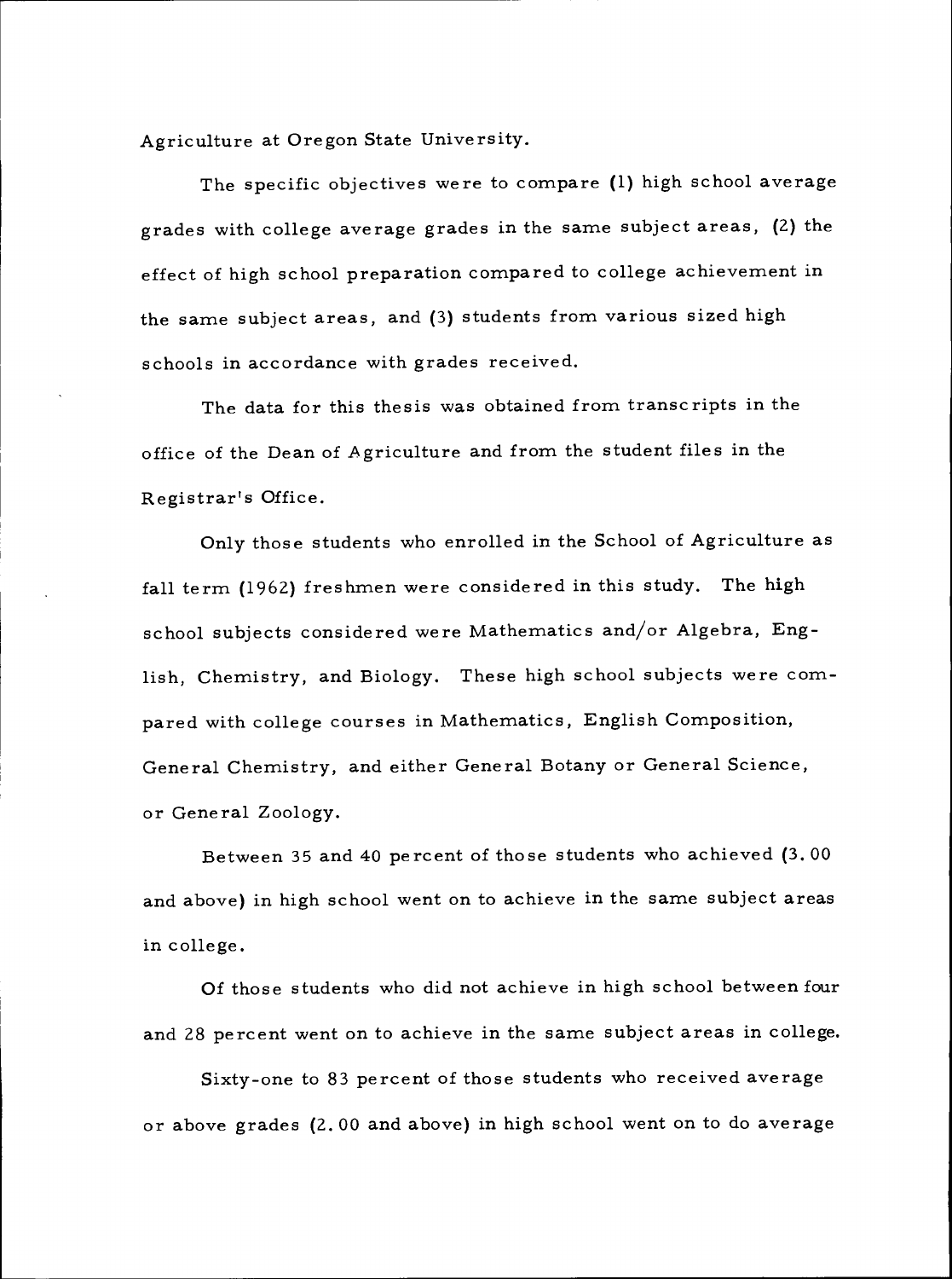or above work in college.

About two-thirds of those students who did below average work in high school went on to do average or above in college. Only nine percent of the below average high school English students were able to do average work in college English.

The grade point average in the selected fields dropped an average of .43 grade point between high school and college. The greatest drop occurred in Science and English with a drop of a minus . 62 and 61 respectively. Mathematics dropped a minus .46 and Chemistry dropped the least with a minus .03.

Students from schools under 200 enrollment grade point dropped a minus 76 in the select study areas whereas students from school size of 200-499, 500-999, and over 1000 students dropped a minus 27, .49, and . 47 respectively.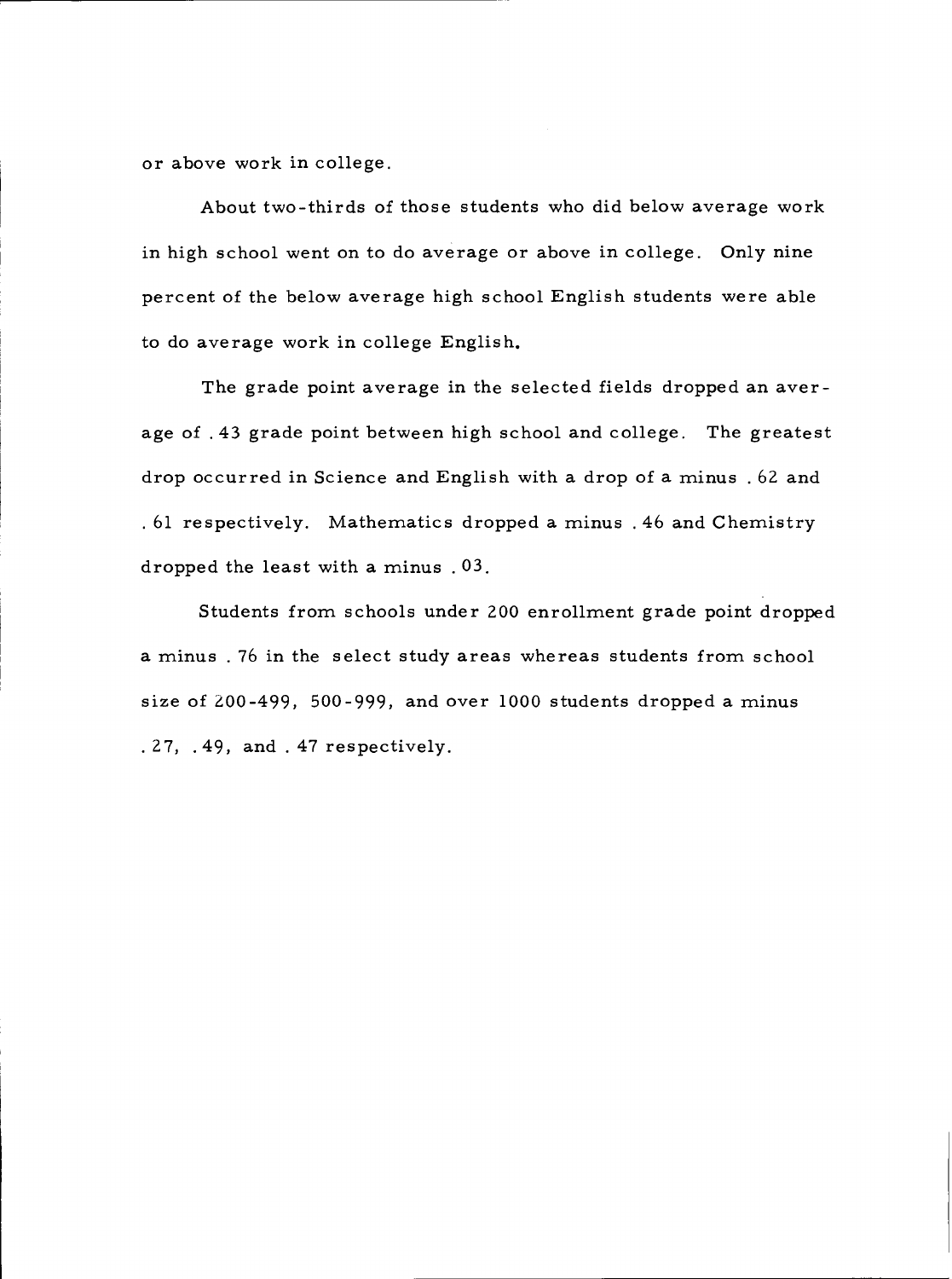A Comparison of High School and College Grades

by

Harry Lee Lyda

# A THESIS

### submitted to

# Oregon State University

in partial fulfillment of the requirements for the degree of

Master of Science

June 1967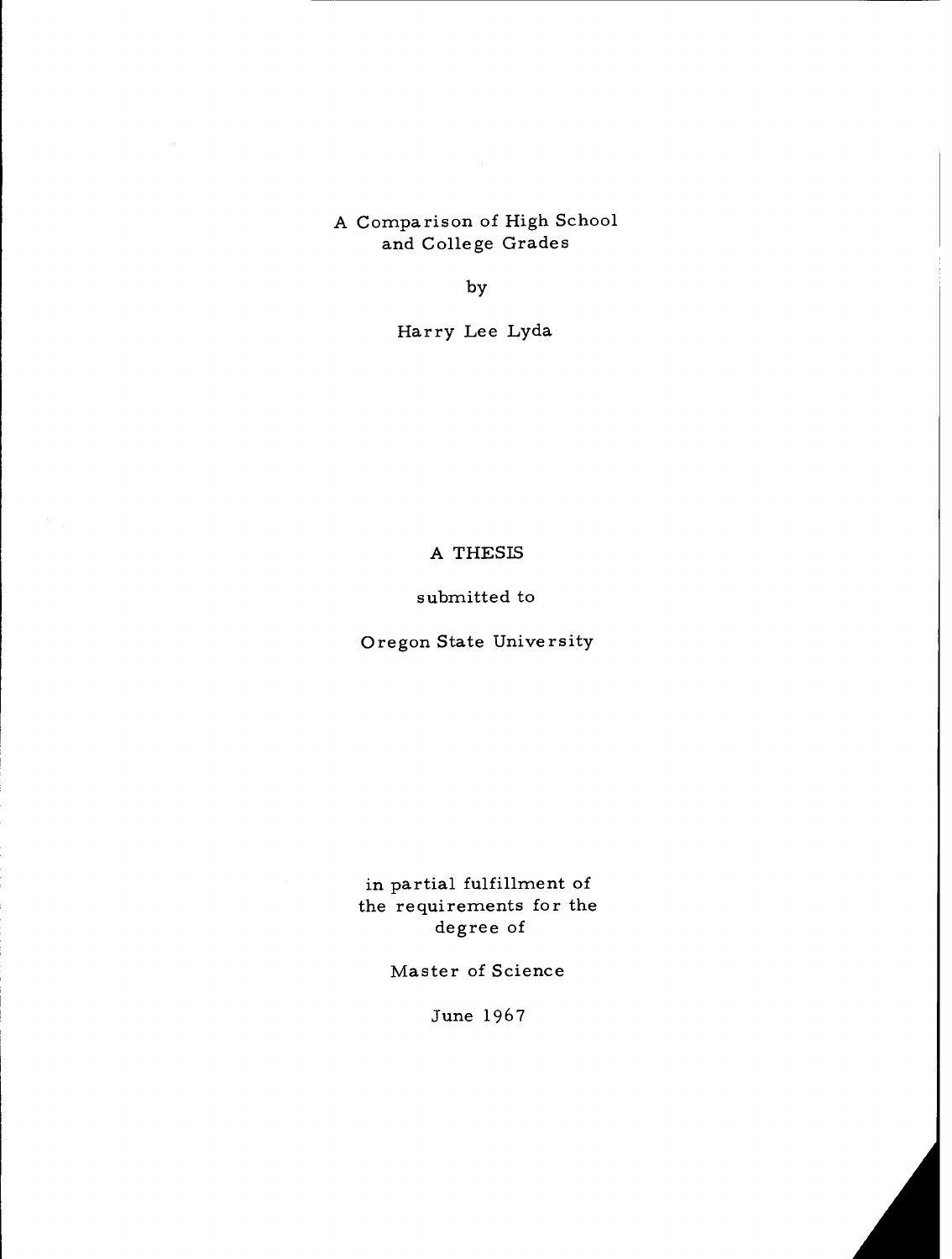APPROVED:

# Signature redacted for privacy.

Professor and Head of Department of Agricultural Education

# Signature redacted for privacy.

Dean of Graduate School

Date thesis is presented  $\mathbb{Q}_{p}$  (1, 2),  $|q_{q}\rangle$ 

Typed by Clover Redfern for Harry Lee Lyda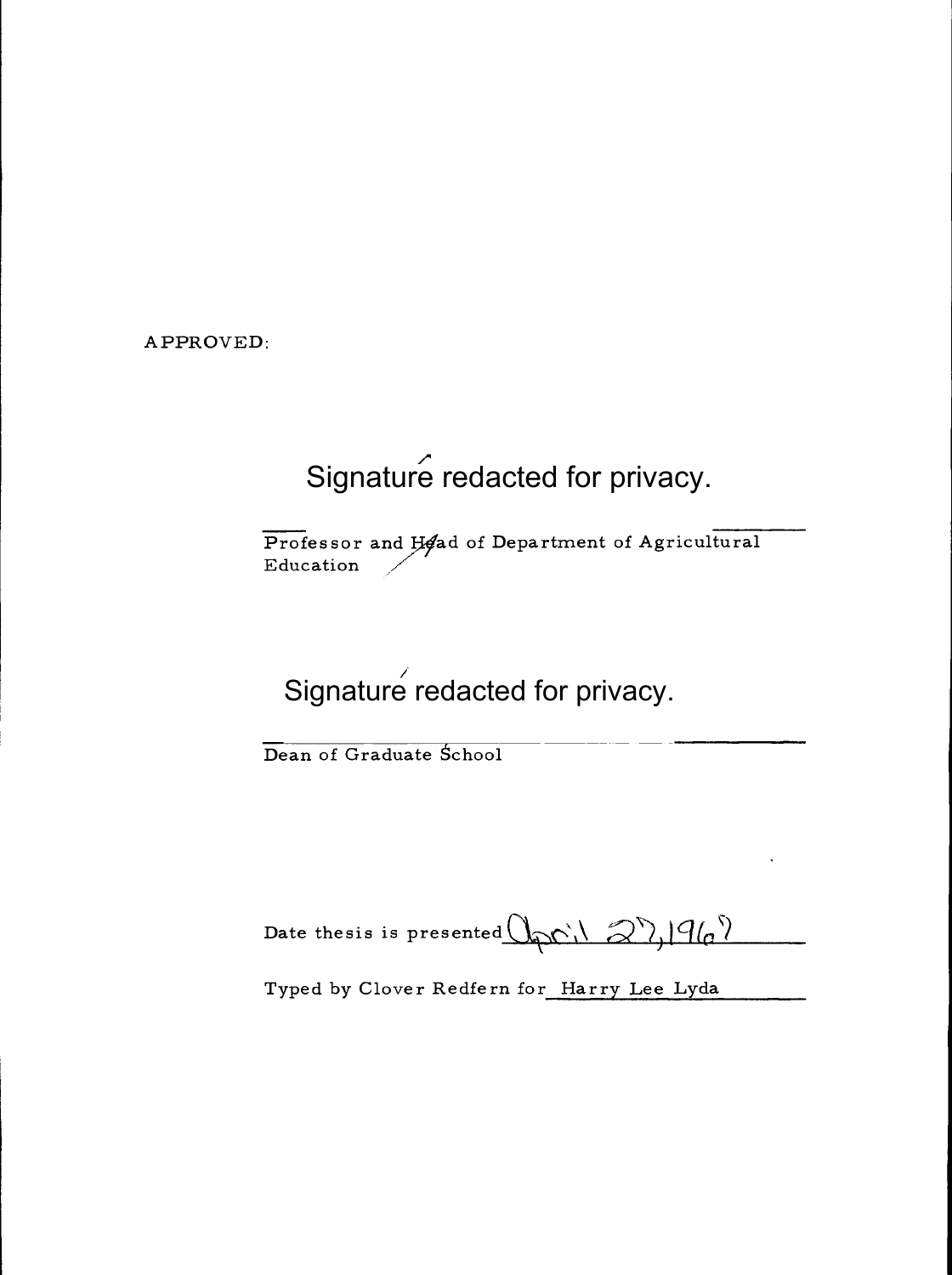# TABLE OF CONTENTS

|                                                                               | Page           |
|-------------------------------------------------------------------------------|----------------|
| <b>INTRODUCTION</b>                                                           | $\perp$        |
| Statement of Problem                                                          | $\overline{c}$ |
| Purpose of Study                                                              | 4              |
| Limitations of Study                                                          | 4              |
| Definition of Terms                                                           | 5              |
| Procedures                                                                    | 9              |
| Treatment of Data                                                             | 9              |
| Characteristics of Students Studied                                           | 10             |
| REVIEW OF RELATED LITERATURE                                                  | 11             |
| <b>FINDINGS</b>                                                               | 26             |
| Performance of Mathematics Students                                           | 27             |
| Over-all Considerations                                                       | 27             |
| High School Mathematics Grade Point                                           |                |
| Average Versus College Mathematics                                            |                |
| Grade Point Average                                                           | 32             |
| Summary of Mathematics                                                        | 35             |
| Performance of English Students                                               | 36             |
| Over-all Considerations                                                       | 36             |
| High School English Grade Point Average<br>Versus College English Grade Point |                |
| Average                                                                       | 38             |
| Summary of English                                                            | 40             |
| Performance of Chemistry Students                                             | 41             |
| Over-all Considerations                                                       | 41             |
| High School Chemistry Versus College                                          |                |
| Chemistry                                                                     | 46             |
| Size of High School Versus Success in                                         |                |
| College General Chemistry                                                     | 46             |
| Summary of Chemistry                                                          | 47             |
| Performance of Science Students                                               | 48             |
| Over-all Considerations                                                       | 48             |
| High School Size Versus Performance                                           |                |
| in College Science                                                            | 51             |
| Summary of Science                                                            | 52             |
| <b>SUMMARY</b>                                                                | 54             |
| Conclusions                                                                   | 54             |
| Recommendations                                                               | 57             |
| <b>BIBLIOGRAPHY</b>                                                           | 59             |

 $\mathcal{L}$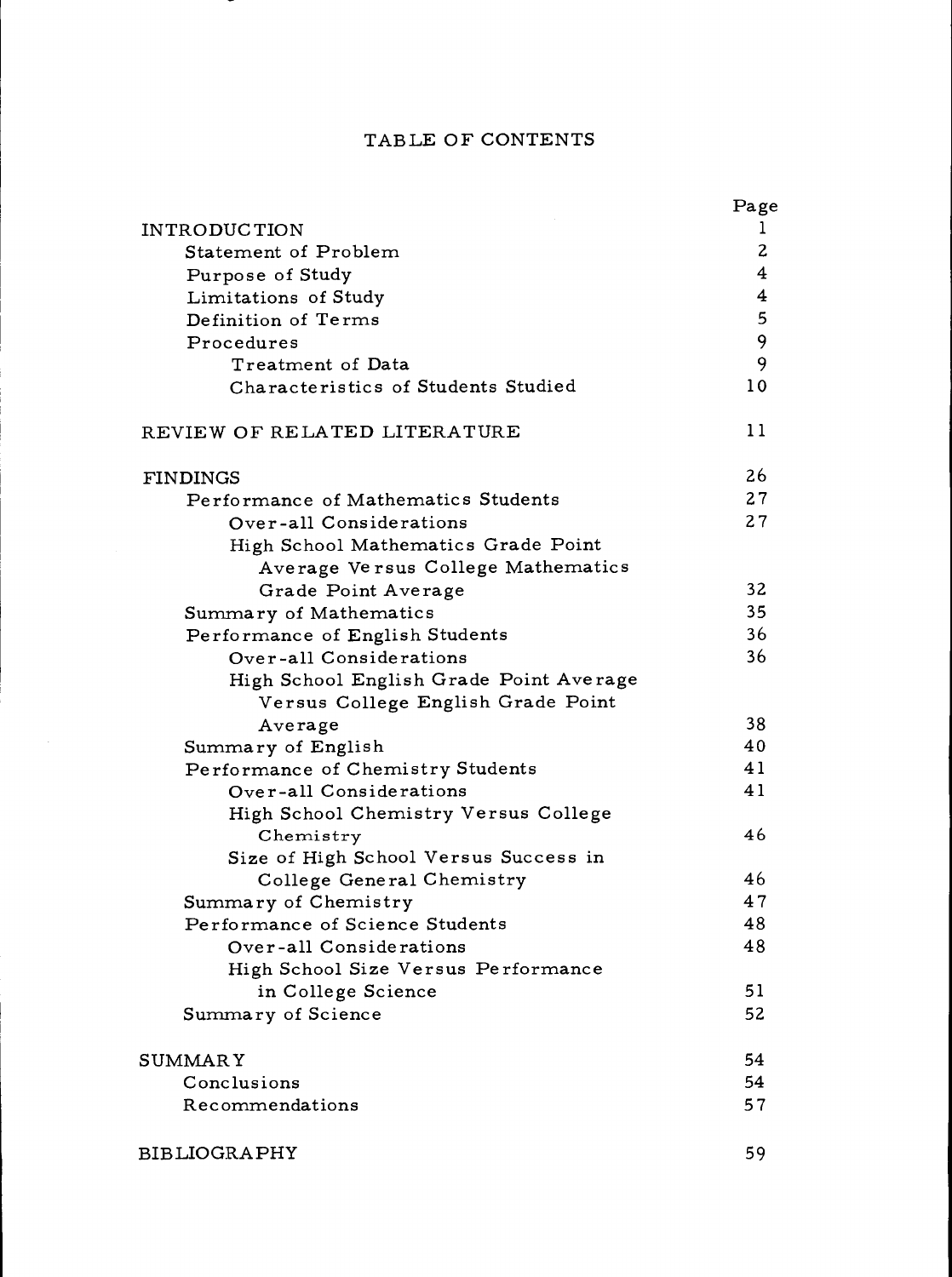## LIST OF TABLES

| Table |                                                                                                              | Page |  |
|-------|--------------------------------------------------------------------------------------------------------------|------|--|
|       | 1. Intercorrelations, means, and standard deviations<br>or predictor and criterion variables (N-397)         | 23   |  |
| 2.    | Intercorrelation matrix of variables                                                                         | 24   |  |
| 3.    | Summary of correlations of high school grade aver-<br>ages with college grade point averages                 | 25   |  |
|       | 4. Comparisons of high school and college Mathematics<br>by school size                                      | 28   |  |
| 5.    | A comparison of students who achieved in high school<br>and college Mathematics                              | 29   |  |
|       | 6. A comparison of average and above, and below aver-<br>age students in high school and college Mathematics | 30   |  |
| 7.    | A comparison of high school Mathematics background<br>and achievement in college Mathematics                 | 32   |  |
| 8.    | A comparison of grade point average received by<br>high school and college students in Mathematics           | 34   |  |
| 9.    | Comparisons of high school and college English by<br>school size                                             | 36   |  |
| 10.   | A comparison of students who achieved in high school<br>and college English                                  | 37   |  |
|       | 11. A comparison of average and above, and below aver-<br>age students in high school and college English    | 38   |  |
| 12.   | A comparison of grade point averages received by<br>high school and college students in English              | 39   |  |
| 13.   | Comparisons of high school and college Chemistry by<br>school size                                           | 42   |  |
| 14.   | A comparison of students who achieved in high school<br>and college Chemistry                                | 43   |  |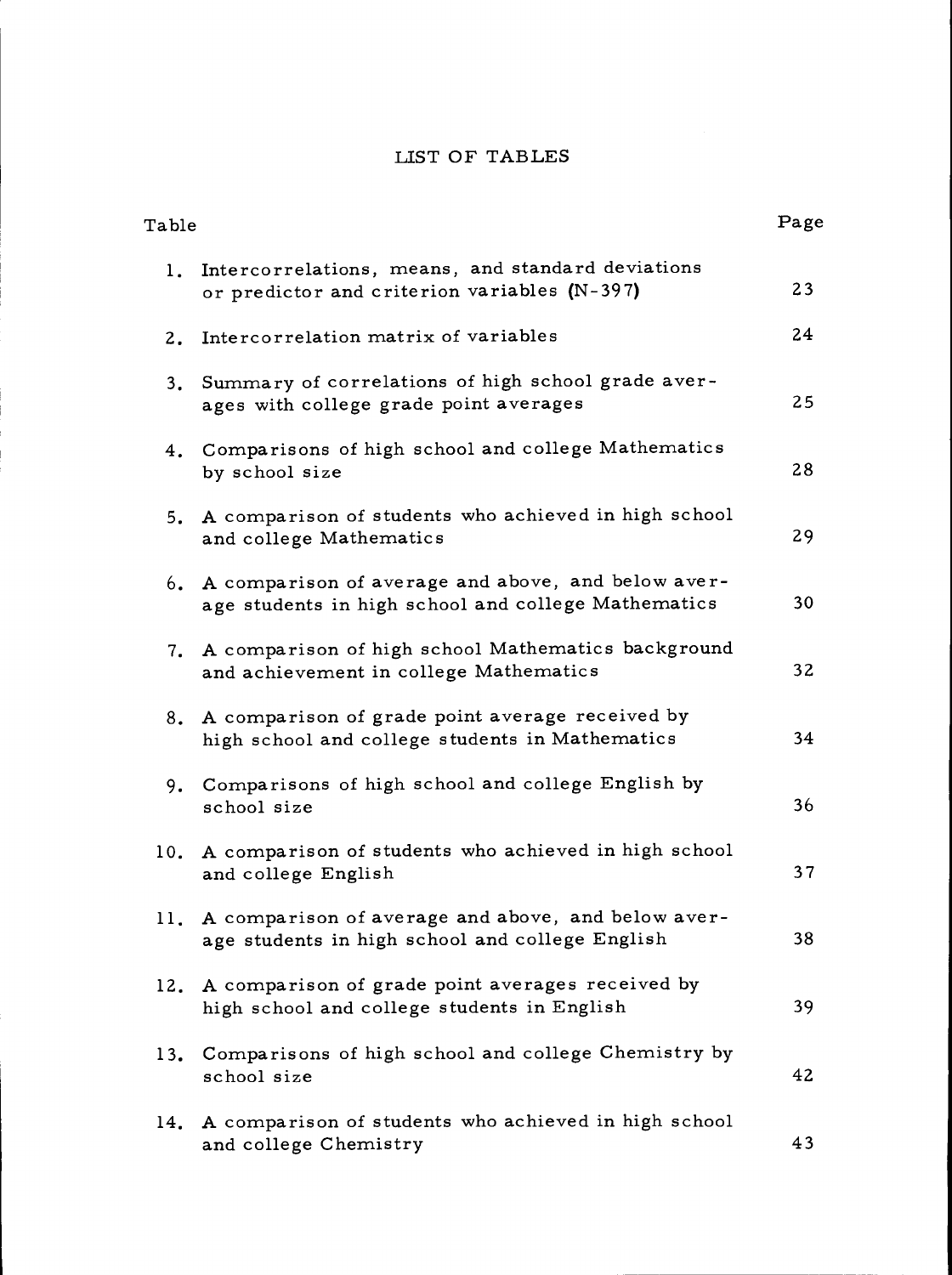| Table |                                                                                                             | Page |
|-------|-------------------------------------------------------------------------------------------------------------|------|
|       | 15. A comparison of average and above, and below<br>average students in high school in college<br>Chemistry | 44   |
|       | 16. A comparison of high school Chemistry back-<br>ground and achievement in college Chemistry              | 45   |
|       | 17. A comparison of grade point averages received<br>by high school and college Chemistry students          | 47   |
|       | 18. Comparisons of high school and college<br>Science by school size                                        | 49   |
| 19.   | A comparison of students who achieve in high<br>school and college Science                                  | 50   |
|       | 20. A comparison of average and above, and below<br>average students in high school and college<br>Science  | 51   |
| 21.   | A comparison of grade point averages received<br>by high school and college students in Science             | 52   |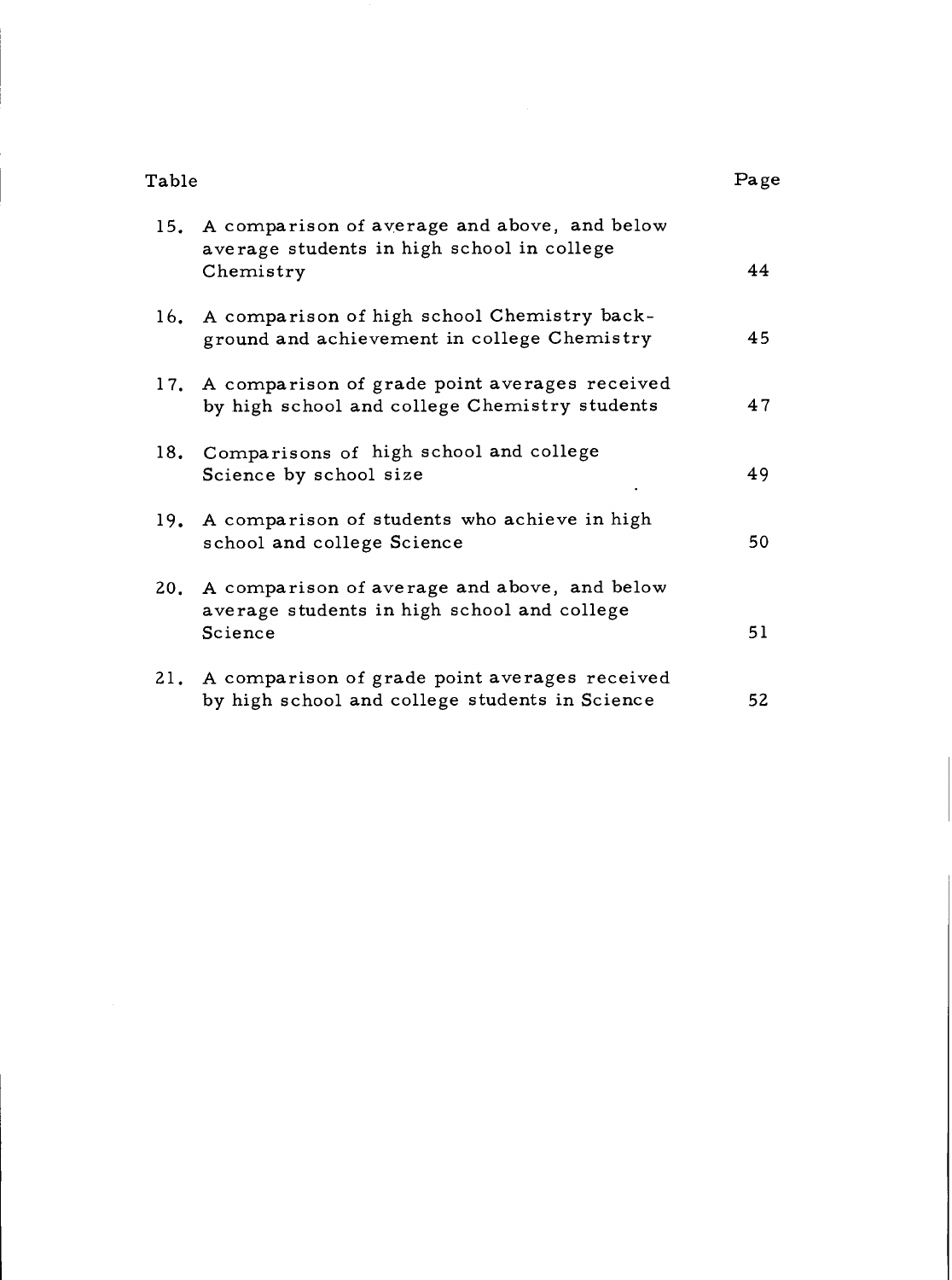### A COMPARISON OF HIGH SCHOOL AND COLLEGE GRADES

### INTRODUCTION

Our complex and abundantly productive civilization needs the constructive and creative talents of all its citizens. The happiness of every individual depends upon the self realization of his or her potential talents. For these reasons, it is important to identify and to develop to their fullest degree the talents of every youth in our schools.

The demand for college graduates is becoming increasingly apparent. The fields of industry, business, and agriculture offer unlimited opportunities for those who are qualified to assume positions of leadership. In the field of agriculture alone, many new areas of technology have been developed in recent years. In these areas many positions go unfilled because of the lack of properly trained personnel. The schools of agriculture, within the colleges and universities across the nation, have realized the need for properly trained people in all phases of agriculture. The faculty members of the agricultural schools have been shocked and many times disappointed because so many promising young people fail to meet the minimum requirements of most agricultural colleges. The following paragraph was taken from the general statement of the agriculture section of the 1963-64 Oregon State University Catalog: (23, p. 201)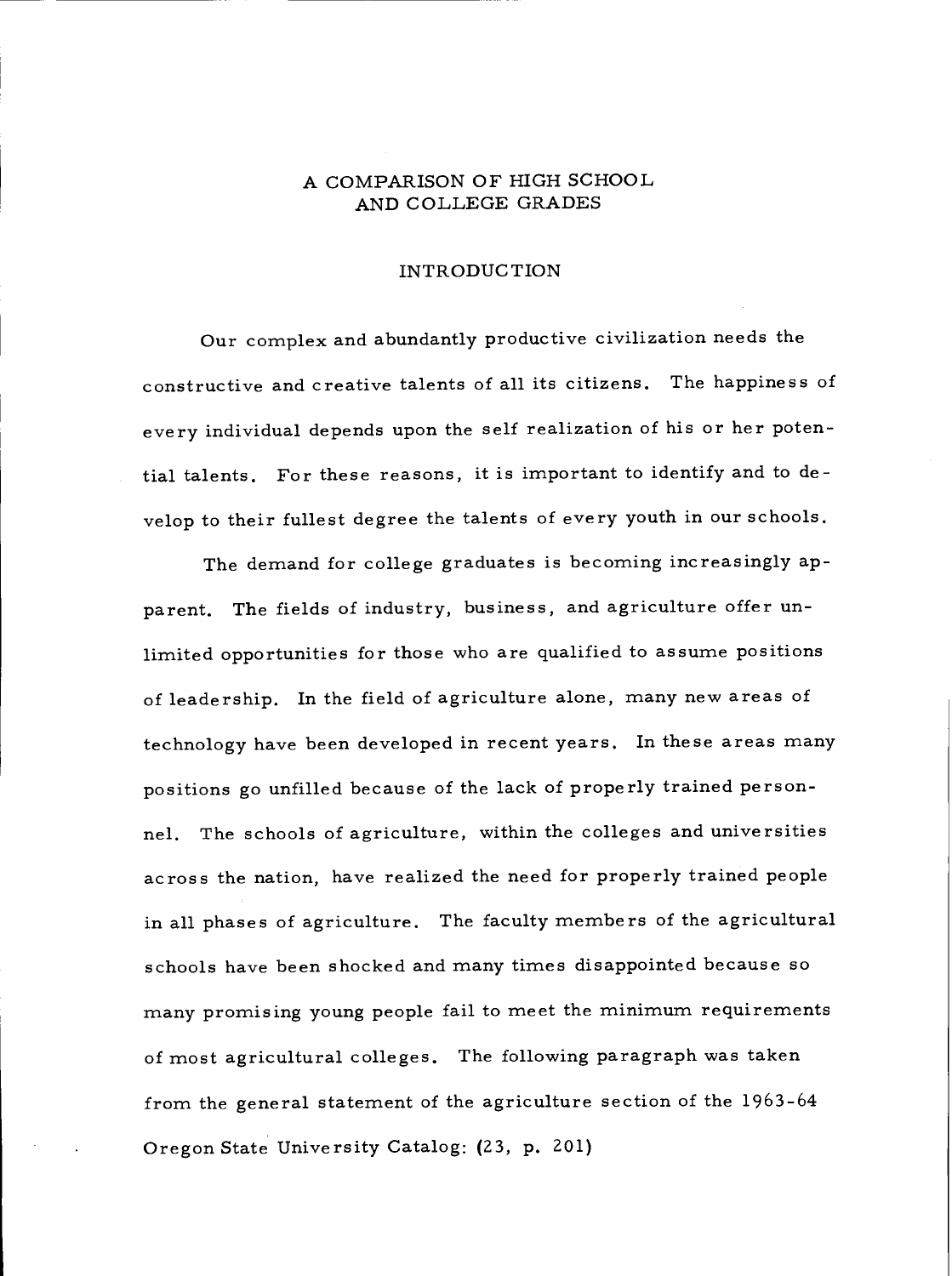Because of ever-increasing technical develop- ments in agriculture, all students regardless of major interest, should come to college prepared to study basic sciences, particularly chemistry, bacteriology, botany, zoology, and entomology. In many programs of study, physics is essential. Each student should possess a good understanding of fundamental principles of grammar and be able to demonstrate these principles through effective oral and written expression. He should also be able to demonstrate a reasonable degree of competence in arith-<br>metic, algebra, and geometry. Study in agriculture re-<br>quires an ability to perceive, analyze, and work with problems involving surface areas, configurations, volumes, and equations in which at least one unknown exists. The ability to work with problems involving fractions, per- centages, and proportions is necessary. Students in agriculture should be completely familiar with weights and measures in the metric system. The ability to read rapidly with good comprehension and to study effectively is extremely valuable.

Each year many students drop out of school or are suspended because they are unable to meet the minimum grade requirement. Why are these students doing so poorly? The writer of this thesis believes that the problem should be attacked by making an analysis of the grades received in high school. By making a comparison of these grades, it may be determined whether the student has comprehensive understanding of the subject.

#### Statement of Problem

Aikin (1, p. 132) writes the purposes of the school cannot be determined apart from the purposes of the society which maintains the school. The purposes of any society are determined by the life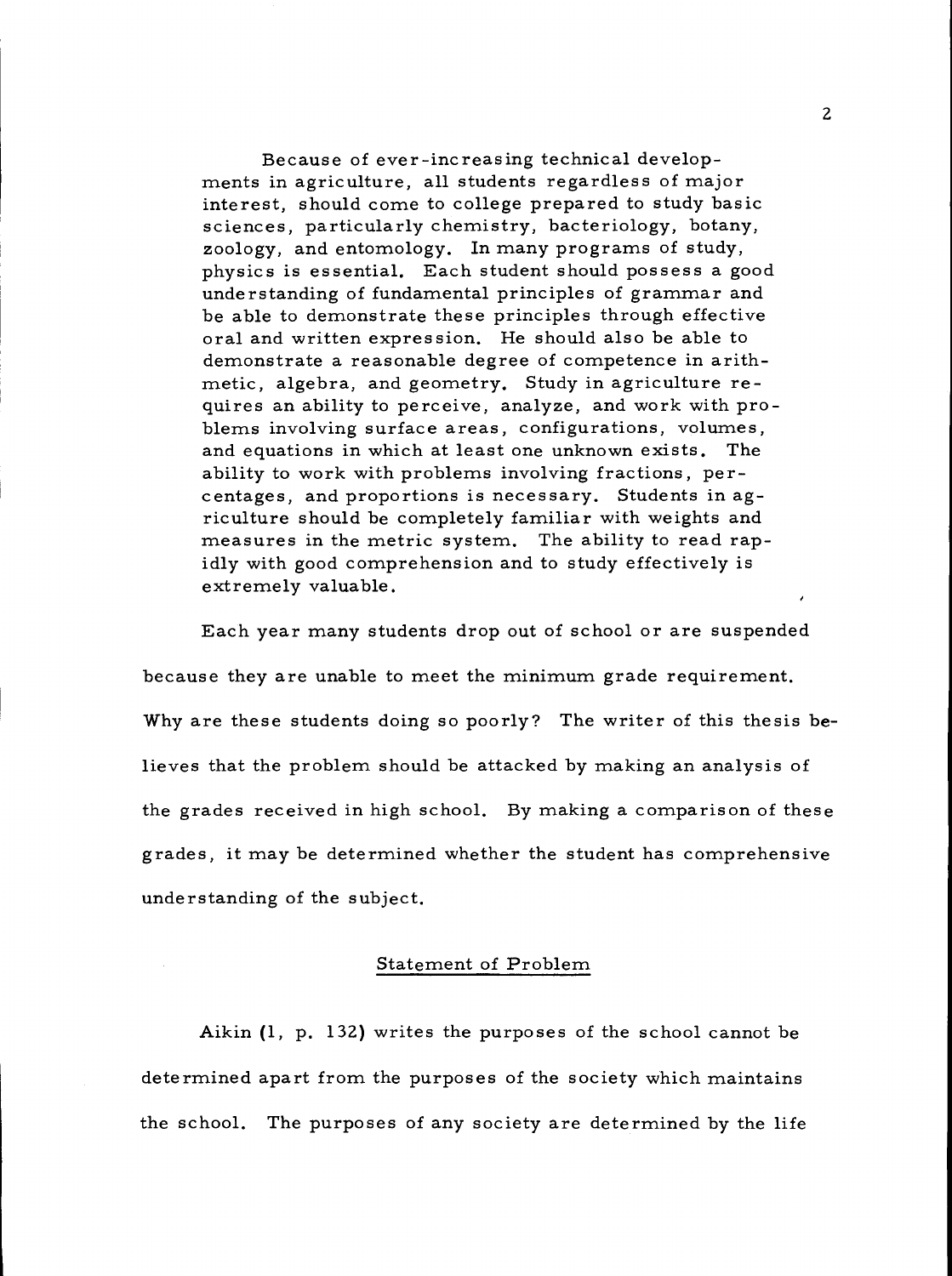values which the people prize. As a nation we have been striving always for those values which constitute the American way of life. Our people prize the individual human personality above everything else. We are convinced that the form of social organization called democracy promotes, better than any other, the development of worth and dignity in men and women. It follows, therefore, that the chief purpose of education in the United States should be to preserve, promote, and refine the way of life in which we as a people believe.

High school teachers for years have been faced with the problem of counseling prospective students as to whether he or she should continue their education on a college level. As the technology of our nation becomes increasingly complex, requiring highly trained and skilled workers, the pressures to attain a higher education are greatly multiplied. The counsel and advice given to prospective college students needs to be based on a thorough understanding of the student's ability. The disheartening fact that many students enter college only to be frustrated and overwhelmed by the magnitude of work that is beyond their capacity emphasizes the need of this study. In giving advice to students, the counselor must be aware of the influence that subject background and grade point achievement may have in relation to academic success in college.

3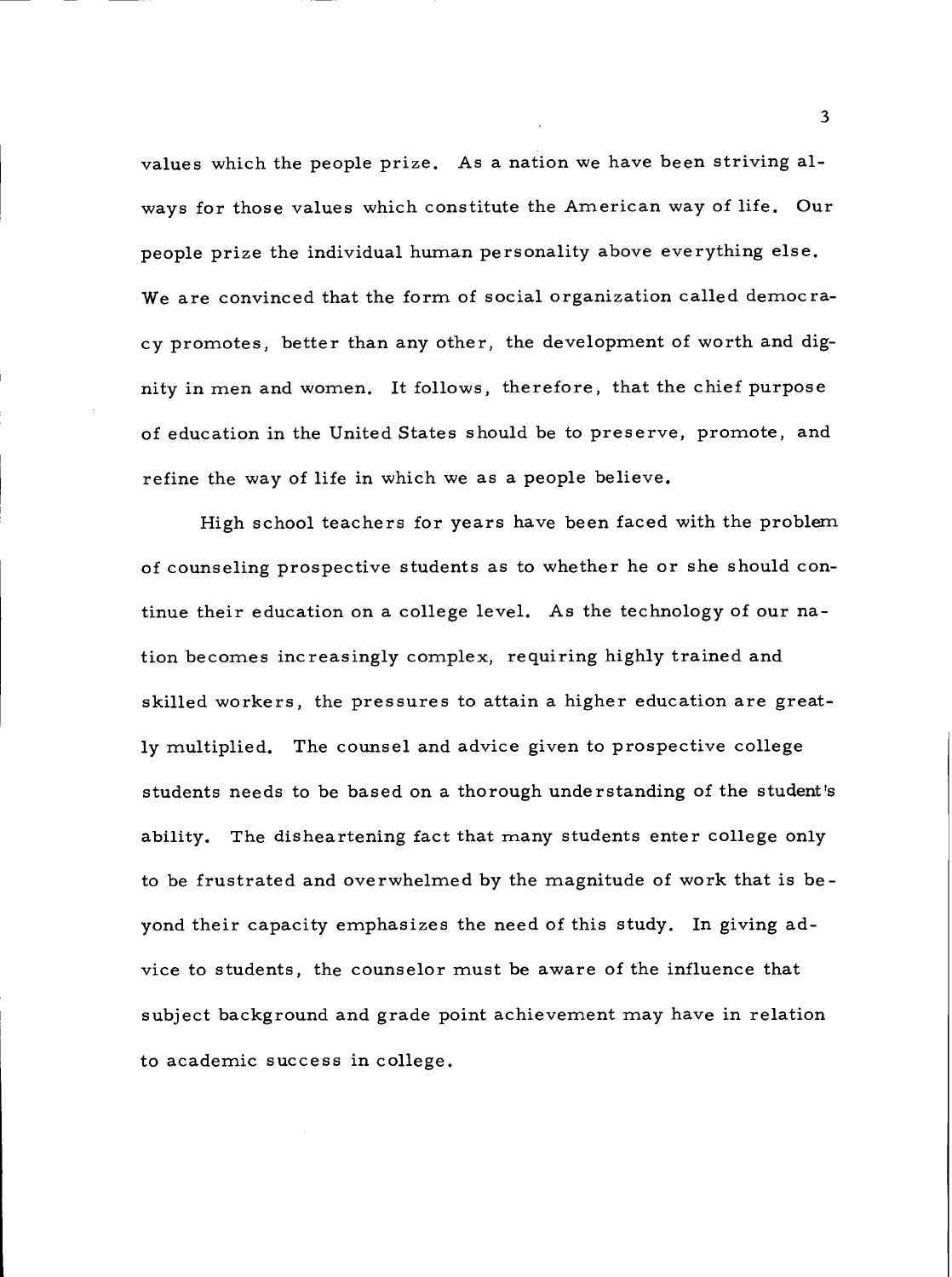### Purpose of Study

The purpose of this study is to make a comparison of the high school and college grade point earned by students in the School of Agriculture at Oregon State University.

The specific objectives of this study will be to compare:

- High school average grades with college average grades in 1. the same subject areas.
- $2.$ The effect of high school preparation compared to college achievement in the same subject areas.
- Students from various sized high schools in accordance  $3.$ with grades received.

The scope of this paper will be aimed at arriving at some conclusions or indication as to the value of using high school grade points in predicting academic success in the School of Agriculture at Oregon State University.

### Limitations of Study

Because of the time factor involved, and the scope and nature of this study, certain limitations will be made.

1. Only students who have enrolled in the School of Agriculture at Oregon State University for three or more terms will be considered.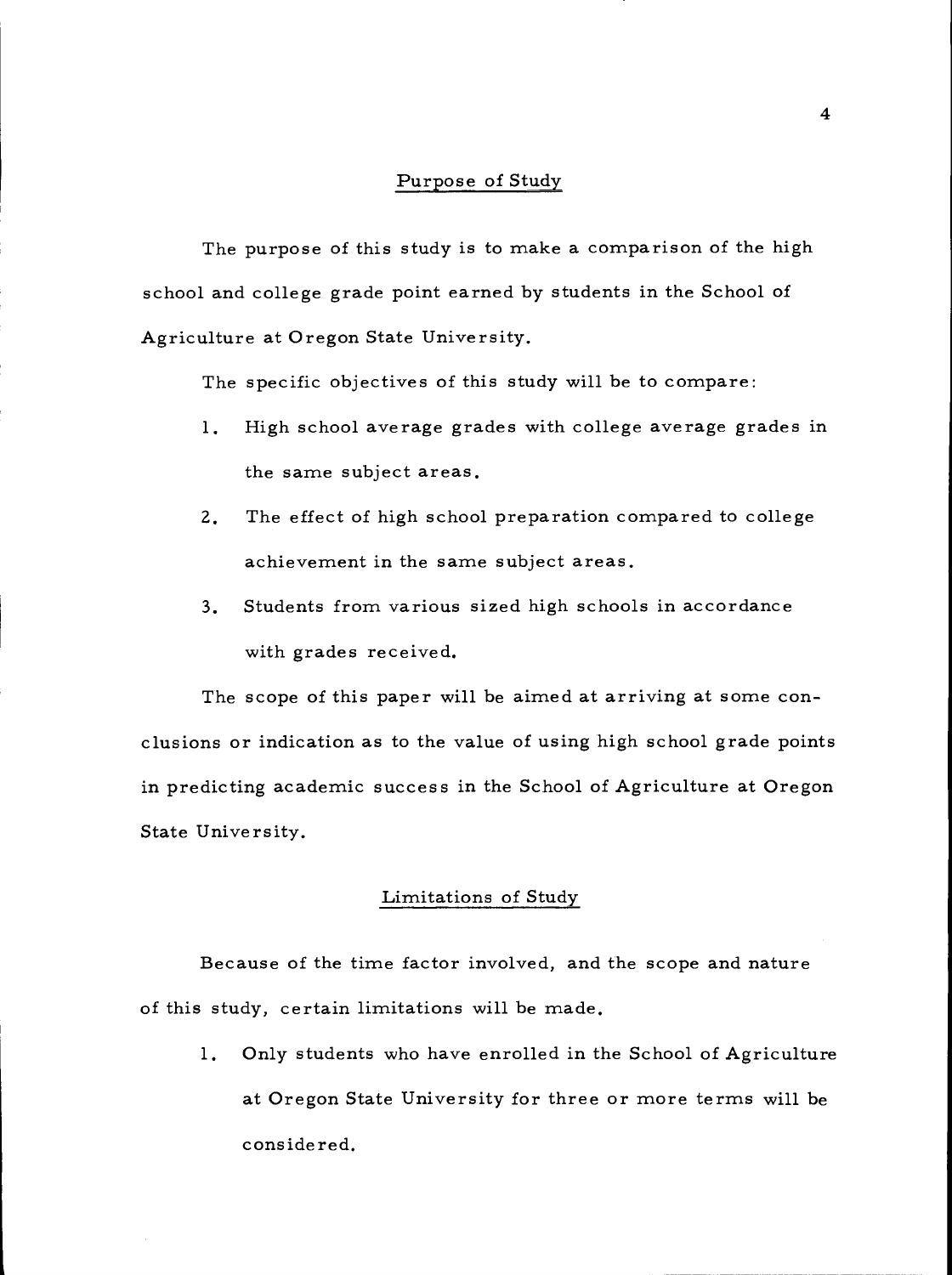- 2. Only students entering Oregon State University Fall term 1962 will be considered in this study.
- 3. The high school subjects to be studied will be:
	- 1. Mathematics and/or Algebra
	- $2.$ English
	- $3.$ Chemistry
	- Biology and/or Science  $4.$

These subjects will be compared on a grade point basis, with the following subjects offered at Oregon State University:

- College Algebra (Mth 101 or equivalent)  $1.$
- English Composition (Wr 111, 112, 113)  $\overline{2}$ .
- General Chemistry (Ch 101, 102, 103, or 201, 202, 203)  $3.$
- $4.$ General Botany (Bot 201, 202, 203) or

General Science (GS 101, 102, 103) or

Zoology (Z 201,202,203)

4. High schools are grouped according to size of enrollment, Group I - under 199; Group 2, 200-499; Group 3, 500-999; and Group 4, over 1000.

### Definition of Terms

To give a clear meaning of what the author is discussing, several terms have been defined in the following paragraphs.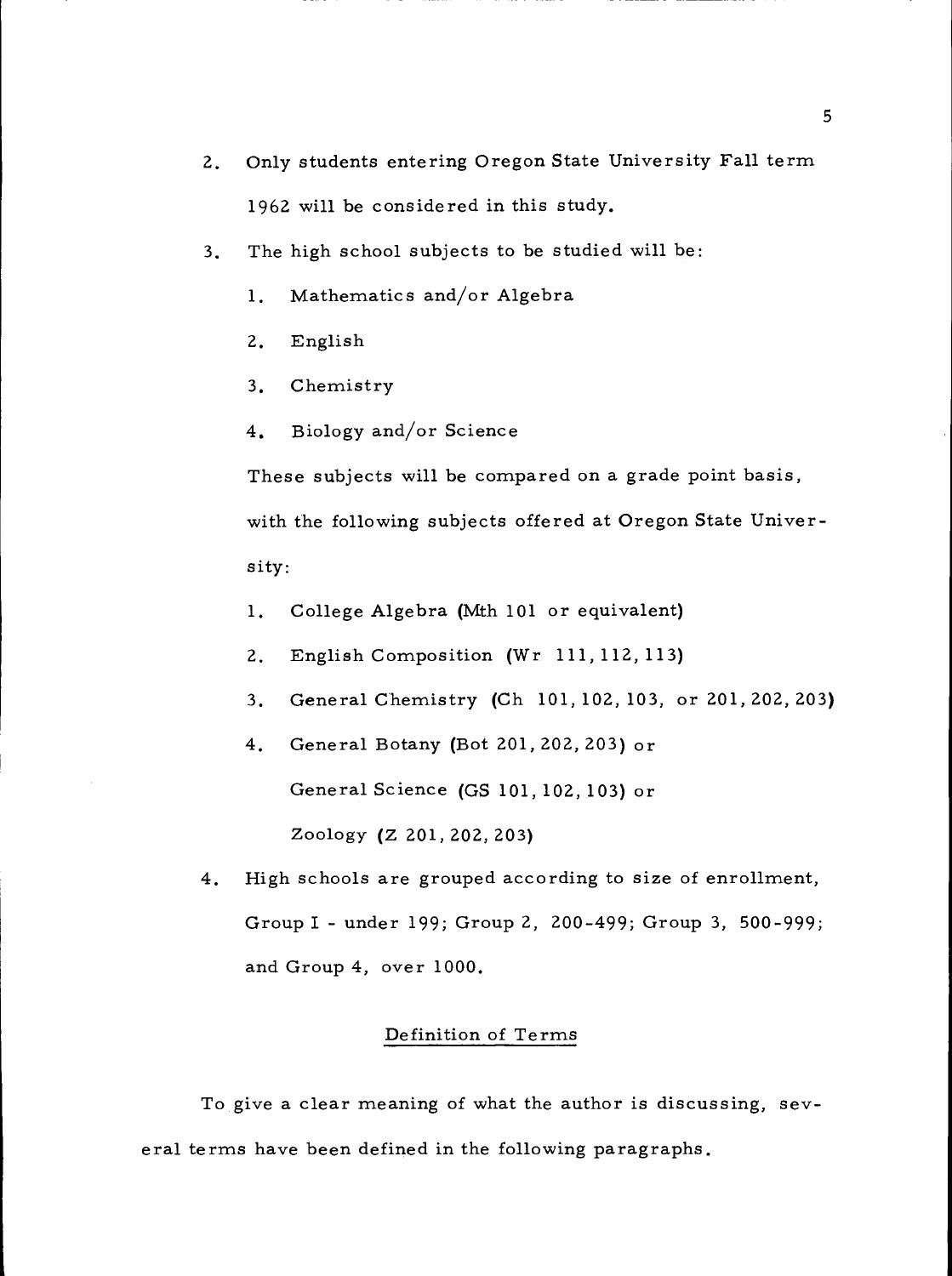- $1.$ Decile Rating. A placing into tenths of the frequency curve by performance; ten decile meaning that performance in the top ten percent of the curve and one decile being in the lower ten percent of the distribution.
- College Grade Point. Grade points are computed on the  $2.$ basis of 4 points for each term hour of A grade, 3 points for each term hour of B, 2 points for each term hour of C, 1 point for each term hour of D, and 0 points for each term hour of F grade (23, p. 27).
- Grade Point Average. The quotient of total points divided  $3.$ by total term hours in which A, B, C, D, and F are received (11, p. 27).
- $4.$ Term Hour. The unit of credit representing one or more hours of the student's time each week for one term. This time may be assigned to work in classroom or laboratory or to outside preparation (24, p, 26),
- $5.$ Course. A subject, or an instructional subdivision of a subject, offered through a single term  $(24, p. 26)$ .
- 6. Sequence. Closely articulated courses extending through more than one term.
- $7.$ High School Grade Point. Grade points earned in high school will be determined in same manner as grade points at Oregon State University.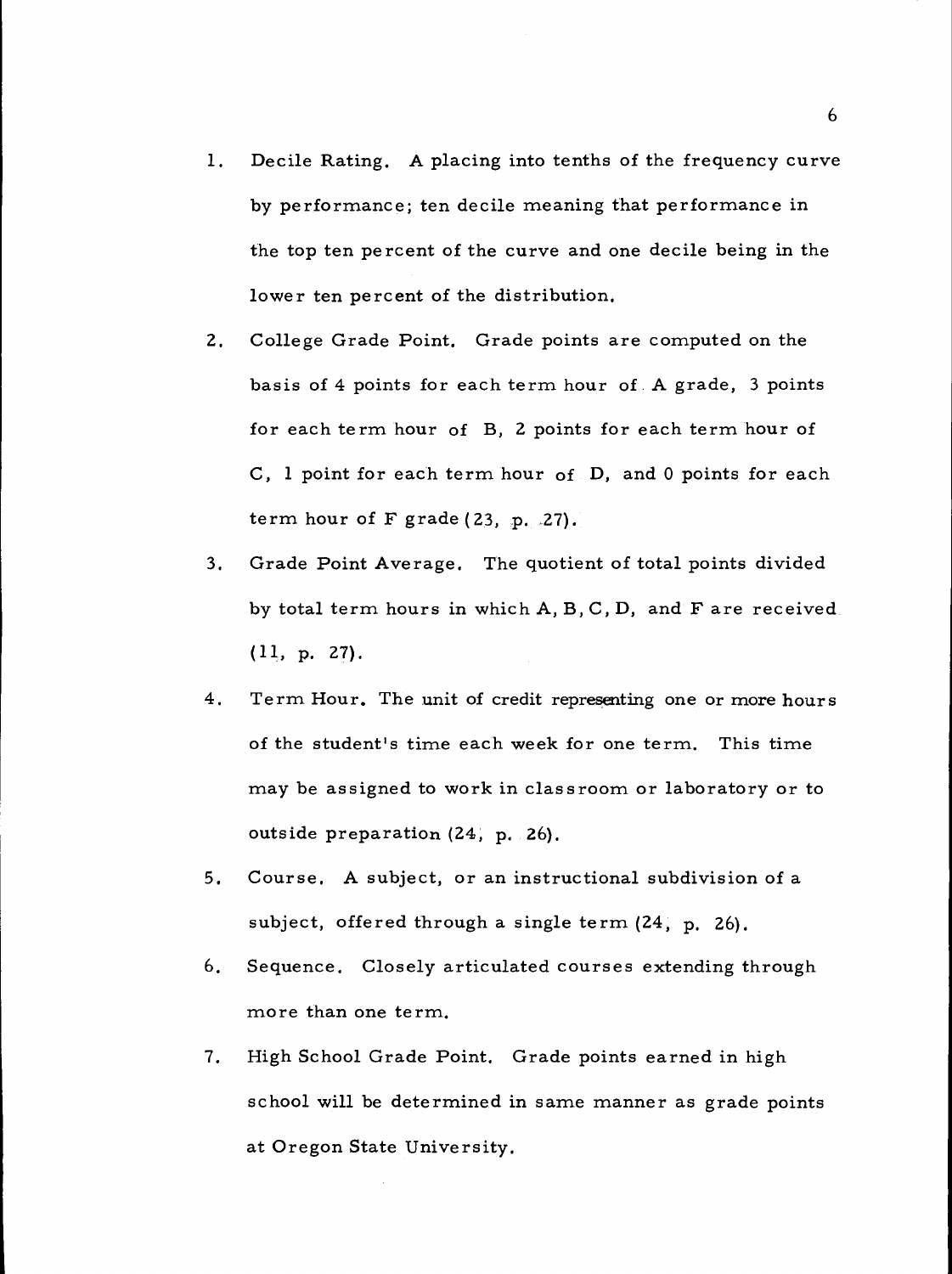- High School Unit. A measurement of the amount of mater-8. ial in one subject field successfully completed in high school during one academic year. Chemistry, for example, offered for one year earns one unit.
- Honor Roll. Receiving a grade point average of 3.5 or 9. higher with 12 or more terms hours accepted.
- $10.$ Grade Point Achievement. Receiving a grade point average of 3.00 or higher in any of the subjects compared on either the high school or college level. The terms achievement, achieved, and academic success will be used interchangeably throughout this thesis.
- Mathematics 100. Intermediate Algebra four term hours.  $11.$ Functions and graphs, linear equations in two unknowns, quadratic equations, negative and fractional exponents, radicals, pregressions, binominal theorem, logarithmic computation (24, p. 116).
- 12. Mathematics 101. College Algebra - four term hours, Number systems, mathematical induction, determinants, theory of equations (24, p. 116).
- $13.$ Remedial Mathematics. Mathematics 10-three term hours. Fundamental operations with polynomials and rational fractions, linear equations, and stated problems. Credit not counted towards graduation (24, p, 116).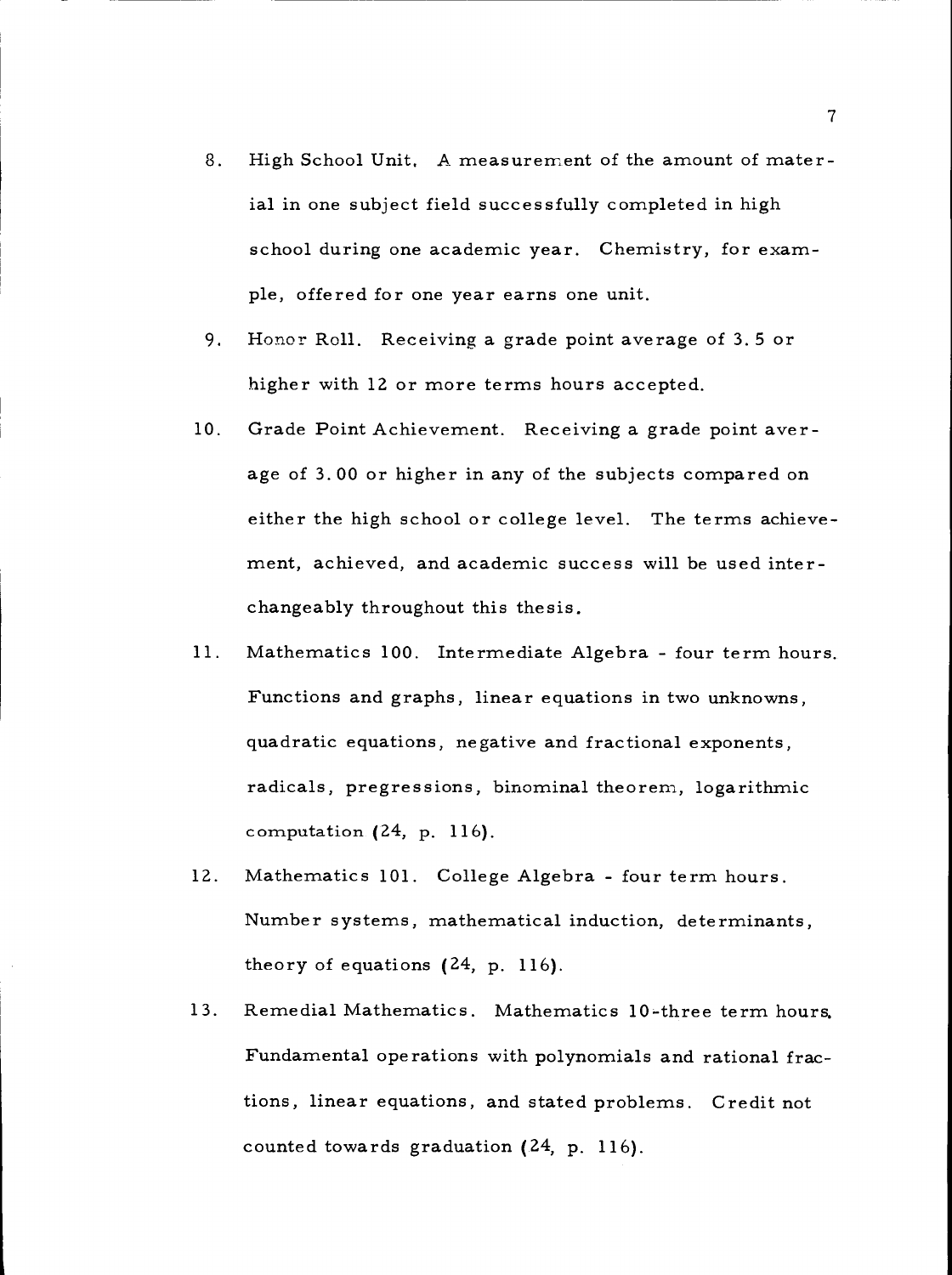- 14. Writing 111, 112, 113, English Composition. Three term hours each. Frequent written compositions with emphasis on clarity and accuracy. Courses must be taken in sequence. Prerequisite: English placement examination (24, p, 64).
- 15. Remedial English. Writing 49 - Corrective English. Three term hours. Refresher course in English fundamentals (24, p. 64),
- hours each. For students who have had no previous training in Chemistry and for those whose college aptitude test scores indicate need for a more elementary approach (24, p. 106), 16. Chemistry 101, 102, 103. General Chemistry, three term
- Chemistry 201, 202, 203. General Chemistry, three term 17. hours. Service course covering basic principles of general Chemistry. Prerequisite: one year of high school Chemistry and acceptable college aptitude scores  $(24, p, 106)$ .
- 18. Botany 201, 202, 203. General Botany, three term hours each. How plants get their food, grow, differentiate, and reproduce. Botany 201: seed plants; Botany 202: lower plants; Botany 203: identification of native plants; use of keys, floral morphology (24, p. 102),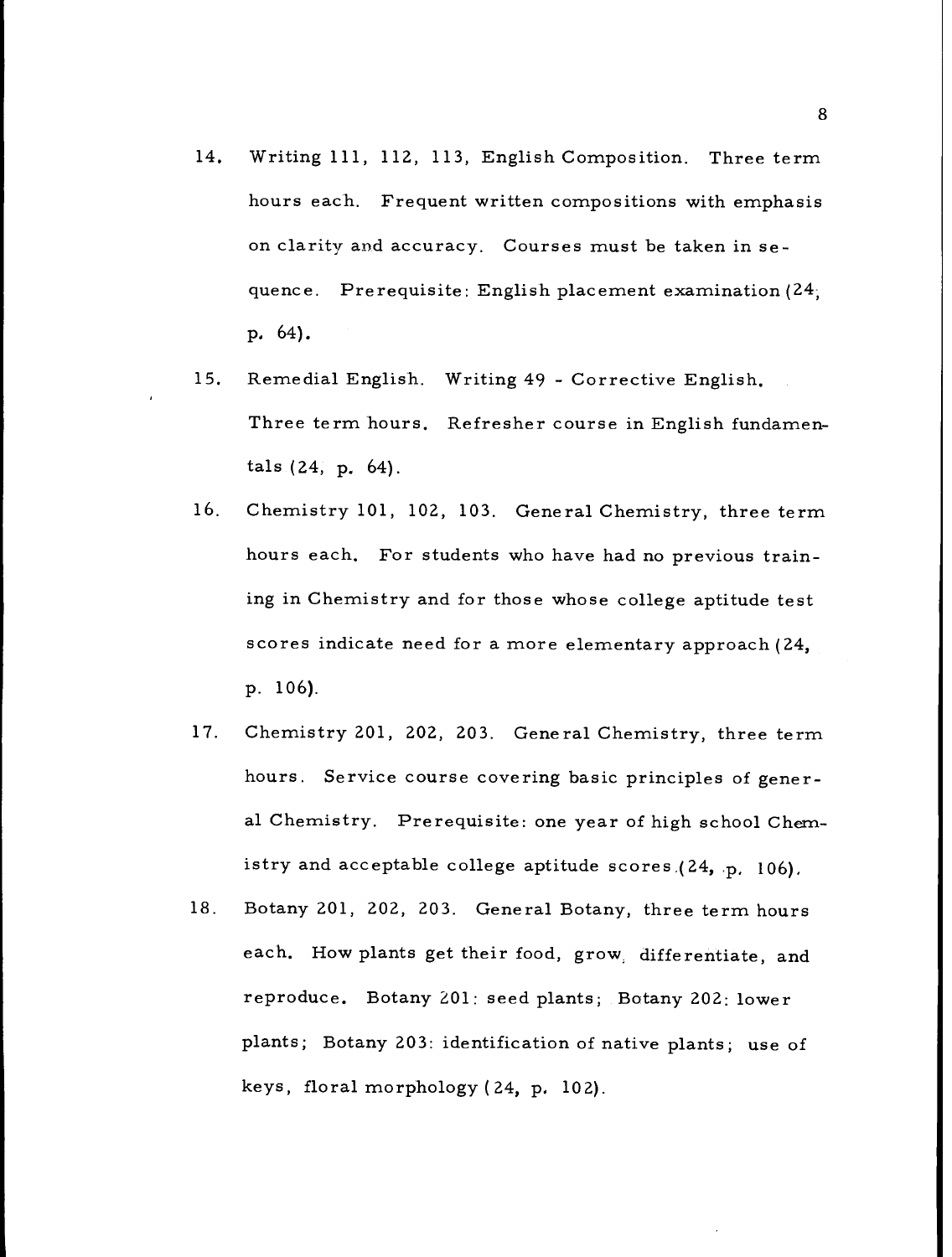- General Science 101, 102, 103. General Biology four 19. hours each term. Biological principles applied to both plants and animals )24, p. 99).
- $20.$ Zoology 201, 202, 203. General Zoology - three hours each term for Zoology majors and premedical, predental, prenursing, pharmacy, physical education, psychology, fisheries and wildlife students, and others  $(24, p, 133)$ .

### Procedures

The data for this thesis will be obtained from transcripts in the office of the Dean of Agriculture and from the student files in the Registrar's Office. Grades will be taken from the college transcripts and compiled on individual data cards. College grades that are entered on data cards will only be for the subjects of Mathematics, English, Chemistry, and Science. The same procedure will then be followed in recording the high school grades of the above subject.

### Treatment of Data

The data that will be collected on the group of students are: The high school and college grades of previously mentioned subjects, the over-all high school decile ranking, the cumulative college grade point, registration number, high school, size, and year of high school graduation. Both the high school and college grade points will be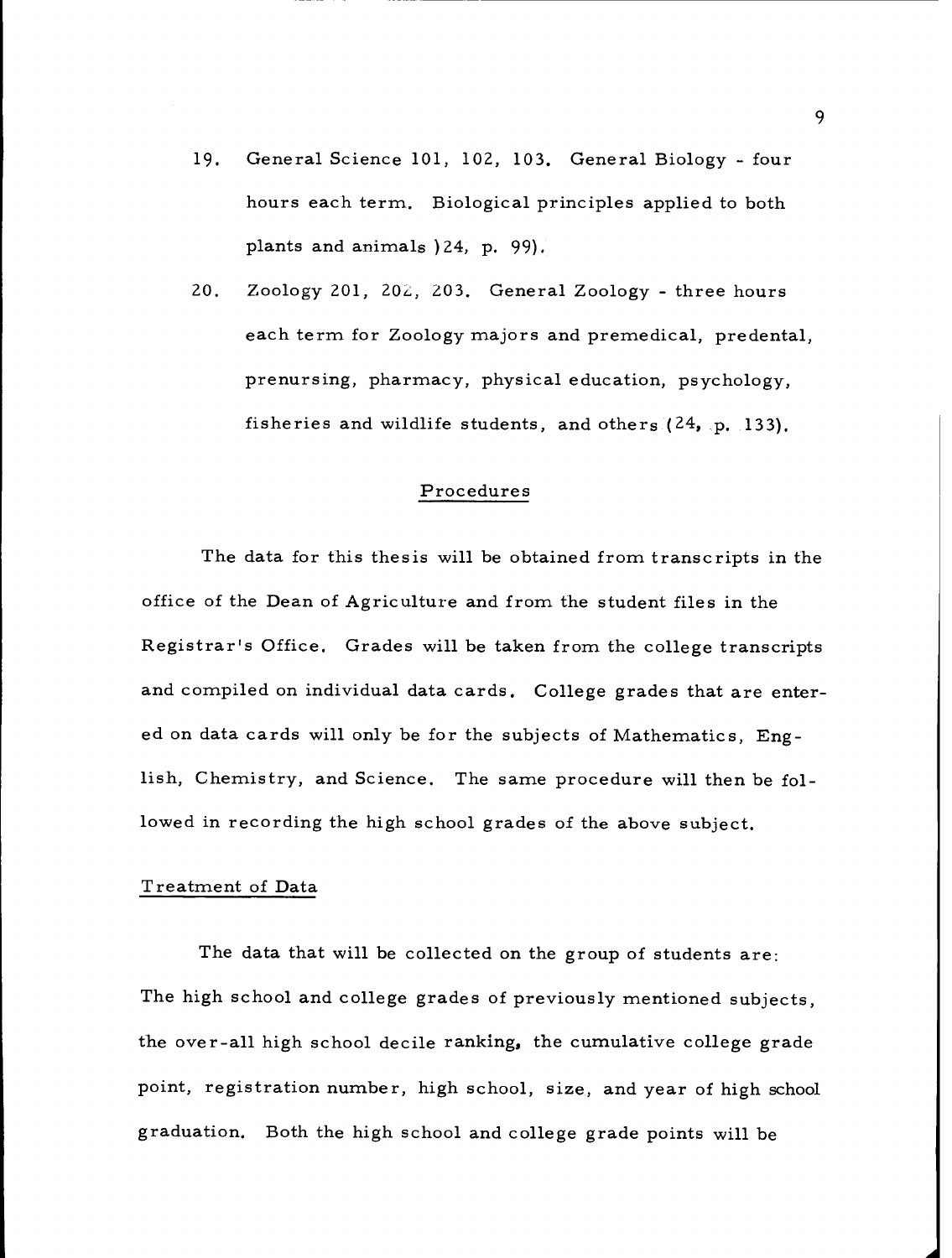figured by the same method that is used by Oregon State University. Tables will be developed to give an analysis of the comparisons that were made for each subject studied.

### Characteristics of Students Studied

The group of students studied is the incoming class of 1962 in the School of Agriculture at Oregon State University. The incoming class of 1962 will be used rather than the graduating class 1966. This is done to eliminate transfer students from other colleges or returning students. The procedure provides a control over the uniformity of the group of students and the uniformity of the subjects that they studied.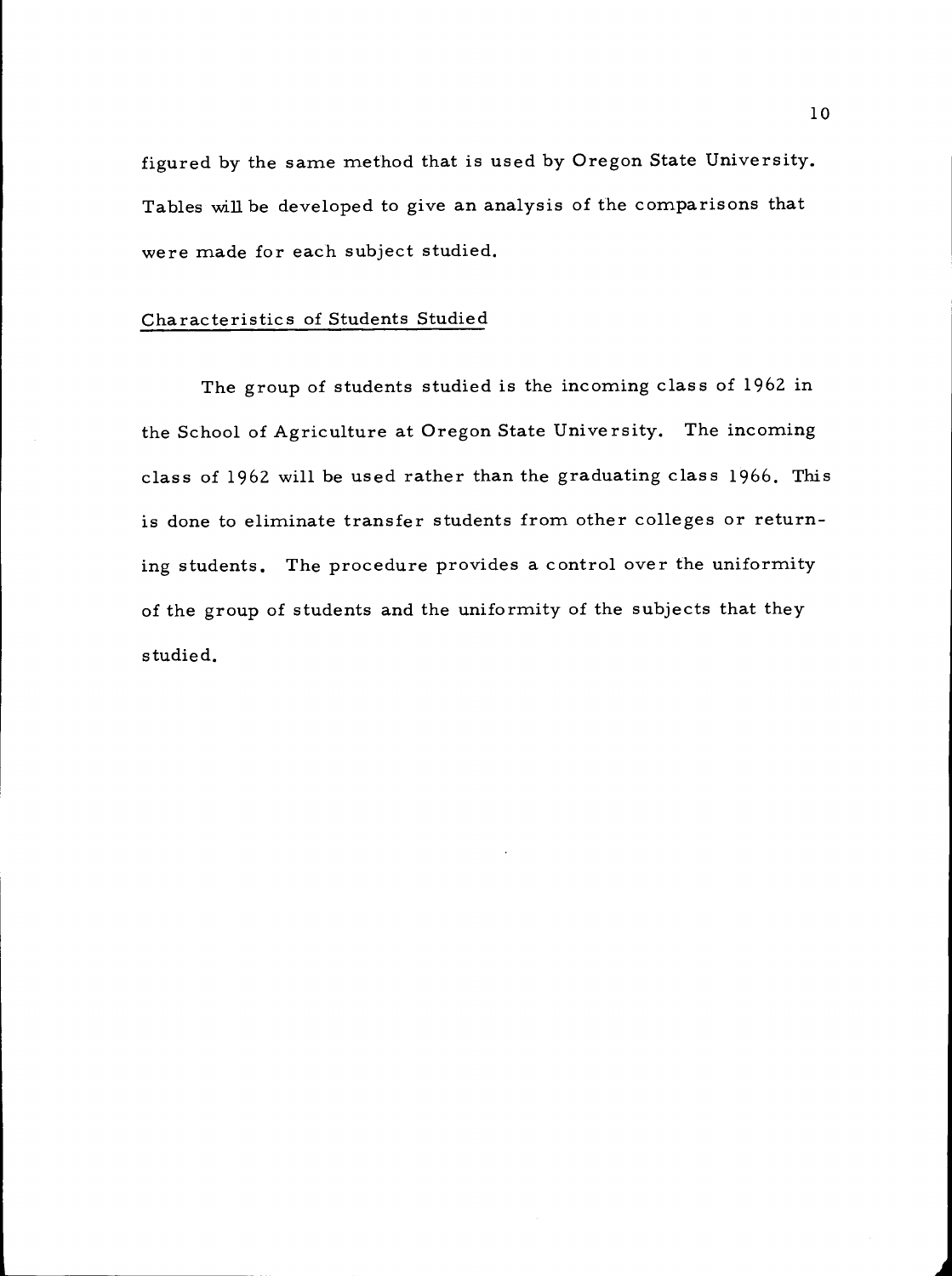### REVIEW OF RELATED LITERATURE

Predicting scholastic success in college has been the subject of numerous studies. In attempting to stay within the scope of this paper, only literature that is of particular importance to the problem of this study has been cited.

Douglass (6) in a study made in 1931 at the University of Oregon concluded from a review of the literature that many good students are not allowed to enter college because of restricted entrance requirements. He, therefore, recommended that students should be allowed to enter on the basis of aptitude rather than upon a particular type of college preparatory course of study.

He supported his recommendation by concluding that there was no significant correlation between the number of units of credit earned in high school in any subject matter field and scholastic success in college.

Many factors play an important part in the success or failure of students in high school. The Eight Year Study brought forth some principles that related to this study. There was a great indication that high school grade point average is one of the most valid single factors in predicting college success.

Thirty high schools of various types, were selected with 25 colleges to participate in the study. The colleges expressed their

11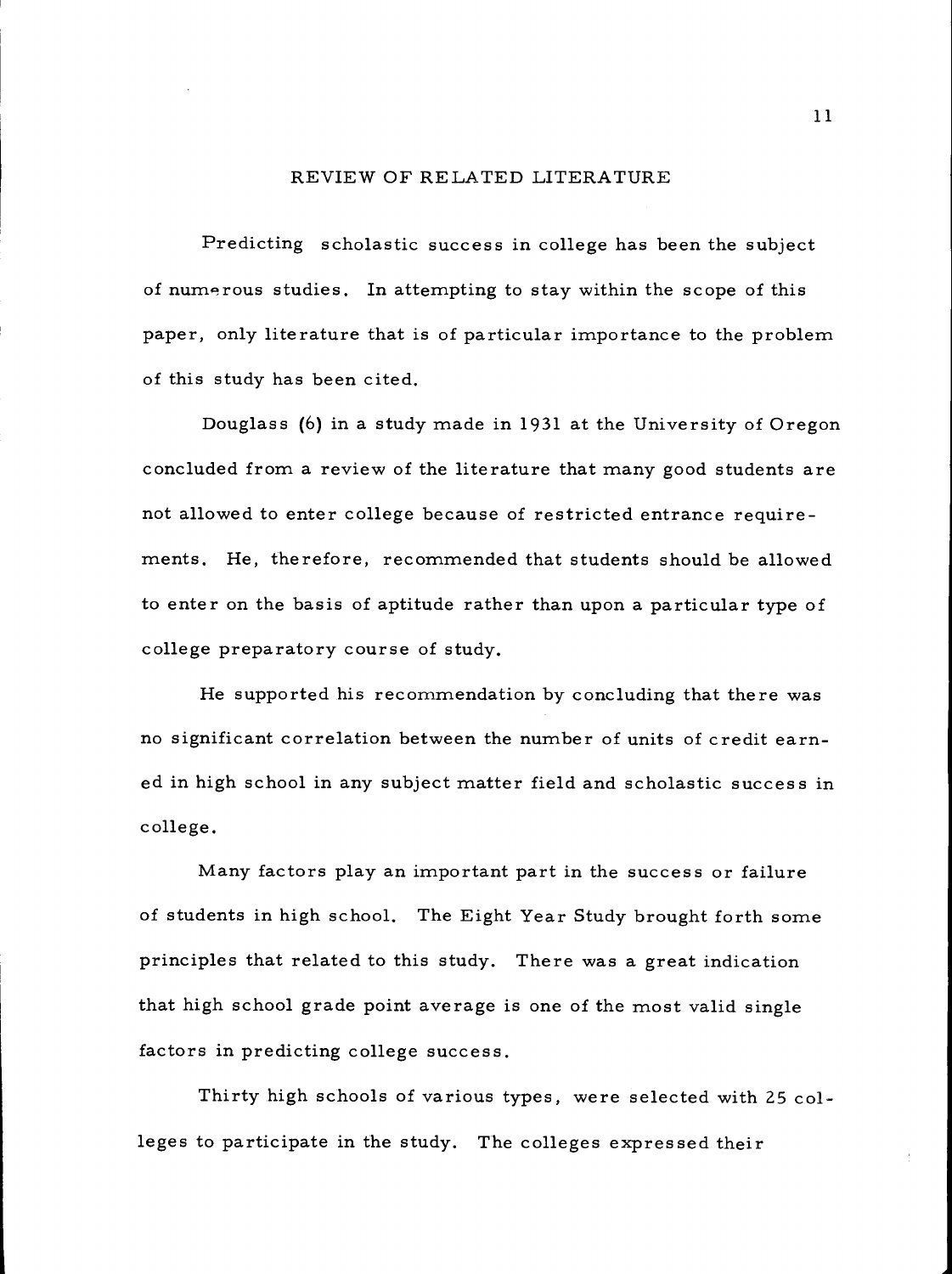willingness to admit from these high schools, students who seemed competent to carry on college work successfully. There were no specific requirements for admission. The high schools were allowed to change their curricula whenever they felt it was necessary.

Instead of a lesson to be learned, the problem solving approach was used in most of the 30 high schools. To evaluate the college success of the students who graduated from the 30 schools, each student was matched with a comparable student who did not graduate from one of the participating high schools. Altogether 1475 pairs of students were studied. The committee conducting the study found the following to be true concerning graduates of the 30 high schools  $(1, p, 110 -$ 115).

- They earned a higher total grade average.  $\mathbf{1}$ .
- $2.$ They received slightly more academic honors in each year.
- They had about the same problems of adjustment as the  $3<sub>1</sub>$ comparison group, but approached their solution with greater effectiveness.
- $4.$ They more often demonstrated a high degree of resourcefulness in meeting new situations.
- $5.$ They were more often judged to possess a high degree of intellectual curiosity and drive.
- They were more often judged to be precise, systematic, 6. and objective in their thinking.

12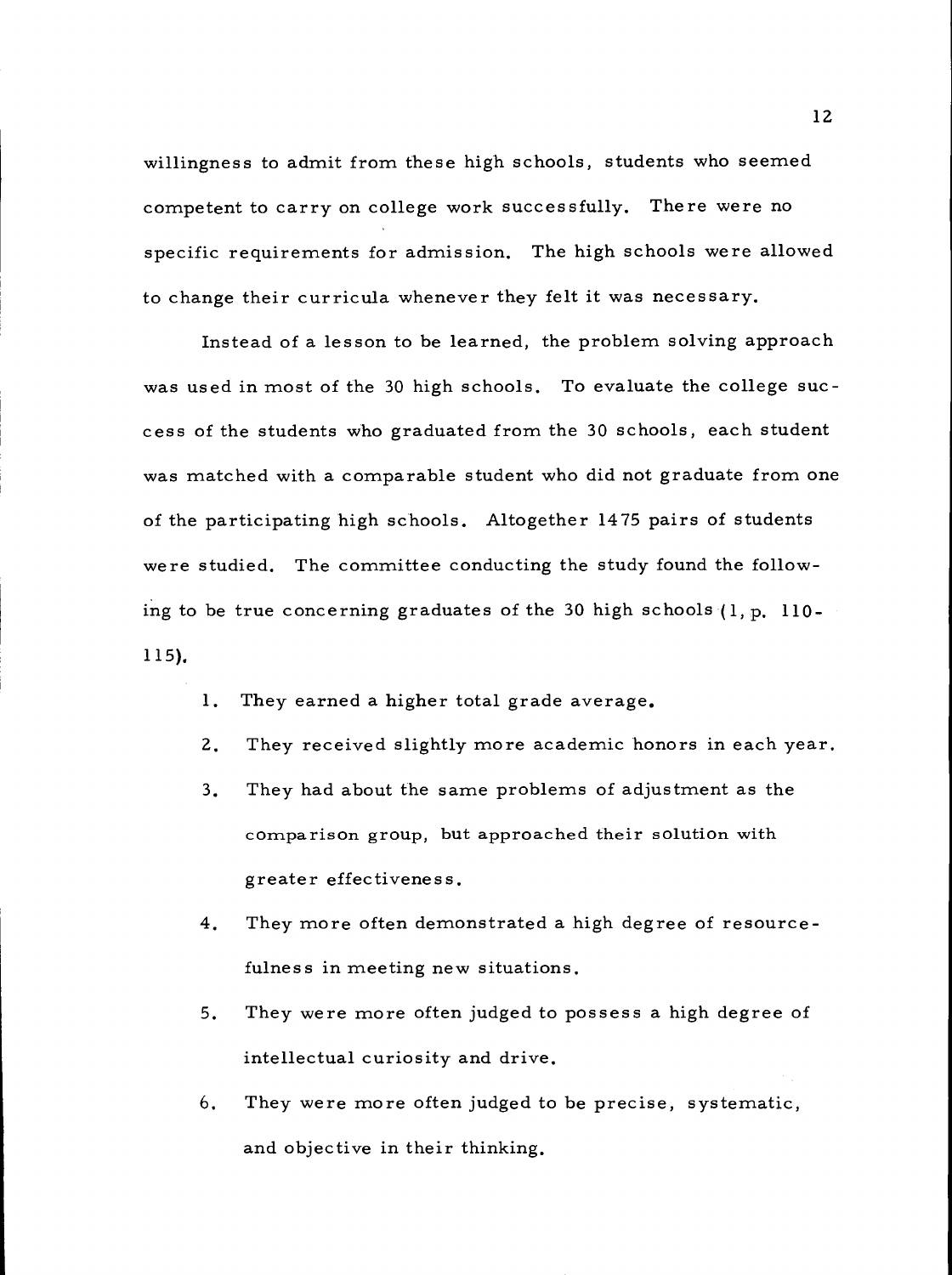7. They earned in each college year a higher percentage of non-academic honors.

A follow-up study of Corvallis High School graduates who studied General Chemistry at Oregon State College (30) found a coefficient of correlation between college chemistry and high school chemistry grade point averages of . 71, and between college chemistry and high school total grade point averages of .67.

The Committee on Student Preparation at Oregon State College has issued a report on a study that attempted to determine what factors are useful in predicting student success in college.

Eleven factors were studied by the committee to determine which combination of the factors would be most useful in predicting student success. These factors were studied for the college as a whole and for the individual schools of the college (22, p, 2).

- A. High School Records
	- 1. High School G. P. A.
	- $2.$ High School English points
	- $3.$ High School Mathematics points
	- $4.$ High School Science points
- B. College Placement Tests
	- $5.$ "Q" score of the ACE Test
	- 6. "L" score of the ACE Test
	- 7. English test (Mechanics of Expression) score
	- 8. English test (Reading) score
	- 9. Mathematics test score
	- $10.$ Nature Science test score
	- $11.$ Social Science test score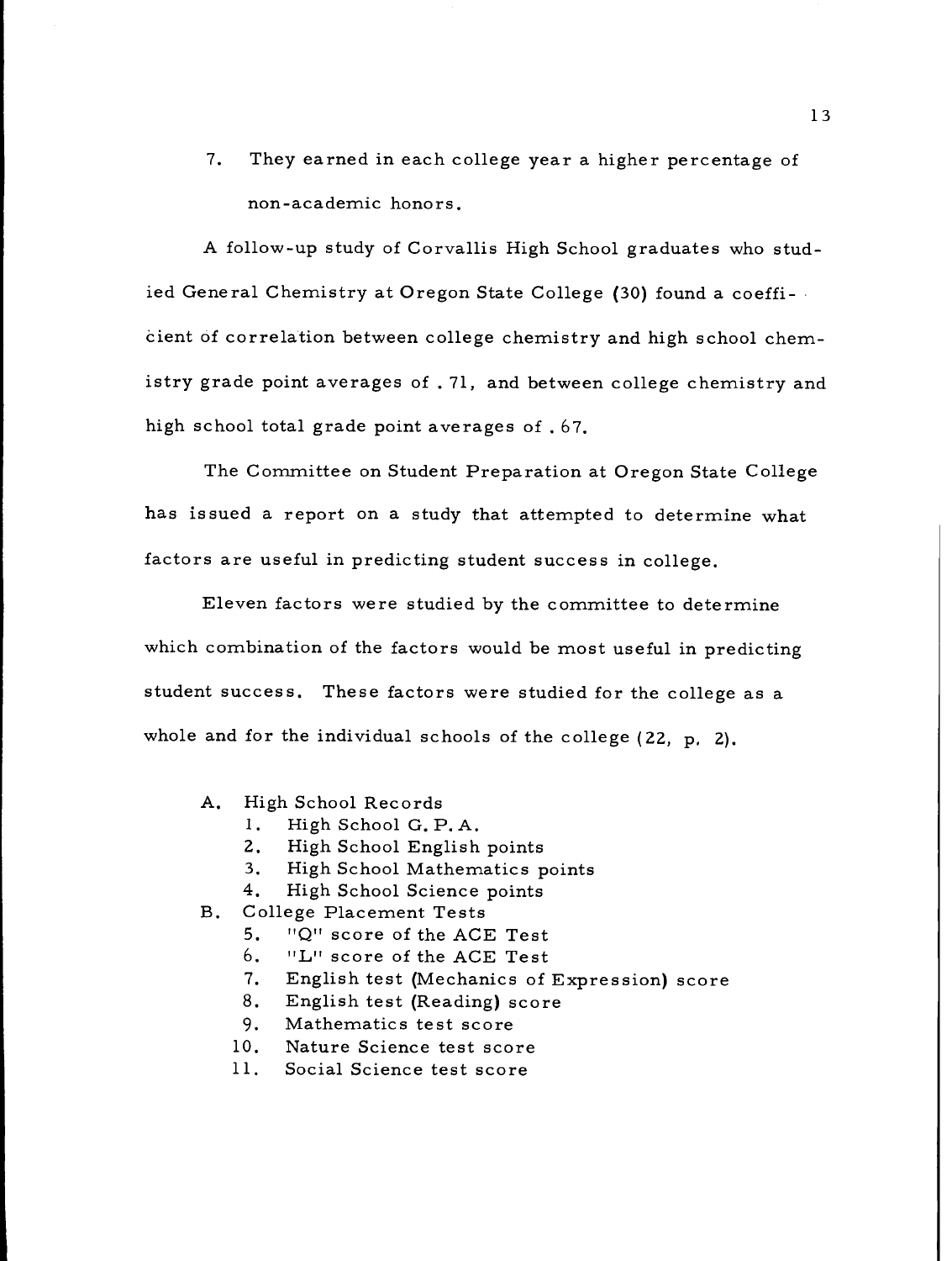The criteria of students' success used were the students' firstterm grade point average and the students' cumulative grade point average.

The study revealed that all of the 11 factors, where used individually, were useful in predicting student success. However, when the factors were combined to obtain best combination of factors, only the high school grade point average made any essential contribution toward predicting student success.

The committee found that the high school grade point average predicted the first-term college grade point average with an 80.0 percent accuracy.

The Oregon State study was made from records of 1016 students who entered Oregon State in the fall of 1952 and graduated in 1956. It found that 611 students attained a 2.00 grade point average or better out of a total of 717 students who were predicted to do so. This left 106 students who did not do 2.00 or above work as predicted. Two hundred ninety-nine students were predicted to do below 2.00 work. Of this group, 158 students did fail in attaining a 2.00 grade point average. This left 141 students who were predicted to fail in attaining a 2.00 grade point average but who did 2.00 or better work. This fact helps point out that if colleges were to adopt a policy of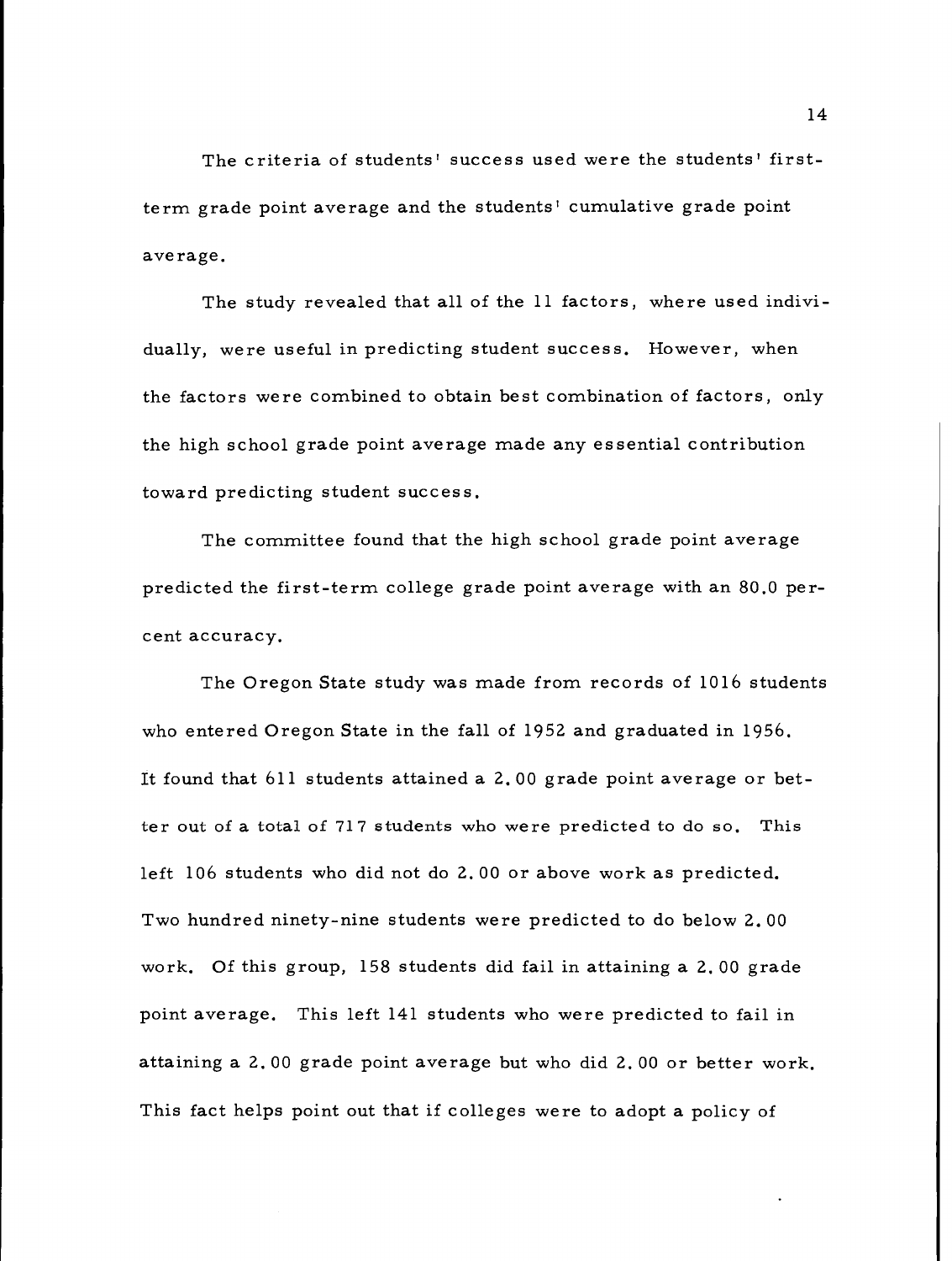of admitting students on a basis of prediction from high school records, there would be some students who would be unjustly denied entrance. The study also pointed out that ten percent of the students who graduated were required to take at least one remedial course in English. Over 30 percent of the group had to take at least one course of remedial Mathematics. Excluding Mathematics 100, roughly 35 percent of the graduates had to take remedial Mathematics or English or both. The committee concluded the study by making the following recommendations:  $(22, p, 3)$ .

- $1.$ If selective admission by a single measure is to be used by Oregon State College, the measure should be high school grade point average. Additional factors such as preparation in English and Mathematics may also be used.
- $2.$ Students denied regular admission should be allowed to make up deficiencies and earn a chance to demonstrate their ability to do college work.
- $3.$ High school students who wish to go to college should be well prepared in English, Mathematics, and Science.
- 4. The value of remedial courses should be carefully studied.
- $5.$ A continuing study and evaluation should be made of student records in relation to admission policies.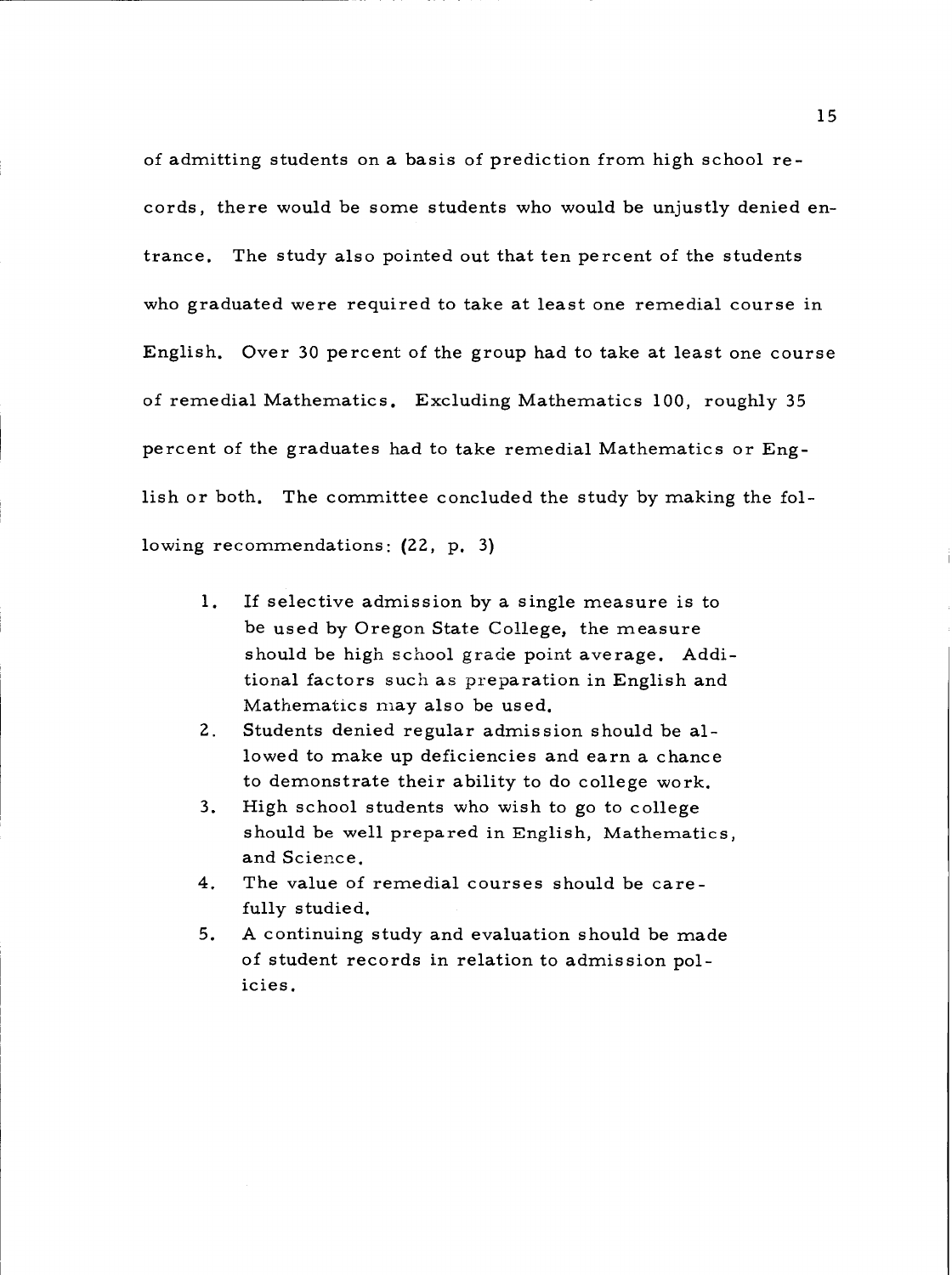Long (18) in 1958 conducted a study to determine whether a vocational agriculture background in high school had any influence on students enrolled in the School of Engineering at Oregon State College. Only those students who enrolled in the School of Engineering and who completed three or more terms were included in the study. Some conclusions reached were:

- The grade point average earned by the vocational agricul- $1.$ ture students in freshmen Engineering was 2.57, and the mean for the all-freshmen group of engineers was 2.36.
- Remedial Mathematics was taken by 68 percent of the vo- $2.$ cational agriculture group and 39 percent of the all-freshmen group.
- Nineteen percent of the vocational agriculture students reg- $3.$ istered in corrective English; 12 percent of the all-freshmen group enrolled in corrective English.

Long concluded that there was no basis for discrimination against the Vocational Agriculture program as preparation for scholastic work in the School of Engineering at Oregon State University.

Pedersen (25) in 1958 conducted an investigation to determine if there were any differences in first-year college performance in the School of Agriculture at Oregon State College between students who had a vocational agriculture background and those students who did not have a background of vocational agriculture. The grade point at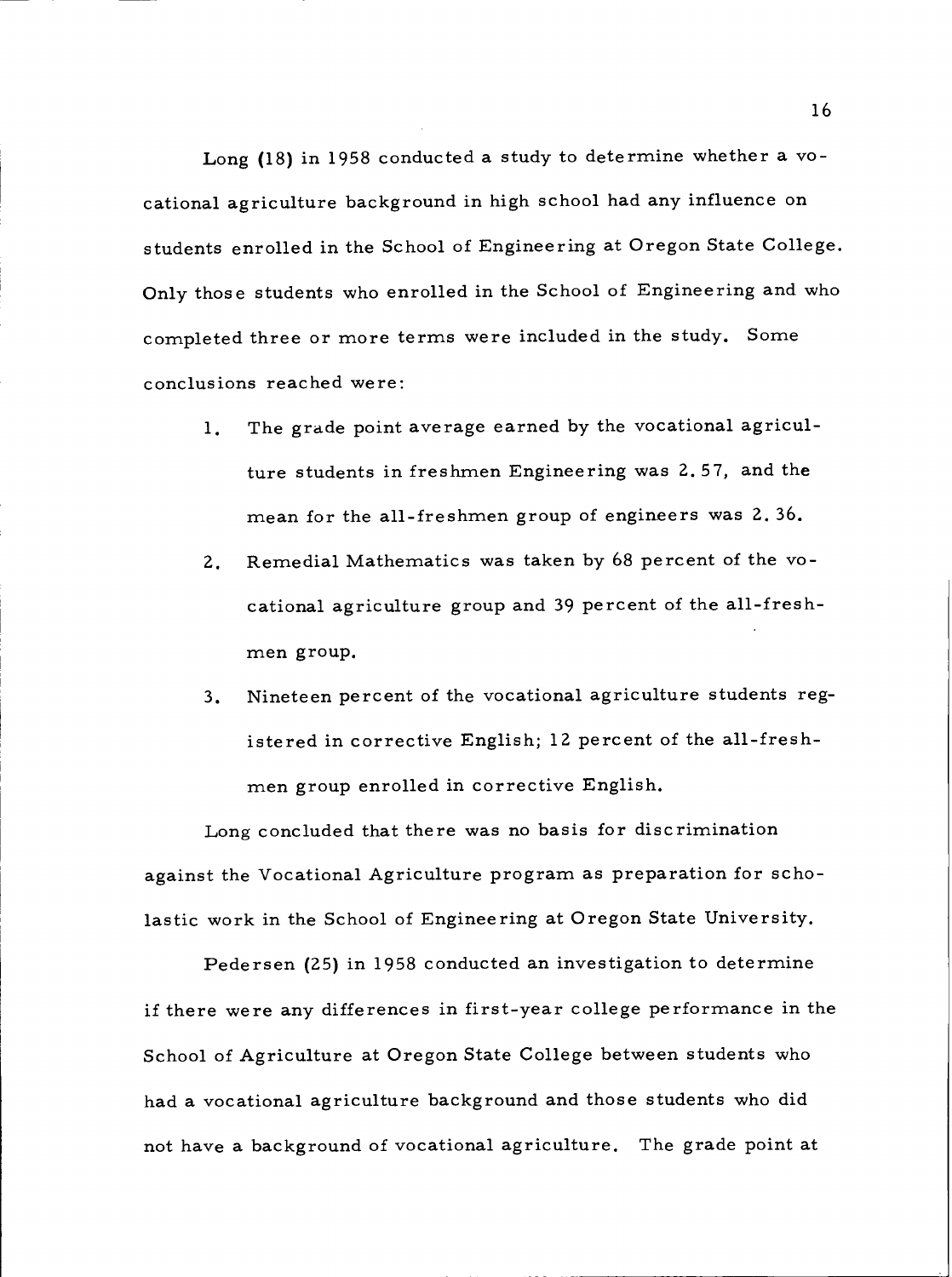the end of the freshman year was used to measure scholastic performance, and the American Council of Education Psychological Examination and the high school decile were used as measures of intelligence and ability. In the analysis of the data, the difference in scholastic performance of the two groups of students was found to be small and it was considered, for the purpose of his study, to be no difference at all. The grade point averages of the two groups at the end of the freshmen year were nearly the same. The vocational agriculture group seemed to be slightly superior when grade point averages of the students were classified into class-intervals on a frequency distribution table.

Schmidt (28) conducted a study in 1959 comparing high school grades and college academic success, or achievement, in certain subject areas. The group of students studied was the incoming freshmen class of 1956 in the School of Agriculture at Oregon State College.

Conclusions reached from the comparisons made in this study were:

1. Only a small percentage of students who achieved (3.00 or above) in high school subjects of Mathematics, English, Chemistry, Biology or General Science, went on to achieve in the same subjects in college. It was indicated in his study that the percentage of students who go on to achieve in college was between 25 and 38 percent.

17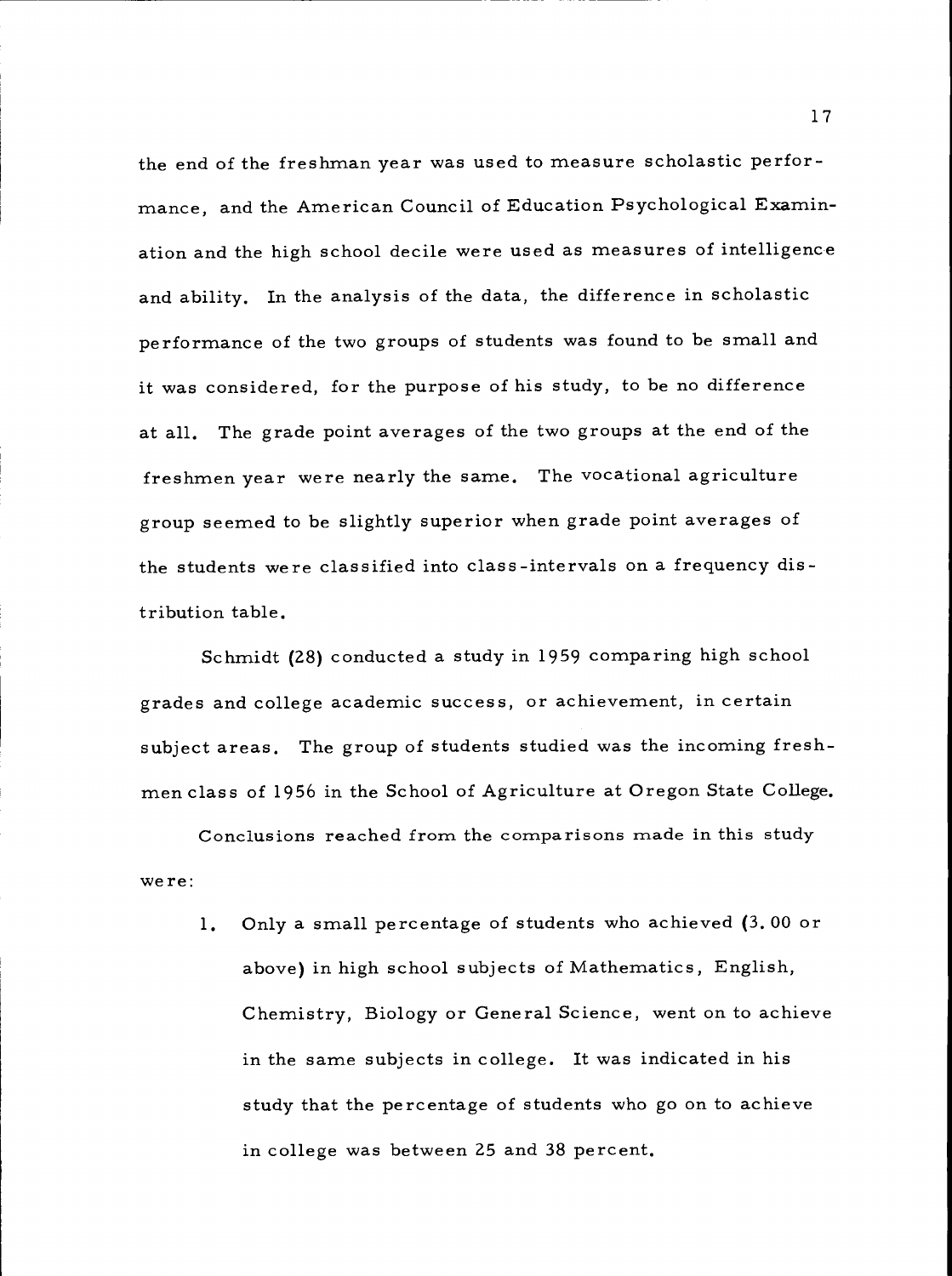- The students who did not achieve in the above subjects in  $2.$ high school have very little chance of achieving in the same subjects in college. It was indicated in his study, that the percentage of students who did not achieve in high school but went on to achieve in college was between nine and 33 percent.
- The students who earned average or above grades (2.00 or  $3.$ above) in high school subjects of Mathematics, English, Chemistry, Biology and General Science, have a very good chance of earning average or above in the same subjects in college. It was indicated in his study that between 72 and 83 percent of the students who did average or above work in high school went on to do average or above work in college.
- The students who do below average work in the above sub- $4.$ jects in high school have a fair chance of attaining average or above grades in the same subjects in college. It was indicated in his study that over 50 percent of the students who did below average work in high school went on to do average or above in the same subjects in college.
- The over-all high school decile rating was found to be one  $5.$ of the most accurate factors in predicting academic achievement in college. Achievement and a decile rating in the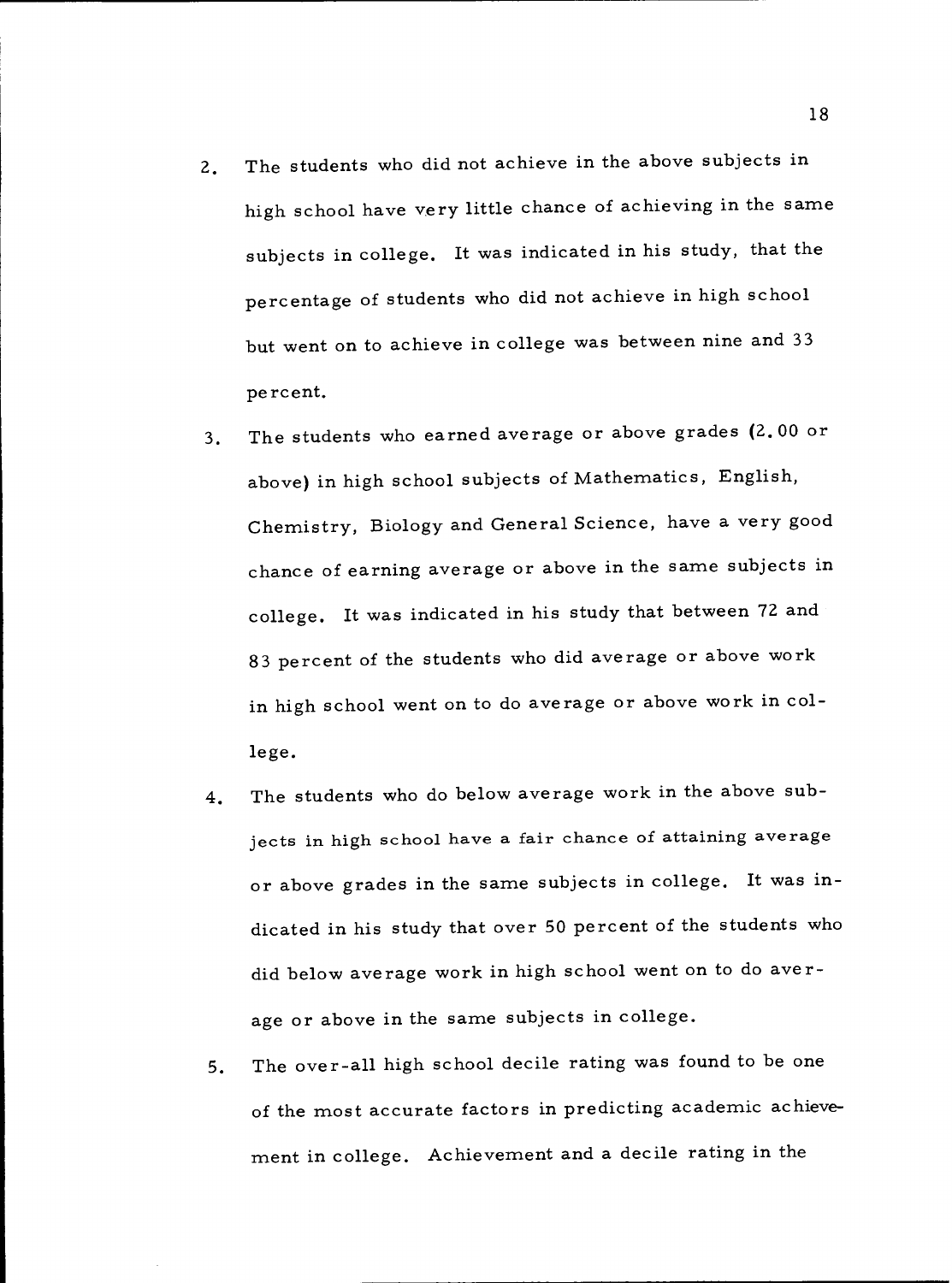upper ranks were found to be closely related. It was found in his study that between 64 and 90 percent of the students who achieved in the four subjects studied, were ranked in the top three decile ratings of eight, nine, and ten.

- 6. The students who had inadequate backgrounds in Mathematics and had to take remedial courses, performed just as well in the regular college courses of Mathematics as did students who were not required to take remedial courses.
- The students who had inadequate backgrounds in English 7. and who had to take remedial courses, did not perform as well in the regular college courses of English as did those students who were not required to take remedial courses.
- High school preparation or background had little influence 8. on the performance of students in the subject of Chemistry. This study gave definite indications that the students who did not take Chemistry in high school performed just as well in college Chemistry as those who took high school Chemistry. With the exception of the indications given by the remedial courses, it could not be determined in the subjects of Mathematics, English, and Botany whether high school preparation or background had any influence on performance in the same subjects in college. This was due to the fact that almost all of the students took these courses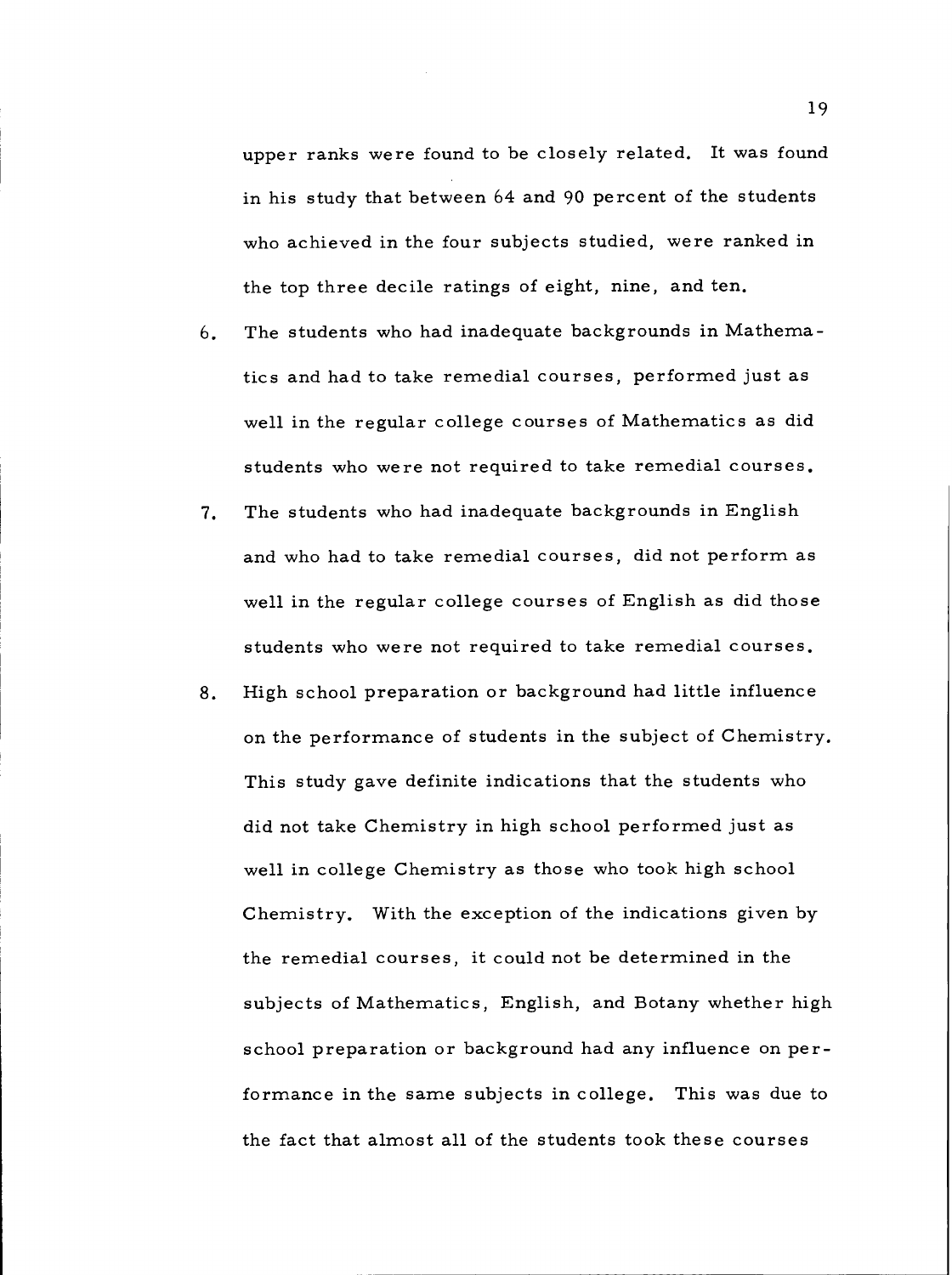in high school.

Entering freshmen at the State University of Iowa and Iowa State University were evaluated as to their performance in college in relationship to their high school grade point average. Scannell (27) found a correlation of .669 between college and high school grade point average. The study also evaluated the students as to the size of the high school they graduated from. Schools with over 200 students had a correlation of .698 whereas students from high schools of under 100 enrollment had a correlation of .633 high school grade point average with college grade point average.

A major problem faced by the admission offices of colleges and universities is the selection of students who are able to profit from higher education. High school guidance counselors have been equally concerned in planning with high school students in order that those going to college might have adequate preparation. In many institutions students are admitted on the strength of their high school grades, or their psychological test scores, or a combination of both. These practices have been supported in part by the results of several studies that have indicated statistically significant relationships among grades students obtain in high school, their test scores, and the grades they earned in college (30).

Phase II of Sharp's (30) study of college achievement sought answers to a series of questions concerned with relationships between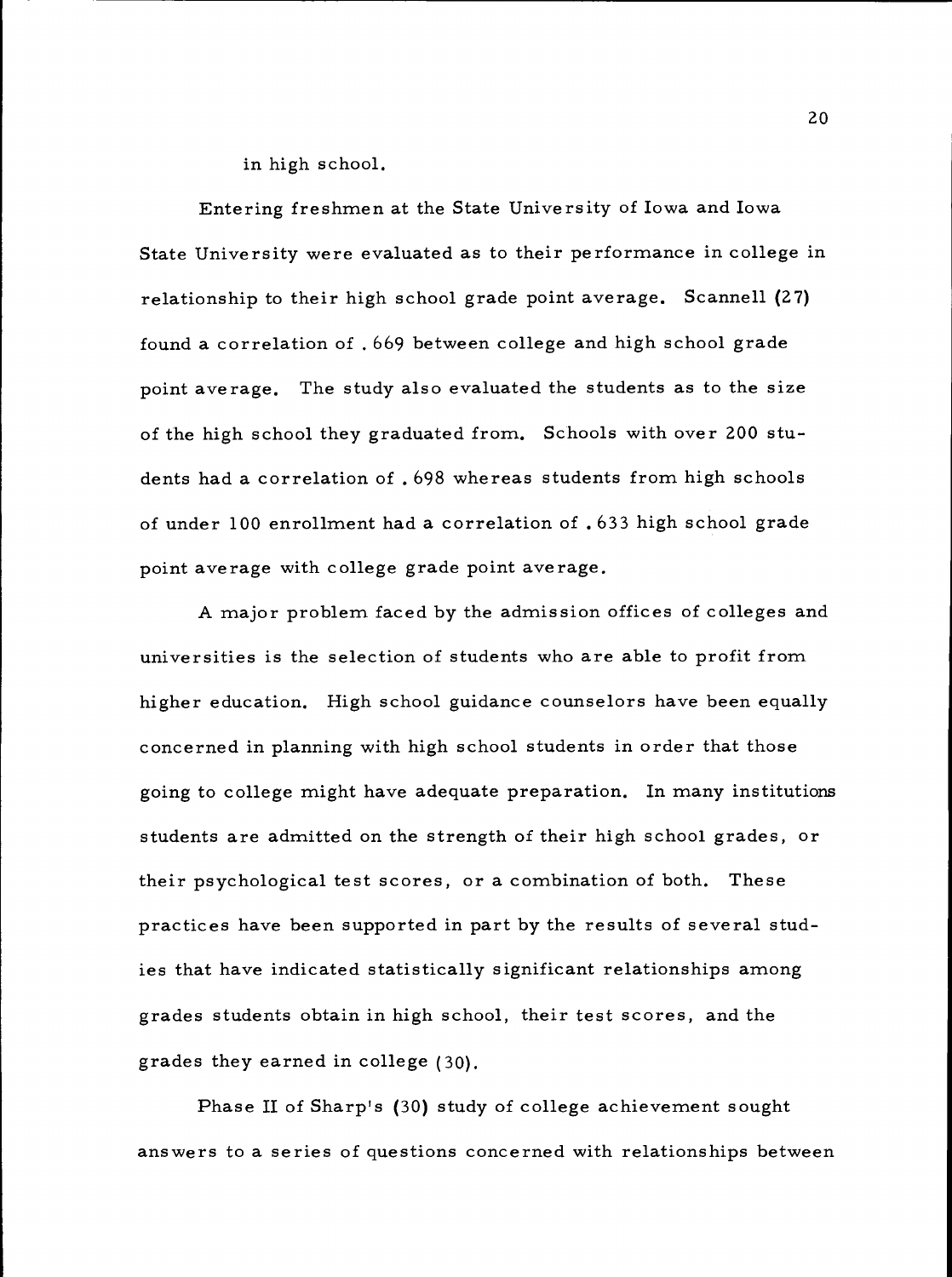amount of high school study in a particular subject area and first year college grades in the same area when level of placement test score in that area is controlled. The criterion variable for answering these questions was grade point average received in the respective college courses. Control variables were amount of high school study and level of placement test score for each subject area. Analyses of variance for the factors of amount of high school study in a particular subject (English, Social Studies, Science, and Mathematics) and first year college grades were summarized and no relationships that were significant at the five percent level were found for the four subject areas.

According to the <sup>1962</sup> publication of the Joint Committee on School-College Relations of AACRAO and NASSP, most of the prediction studies demonstrate a consistent validity of certain prediction variables. The correlation between general college freshmen achievement and high school achievement is about 0.56 (12),

Michael and others (21) conducted a study to determine the predictive validity of high school grade point average, verbal scores, mathematics scores, and total (unweighted scores of the Scholastic Aptitude Test of the College Examination Board 'CEEB'), both individually and collectively, relative to a criterion of grade point average earned by <sup>209</sup> men and <sup>233</sup> women during their 1960-61 freshmen year in the College of Letters, Arts, and Science at the University of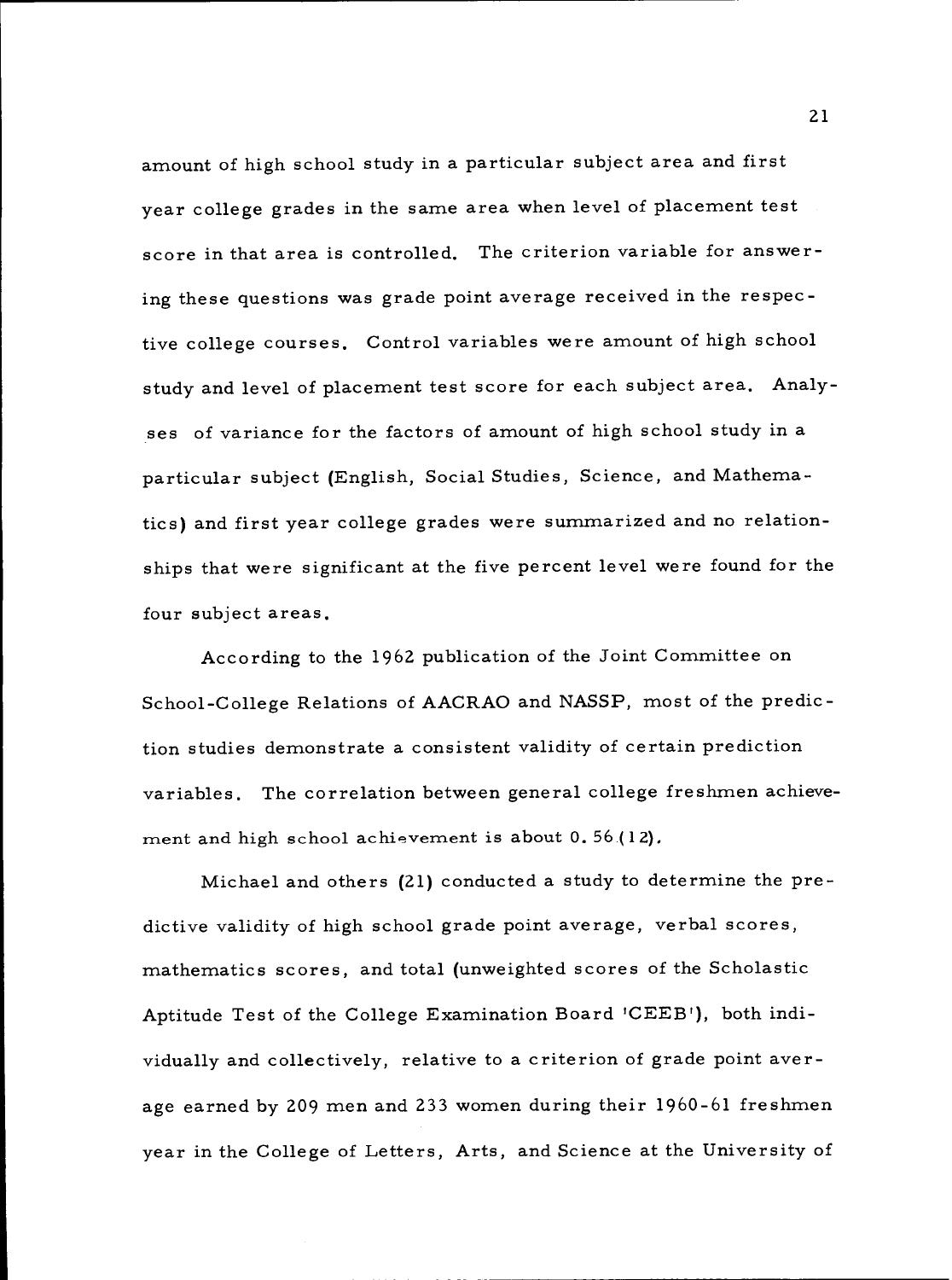Southern California. Their findings were in part:

- $1.$ For both sexes high school grade point average is more predictive of success in college than either part scores or total scores of the CEEB.
- A least square linear combination of high school grade  $2.$ point average and CEEB total scores or of high school grade point average and differentially weighted verbal and quantitative CEEB scores yield a higher predictive validity than does anyone predictor.

Endler's and Steinberg's (9) study of the student population of a newly established liberal arts university in Ontario revealed several interesting results. The groups were divided by sex.

For the male sample the Grade 13 high school average had the highest correlations with English, Political Science, Psychology, Sociology, Geography, and French. For the Female sample the high school average had the highest significant correlations with English, Philosophy, Sociology, and French. - males .49 females .84.

Jex (16) obtained a similar result in his study.

Vick and Hornaday (32) studied the predictive validity of a battery of three standardized college entrance tests and high school ratings against a criterion of freshmen grade point averages. They found a correlation of .63 between high school grade point average and college grade point average, which was higher than the .477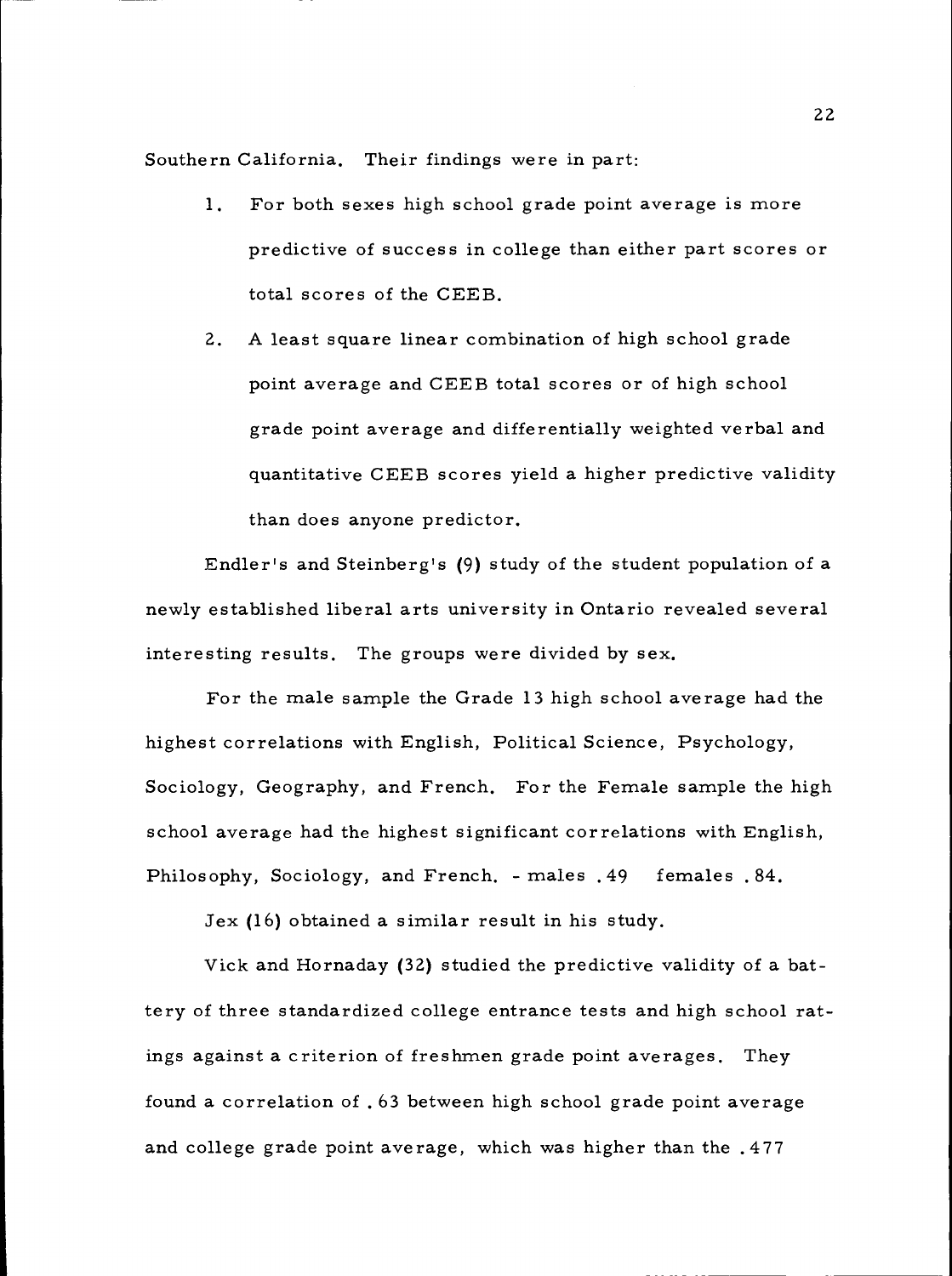correlation founded by Guisti in his study.

Guisti's (14) analysis of 397 men and women students who graduated from accredited high schools and who entered the College of Education of the Pennsylvania State University not more than three months after graduation in 1960 presented some interesting correlations.

The high school records were studied with respect to six variables: High School Index (HSI) or High School grade point average, and five high school subject matter fields. The grade point averages of each of these variables were standardized according to the grade point average system employed at the University. The college grade point average for the freshmen year was selected as the criterion.

|                        | Variables                                         | CGPA                          | Х,          | $X_{2}$                     | $X_{3}$ | $X_4$                               | $X_{5}$ |      |
|------------------------|---------------------------------------------------|-------------------------------|-------------|-----------------------------|---------|-------------------------------------|---------|------|
| HSI<br>$X_{1}$         |                                                   | .477                          |             |                             |         |                                     |         |      |
| $X_2$ English          |                                                   | .401                          | .777        |                             |         |                                     |         |      |
|                        | $X_3$ Math                                        |                               | $.338-.686$ | .410                        |         |                                     |         |      |
| $X_4$ History          |                                                   |                               |             | $.342$ $.708$ $.524$ $.358$ |         |                                     |         |      |
| X <sub>5</sub> Science |                                                   | 274 .485 .352 .245 .348       |             |                             |         |                                     |         |      |
| $X_{6}$                | Language . 334 . 683 . 537 . 409 . 450 . 317      |                               |             |                             |         |                                     |         |      |
|                        | Means                                             | 2,50 3,07 3,20 2,84 3,18 2,84 |             |                             |         |                                     |         | 2,77 |
|                        | Standard                                          |                               |             |                             |         |                                     |         |      |
|                        | deviations                                        |                               |             |                             |         | $.51$ $.45$ $.51$ $.67$ $.55$ $.81$ |         | .83  |
| $\mathbf{r}$           | .113 significant at 5 percent level of confidence |                               |             |                             |         |                                     |         |      |
| r                      | .148 significant at 1 percent level of confidence |                               |             |                             |         |                                     |         |      |

Table 1. Intercorrelations, means, and standard deviations or predictor and criterion variables (N=397).

Source:14,  $\gamma$ . 816.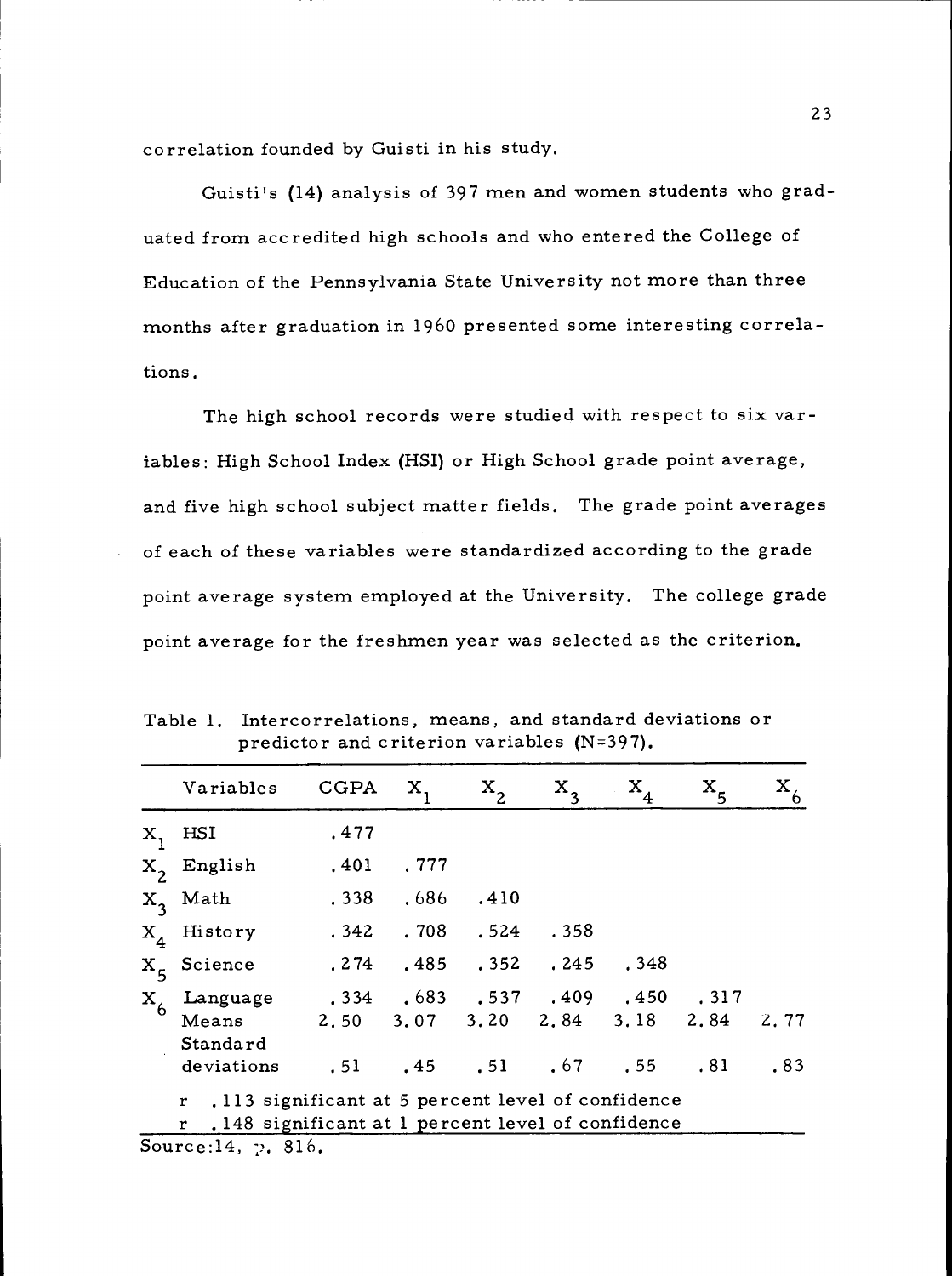Although high school grade point was the best single indicator, intercorrelations between English and high school grade point average, and college were very high at . 777.

McCormick and Acher (19) investigated singularly and in combination the value of certain aspects of the high school record for predicting the grade point average of students completing the first semester of work in several colleges. The factors selected for study included the Otis Test of Mental Maturity, the Scholastic Aptitude Test of the College Entrance Examination Board, the School and College Ability Test, the high school grade point average, and the grades earned in five curriculum areas during three years of senior high school. The results were as follows:

|                                        |         |       |              | Curriculum Areas     |                              |                                      |                                              |
|----------------------------------------|---------|-------|--------------|----------------------|------------------------------|--------------------------------------|----------------------------------------------|
|                                        |         | 2     | 3            | Social               | 5<br>Foreign                 | <sub>b</sub><br>$H, S$ .             | F.S.                                         |
|                                        | English | Math  | Science      | Science              | Lang.                        | G.P.A                                | G.P.A.                                       |
| 1.<br>2.<br>3.<br>4.<br>5.<br>6.<br>7. |         | . 533 | .361<br>.629 | .663<br>.533<br>.458 | .696<br>.659<br>.499<br>.636 | .807<br>.791<br>.572<br>.749<br>.845 | .469<br>.580<br>.412<br>.544<br>.575<br>.593 |

Table 2. Intercorrelation matrix of Variables.

Source 19, p. 700.

The correlations obtained for Mathematics and Foreign Languages, . 580 and .575 respectively, are among the top three correlations found in the intercorrelation matrix. As a single measure high school grade point average is the one best predictor of the first semester grade point average.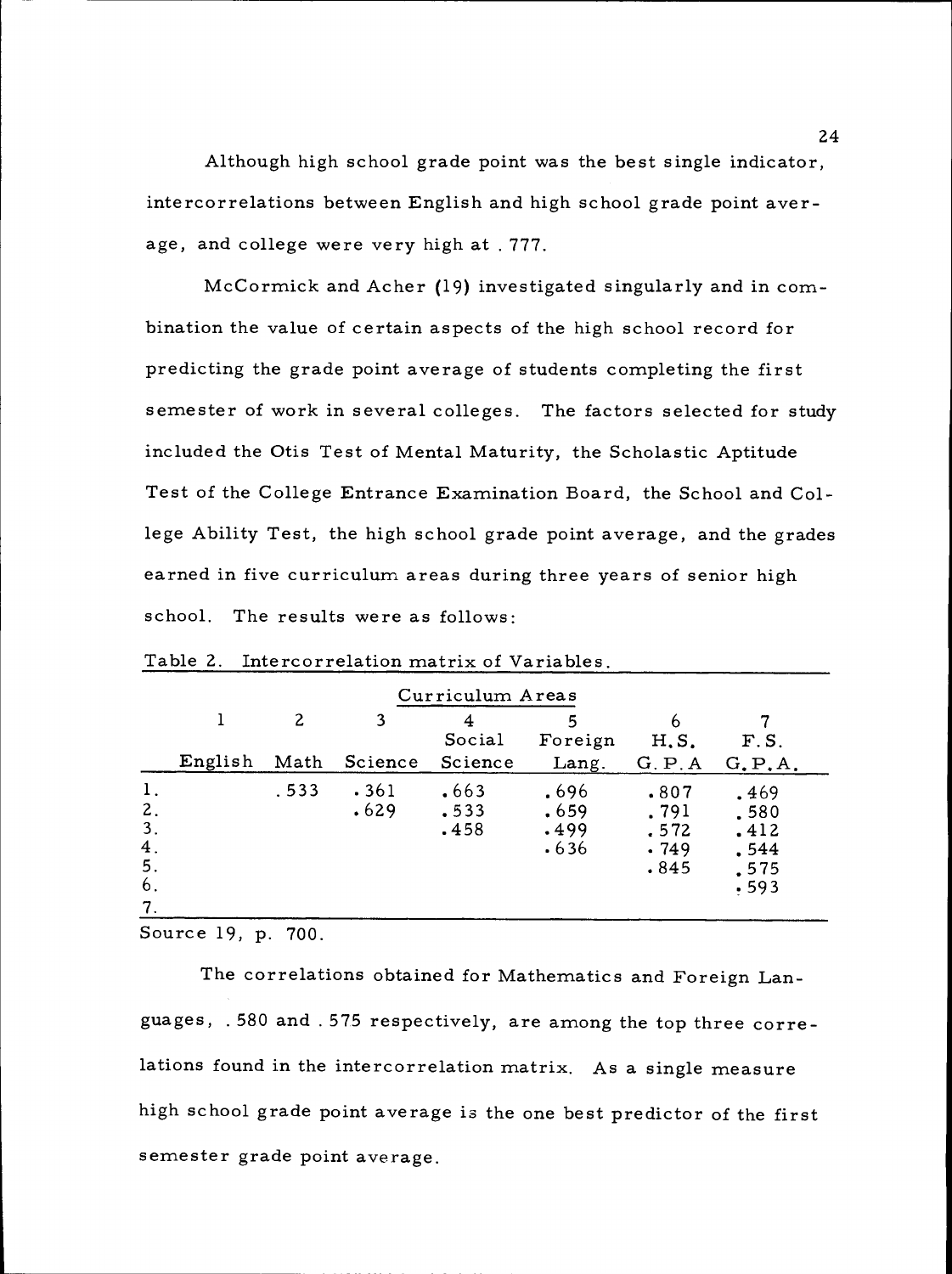|     | Date Investigator              | Institution                                      | Time           | Correlation           |
|-----|--------------------------------|--------------------------------------------------|----------------|-----------------------|
|     | 1. 1931 Douglass               | University of<br>Oregon                          | $3-5$ quarters | . 56                  |
|     | 2. 1933 Edds &<br>McCall       | Millegan College                                 | l semester     | .65                   |
|     | 3. 1935 Jones &<br>Laslett     | Oregon State<br>College                          | $3-4$ years    | .65                   |
|     | 4. 1936 Gladfelter             | Temple Univer-<br>sity                           | l year         | .68                   |
| 5.  | 1936 Read                      | Wichita University 1 year                        |                | .67                   |
| 6.  | 1937 Schmitz                   | St. Benedict's                                   | 1-2 semesters  | . 64                  |
| 7.  | 1940 Dyer                      | University of<br>Michigan                        | l year         | .44                   |
| 8.  | 1941 Brown                     | University of<br>California                      | 2 years        | .67                   |
| 9.  | 1950 Cochran &<br>Davis        | George Peabody CT 1-3 semesters                  |                | .63                   |
| 10. | 1952 Frederiksen<br>& Schrader | "Colleges"                                       | l year         | $.43 \text{ to } .68$ |
| 11. | 1953 Webb &<br>McCall          | Emory University                                 | 1 year         | .54                   |
|     | 12. 1958 Carlson &<br>Melstein | University of<br>Oregon                          | l quarter      | .62                   |
|     | Masten                         | 13. 1959 Henderson & Hofstra College             | l semester     | .59                   |
| 14. | 1960 Scannel                   | Iowa State College<br>& State College of<br>Iowa | $1 - 4$ years  | $.63 \text{ to } .69$ |
| 15. | 1963 Endler $\&$<br>Steinberg  | York University                                  | l year         | .48 to .84            |

Table 3. Summary of correlations of high school grade averages with college grade point averages.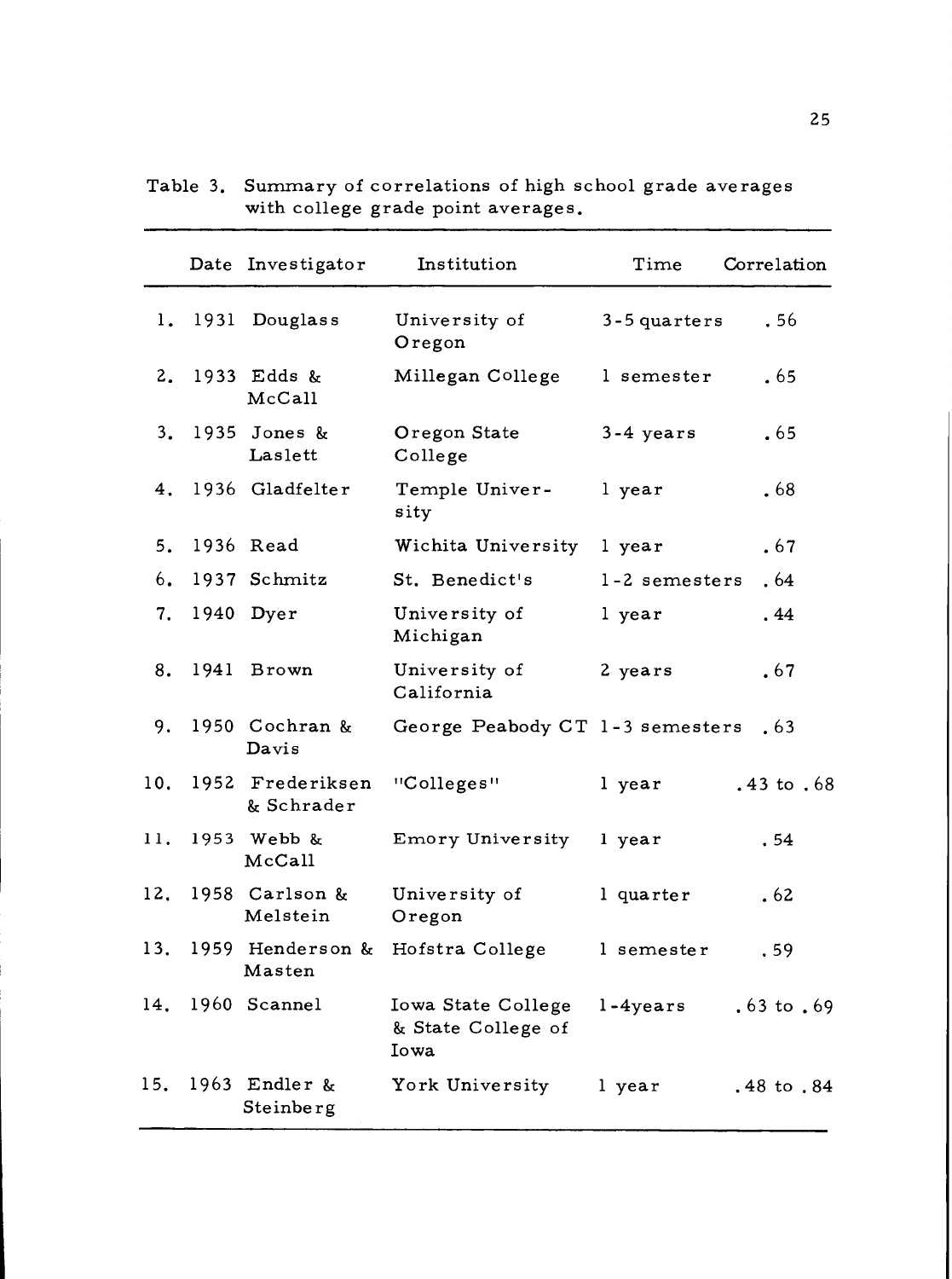#### FINDINGS

The college academic performance of the incoming class of 1962 was studied by using the comparisons previously outlined. Each subject studied was organized into separate tables. These tables made up the following catagories:

Over-all consideration of the subject; the comparison between the high school students who achieved and college students who achieved in a particular subject; the comparisons between the high school and college students who did average and below average work in a particular subject; the comparison between students having or lacking subject background and achievement in a particular subject; and grade point average of the students in both high school and college in a particular subject area. Over-all consideration is given to size of high school and achievement in college.

The students were divided into four groups: Group I included students from schools with enrollment below 199, Group II's enrollment was 200-499 students, Group III's enrollment was 500-999 students, and Group IV's enrollment was 1000 students and over.

The student's over-all college grade point average was 2.31 compared with a high school grade point average of 2.83, which represents a drop of . 52 grade point between high school and college.

Students from schools with an enrollment below 199 had the

26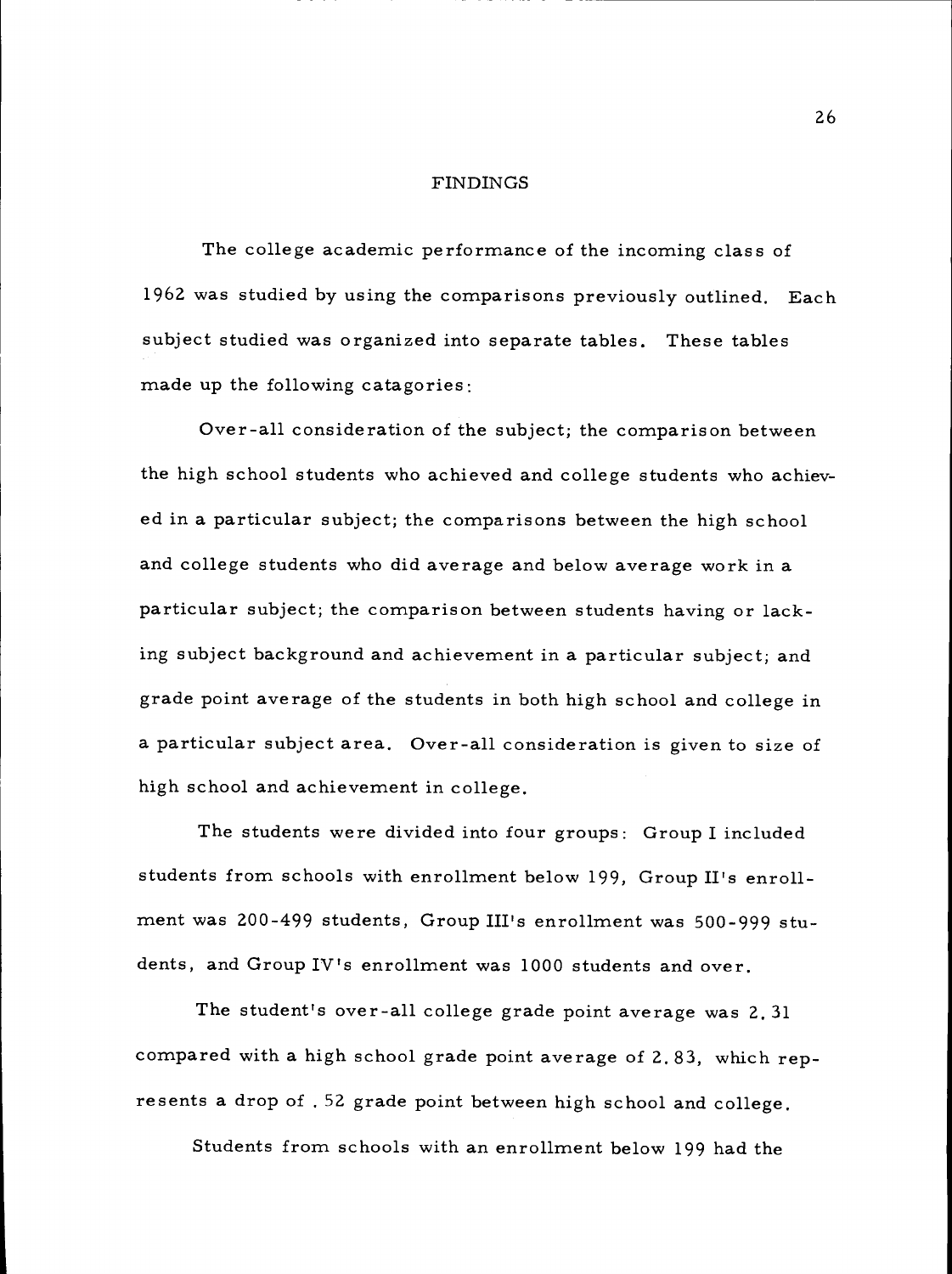highest high school grade point average but also had the greatest drop in grade point average between high school and college, 3.00 and 2.279 respectively or a drop of .72. Group II's high school grade point was 2.768 compared to a college average of 2.307 or a drop of .46. Group III's students grade point average dropped from a 2.85 to a 2.27 in college or a difference of . 58. Group IV's students had the least difference between high school and college grades, 2.796 and 2.369 respectively or a drop of .43.

Eighty-nine of the students studied were graduated from Oregon high schools. Six students were California students, two were from Hawaii, and one each from Alaska, Montana, Indiana, and Washington.

### Performance of Mathematics Students

### Over-all Considerations

The general aspects of Mathematics students as summarized in Table 4 are self-explanatory. It should be noted that two of the students studied did not take high school Mathematics and only one student did not take college Mathematics.

27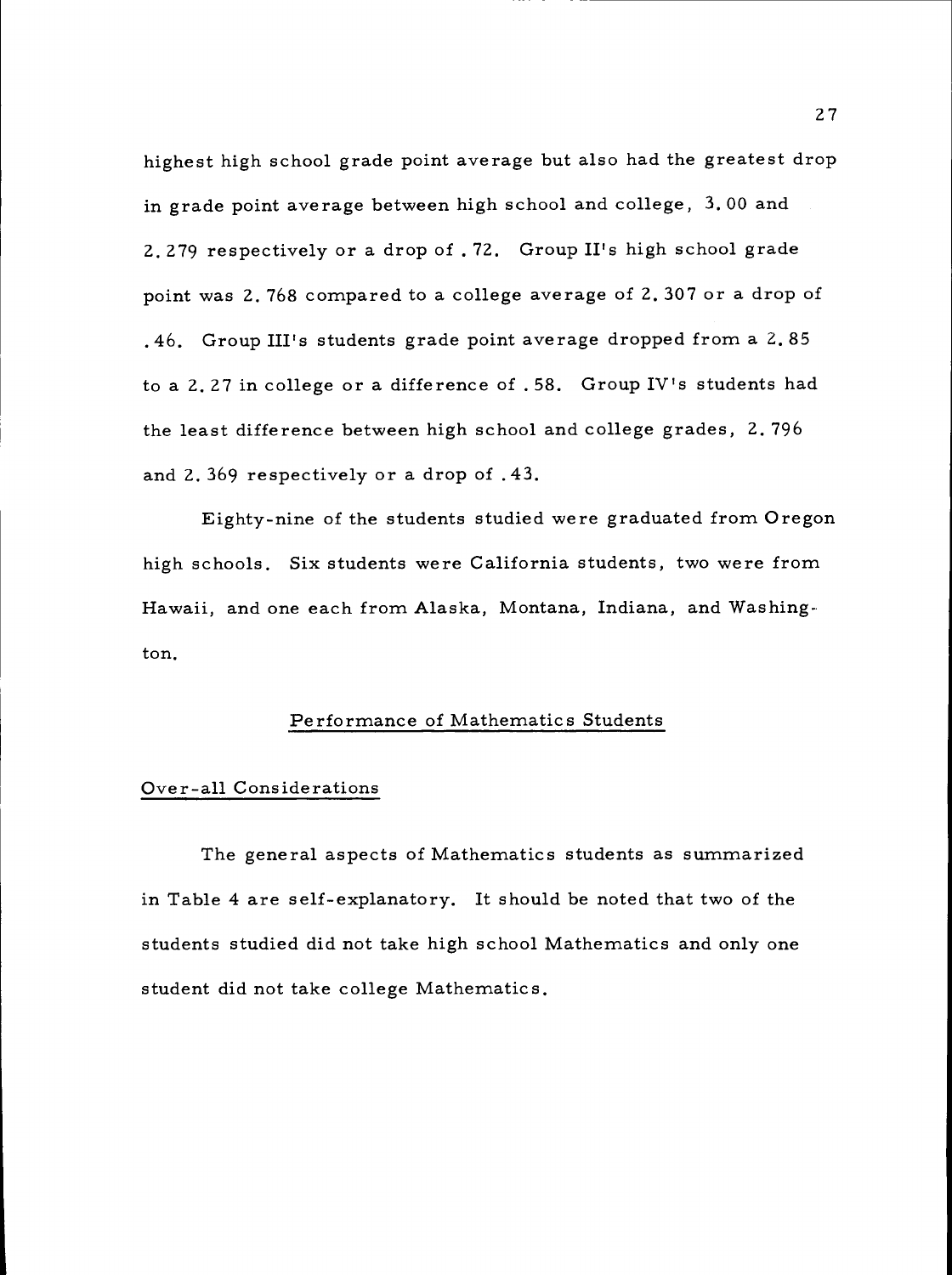|                                                         |              |           | Size of School              |              |             |
|---------------------------------------------------------|--------------|-----------|-----------------------------|--------------|-------------|
|                                                         | 199          |           | 200-499 500-999 1000+ Total |              |             |
| Total number of students<br>studied                     | 9            | 30        | 31                          | 31           | 101         |
| Total number of high school<br>Math students            | 9            | 29        | 30                          | 31           | 99          |
| Number of high school stu-<br>dents 3.00 and above      | 6            | 9         | 10                          | 12           | 37          |
| Number of high school stu-<br>dents below 3.00          | 3            | 20        | 20                          | 19           | 62          |
| Number of high school Math<br>students 2.00 and above   | 9            | 23        | 22                          | 28           | 82          |
| Number of high school Math<br>students below 2.00       | 0            | 6         | 8                           | 3            | 17          |
| Total number of Math 101<br>students                    | 6            | 24        | 27                          | 26           | 83          |
| Number of college students<br>who did not take Math 101 | 3            | 6         | 4                           | 5            | 18          |
| Number of college students<br>who took other Math       | 8            | 25        | 24                          | 23           | 80          |
| Number of college students<br>who took no Math          | 0            | $\pmb{0}$ | $\mathbf{1}$                | 0            | $\mathbf 1$ |
| Number of Math 101 stu-<br>dents 3.00 and above         | $\mathbf{1}$ | 9         | 10                          | 6            | 26          |
| Number of Math 101 stu-<br>dents below 3.00             | 5            | 15        | 17                          | 20           | 57          |
| Number of Math 101 stu-<br>dents 2.00 and above         | 5            | 22        | 19                          | 20           | 66          |
| Number of Math 101 stu-<br>dents under 2.00             | 1            | 2         | 8                           | 6            | 17          |
| Number of college students<br>who failed Math 101       | 0            | 0         | $1*$                        | $\mathbf{1}$ | 2           |
| Total number of Math<br>100 students                    | 6            | 22        | 22                          | 23           | 73          |
| Total number remedial Math                              | 3            | 7         | 6                           | 6            | 22          |

Table 4. Comparisons of high school and college Mathematics by school size.

\*Took class over and received a B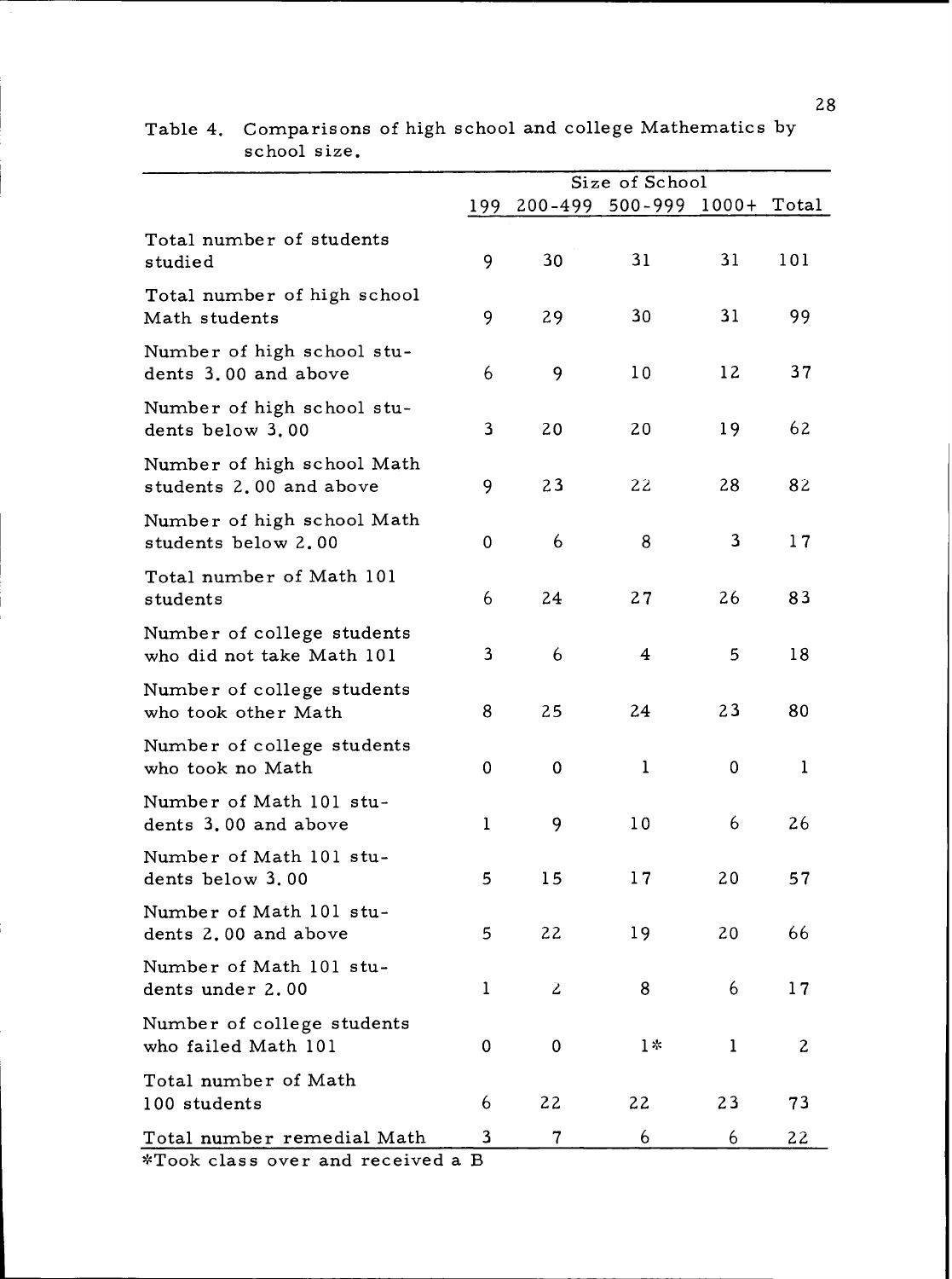Table 5 shows a comparison between those students who achieved in high school Mathematics and those who achieved in college Mathematics 101. Eighty-three comparisons were made in Mathematics where the student took both high school Mathematics and college Mathematics 101. Of the 32 students who achieved in high school, 16 went on to achieve in college Mathematics 101. If it had been predicted that those who achieved in high school Mathematics would also achieve in college Mathematics 101, the prediction would have been 50 percent correct. Of the 51 students who did not achieve in high school Mathematics 80 percent did not achieve in college Mathematics 101.

It is shown that 16 students did not do as well in college Mathematics 101 as they did in high school Mathematics, however, 10 did better in college Mathematics 101 than in high school Mathematics.

|                                                                      | Size of School |                                 |    |    |                 |
|----------------------------------------------------------------------|----------------|---------------------------------|----|----|-----------------|
|                                                                      |                | 199 200-499 500-999 1000+ Total |    |    |                 |
| High school Math 3.00 and over,<br>College Math 101, 3.00 and over 1 |                | 5                               | 6  | 4  | 16              |
| High school Math 3.00 and over,<br>College Math 101 under 3.00       | 3              | 3                               | 4  | 6  | 16              |
| High school Math under 3.00<br>College Math 101, 3.00 and over 0     |                | 4                               | 4  | 2  | 10 <sup>°</sup> |
| High school Math under 3.00,<br>College Math 101 under 3.00          | $\mathbf{2}$   | 12 <sup>2</sup>                 | 13 | 14 | 41              |
| Total number of usable<br>comparisons                                | 6              | 24                              | 27 | 26 | 83              |

Table 5. A comparison of students who achieved in high school and college Mathematics.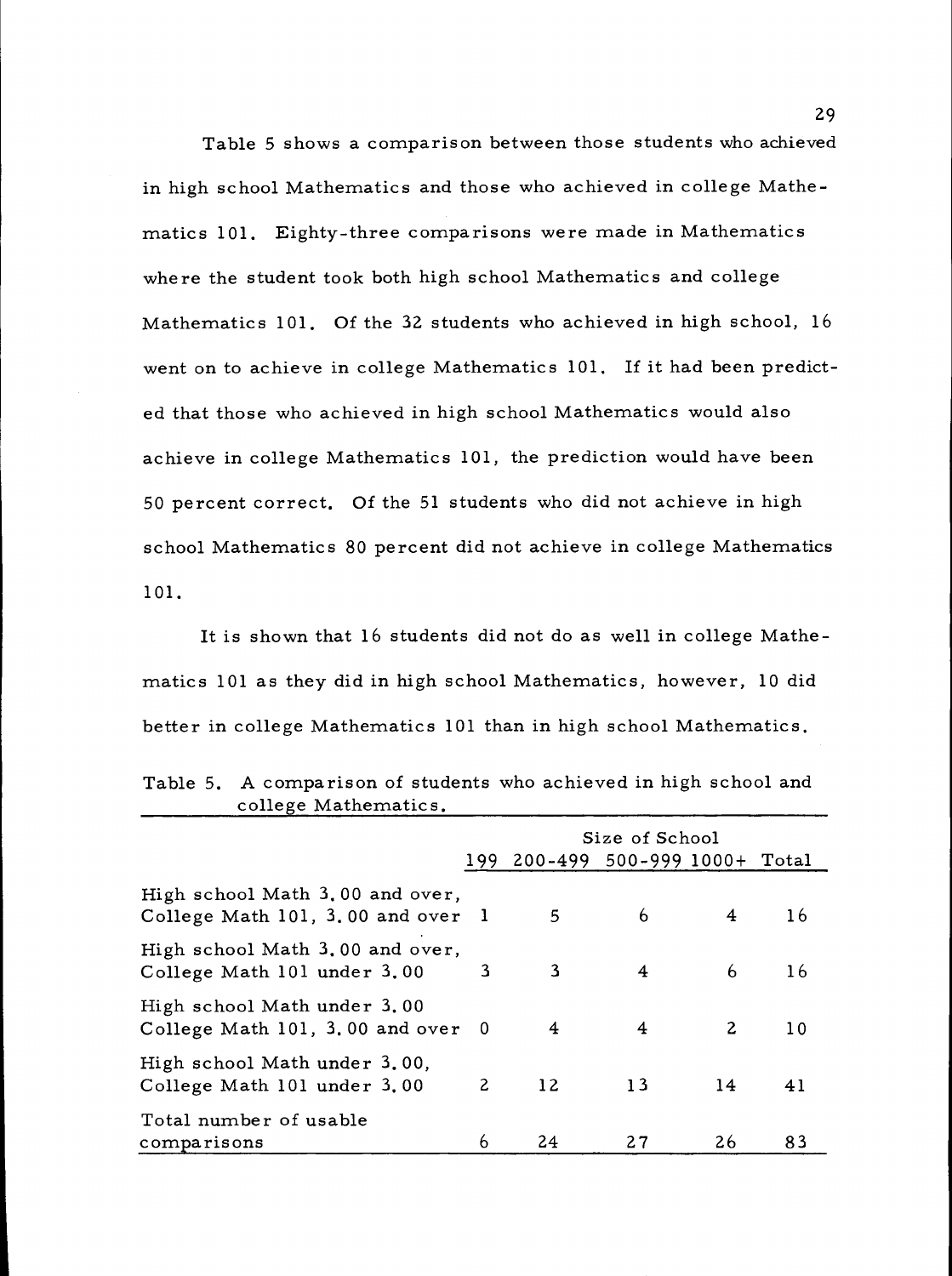A comparison is shown in Table 6 between average students in college and the average students in the subject of college Mathematics 101. The Table also shows the total performance of all high school and college Mathematics 101 students. If it had been predicted that those students who did average or above in high school Mathematics would do average or above in college Mathematics 101, the prediction would have been 83 percent correct. Eleven students did below 2.00 work in high school Mathematics. Of these 11 students, 7 did average or above in college Mathematics 101. Thus Table 6 tends to indicate that those students who earned less than 2.00 in high school Mathematics have better than 66 percent chance of attaining 2.00 or above in college Mathematics. It is possible the factors of motivation and interest may have had a bearing on the performance of these particular students.

|                                                                           | students in high school and college Mathematics. |    |                             |              |    |  |
|---------------------------------------------------------------------------|--------------------------------------------------|----|-----------------------------|--------------|----|--|
|                                                                           | Size of School                                   |    |                             |              |    |  |
|                                                                           | 199.                                             |    | 200-499 500-999 1000+ Total |              |    |  |
| High school Math 2.00 and over,<br>college Math $101, 2, 00$ and over $5$ |                                                  | 19 | 16                          | 19           | 59 |  |
| High school Math 2.00 and over,<br>college Math 101, under 2.00           | $\mathbf{1}$                                     | 1  |                             | 4            | 13 |  |
| High school Math under 2.00,<br>college Math 101, 2,00 and over           | 0                                                | 3  | 3                           | 1            | 7  |  |
| High school Math under 2.00,<br>college Math 101 under 2.00               | 0                                                | 1  |                             | $\mathbf{2}$ | 4  |  |
| Total number of usable<br>comparisons                                     | 6                                                | 24 | 27                          | 26           | 83 |  |

Table 6. A comparison of average and above, and below average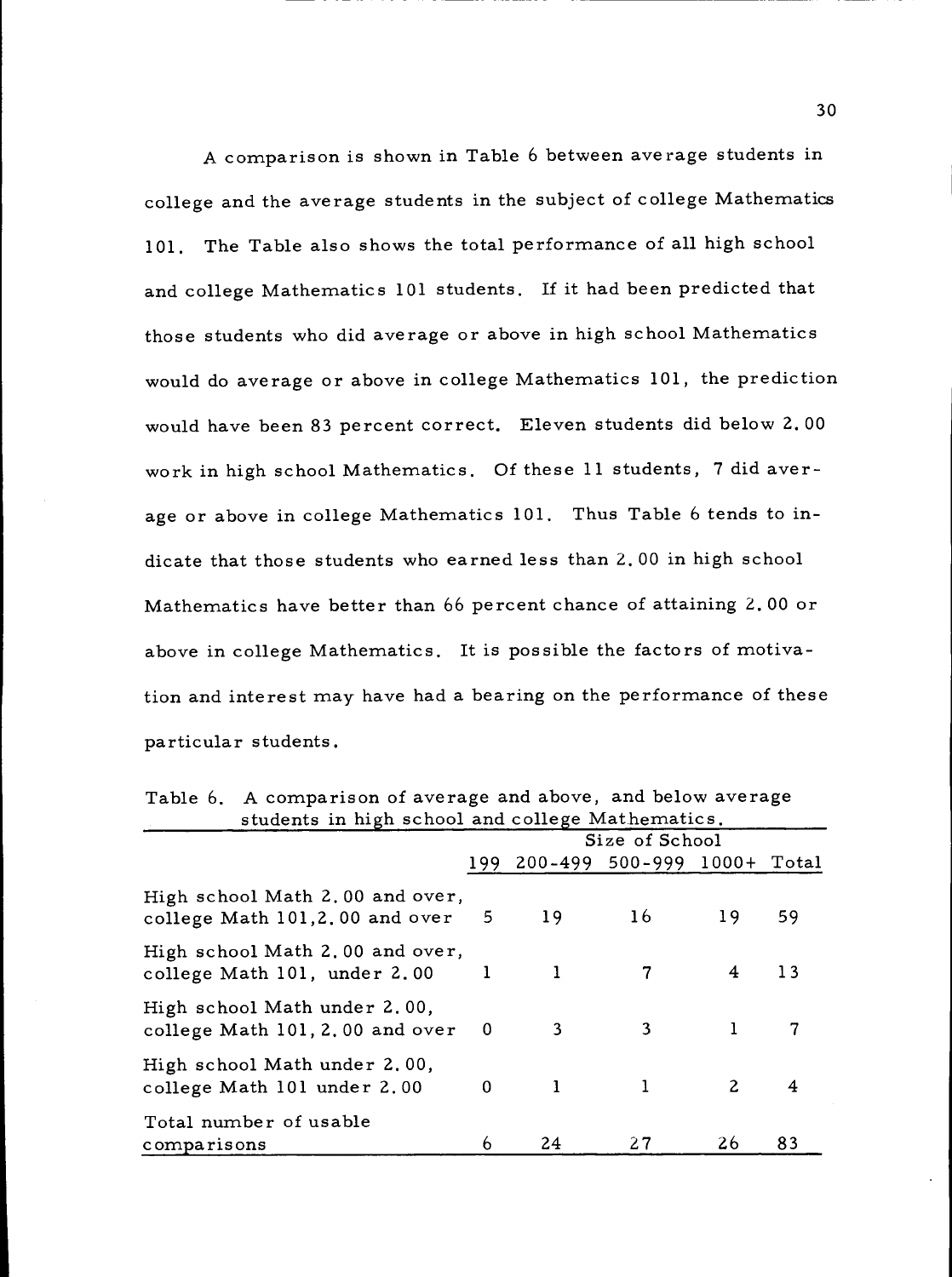In Table 7, three comparisons are actually made. The first comparison is between adequate background and achievement in college Mathematics 101. The second comparison is between those who took college Mathematics 100 and their achievement in college Mathematics 101. The third comparison is between those students who took remedial Mathematics 10 and college Mathematics 101. To determine if a student's background was adequate, the assumption was made that the Mathematics A. C. E. test was a valid indication of Mathematics background and ability. To develop assumptions further, it was assumed that those students who had to take remedial Mathematics 10 or Mathematics 100 had inadequate backgrounds for college Mathematics 101. It was also assumed that those students who did not take Mathematics 10 or 100 had adequate background for college Mathematics 101. In Table 5 there were 22 students who took no remedial or intermediate Mathematics. Of these 22 students, 11 achieved in Mathematics 101. Also shown in Table 7, 61 students took intermediate Mathematics 100. Of these 61 students, 16 achieved in college Mathematics 101. Of the ten students who took remedial Mathemat ics, only two achieved in college Mathematics 101, but seven students received 2.00 or above and only one failed college Mathematics 101.

It appears that the Mathematics A.C.E. test is reasonably adequate as shown by the fact that 50 percent of those whose score allowed them to take college Mathematics 101 without additional background

31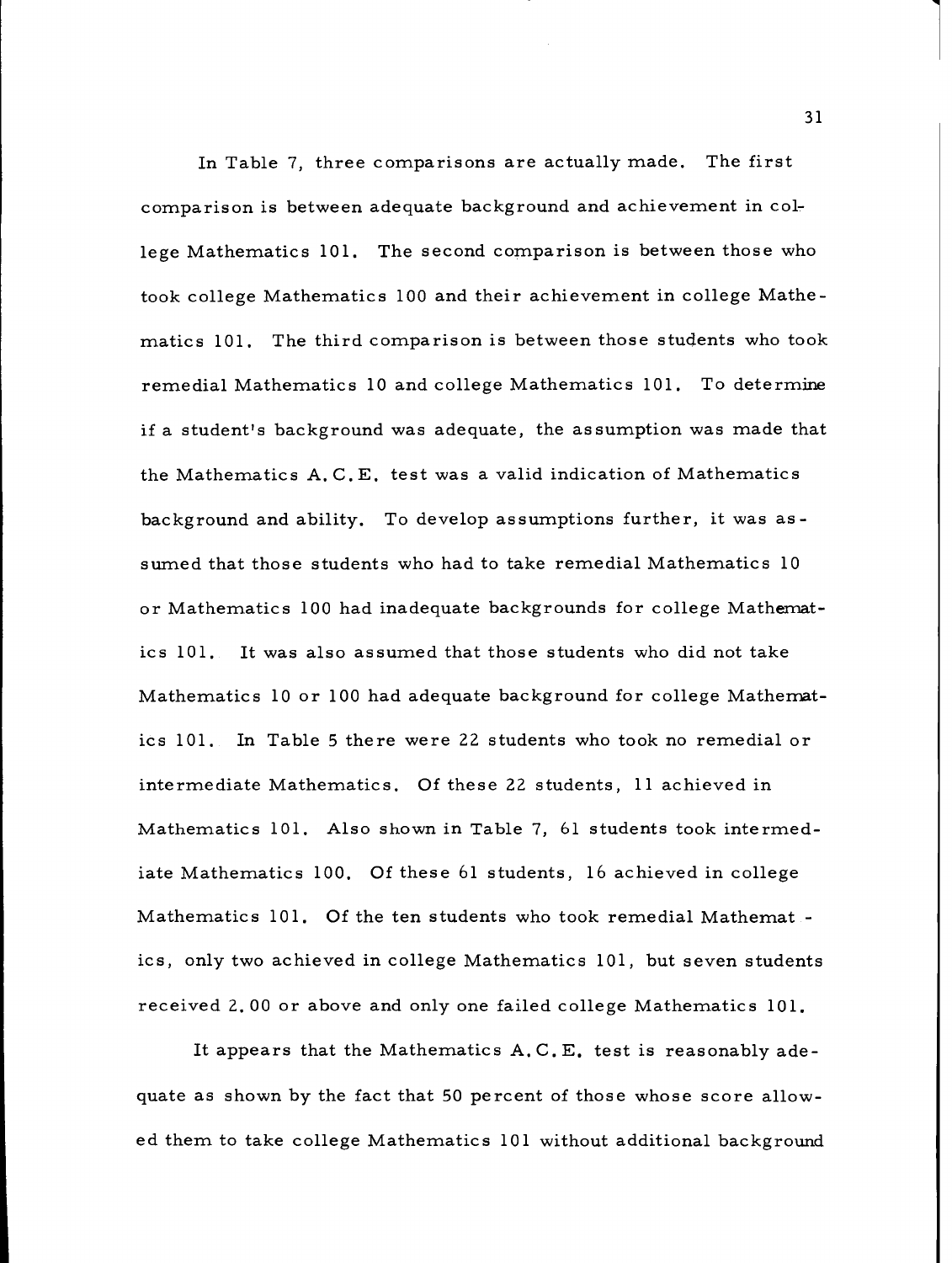achieved a 3.00 or better.

|                                                                                          | 199          | $200 - 499$ | Size of School<br>$500 - 999$ 1000+ |              | Total           |  |  |
|------------------------------------------------------------------------------------------|--------------|-------------|-------------------------------------|--------------|-----------------|--|--|
| Total number of students who<br>took college Math 100 and 101                            | 5            | 19          | 20                                  | 17           | 61              |  |  |
| Number of students who took<br>Math 100 and achieved in<br>college Math 101              | $\mathbf{1}$ | 6           | 6                                   | 3            | 16              |  |  |
| Number of students who took<br>Math 100 and failed college.<br>Math 101                  | 0            | $\mathbf 0$ | $\mathbf{1}$                        | $\mathbf{1}$ | 2               |  |  |
| Total number of students who<br>took no Math 100 and took<br>college Math 101            | $\mathbf 1$  | 5           | $\overline{\mathcal{U}}$            | 9            | 22              |  |  |
| Number of students who took no<br>Math 100 and achieved 3.00 or<br>above in Math 101     | 0            | 4           | 4                                   | 3            | 11              |  |  |
| Number of students who took<br>remedial Math and Math 101                                | 0            | 3           | 4                                   | $3 -$        | 10 <sup>°</sup> |  |  |
| Number of students who took<br>remedial Math and achieved<br>in Math 101                 | $\mathbf 0$  | 1           | $\mathbf 0$                         | 1            | 2               |  |  |
| Number of students who took<br>Math 10, and college Math 101,<br>students 2.00 and above | 0            | 3           | 2                                   | 2            | 7               |  |  |

| Table 7. A comparison of high school Mathematics background and |
|-----------------------------------------------------------------|
| achievement in college Mathematics.                             |

# High School Mathematics Grade Point Average Versus College Mathematics Grade Point Average

Table 8, compares the high school Mathematics grade point average with college Mathematics grade point average. Also compared is the high school and college grade point average of those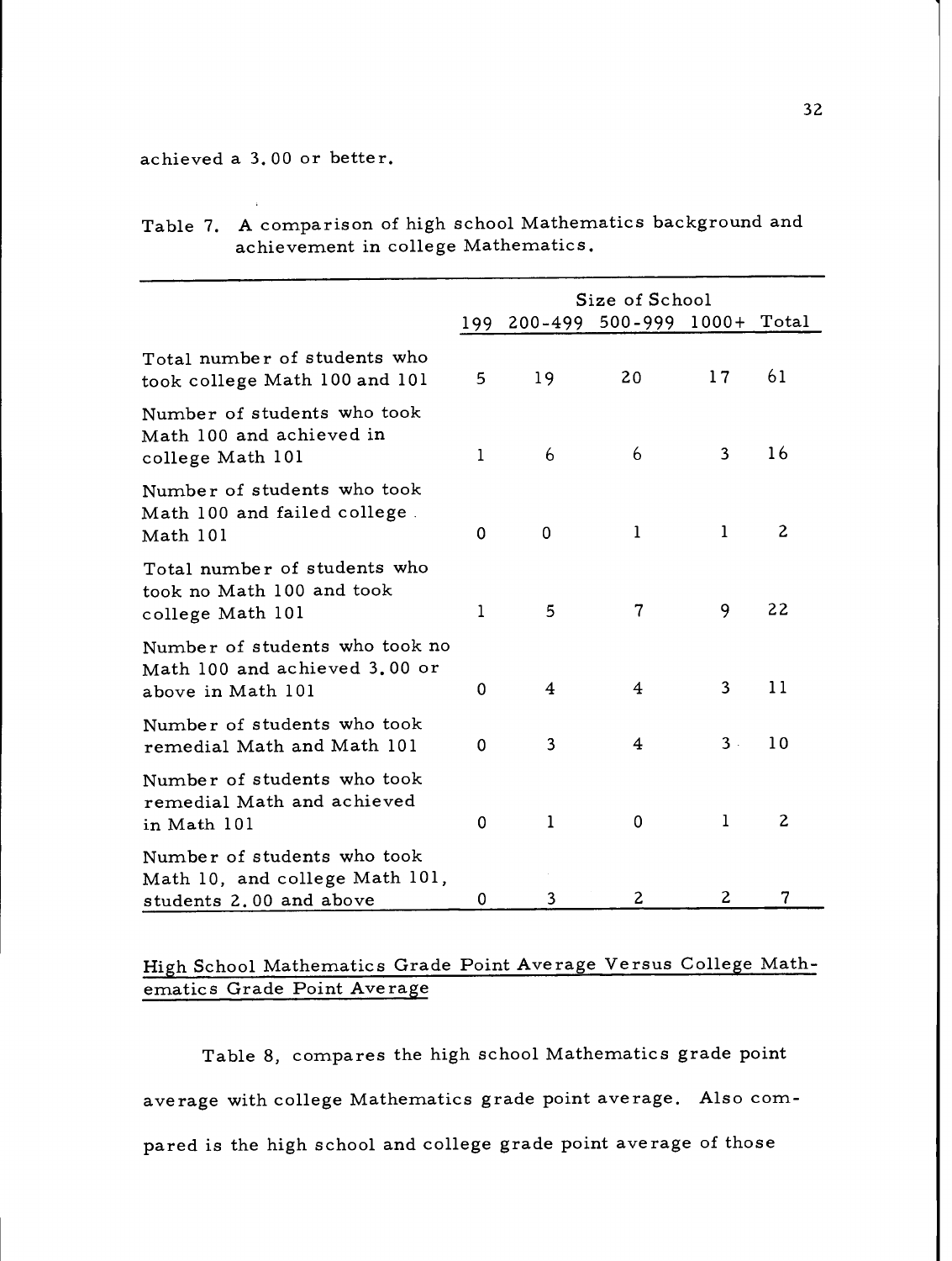students who took intermediate Mathematics 100, then Mathematics 101. Another comparison was made of their over-all high school and college grade point average.

Of the students who only took college Mathematics 101, their high school Mathematics grade point average was 2.94 and college Mathematics grade point average was 2.41. Those students taking Intermediate Mathematics 100 first then college Mathematics 101 had a high school Mathematics grade point average of 2.48 and a college Mathematics grade point average of 2.02. For both groups the college Mathematics grade point average dropped approximately .5 of a grade point from their high school Mathematics grade point average.

There is some indication that the more able student as measured by his grade point average is able to more successfully complete Mathematics 101 without the benefit of Mathematics 100.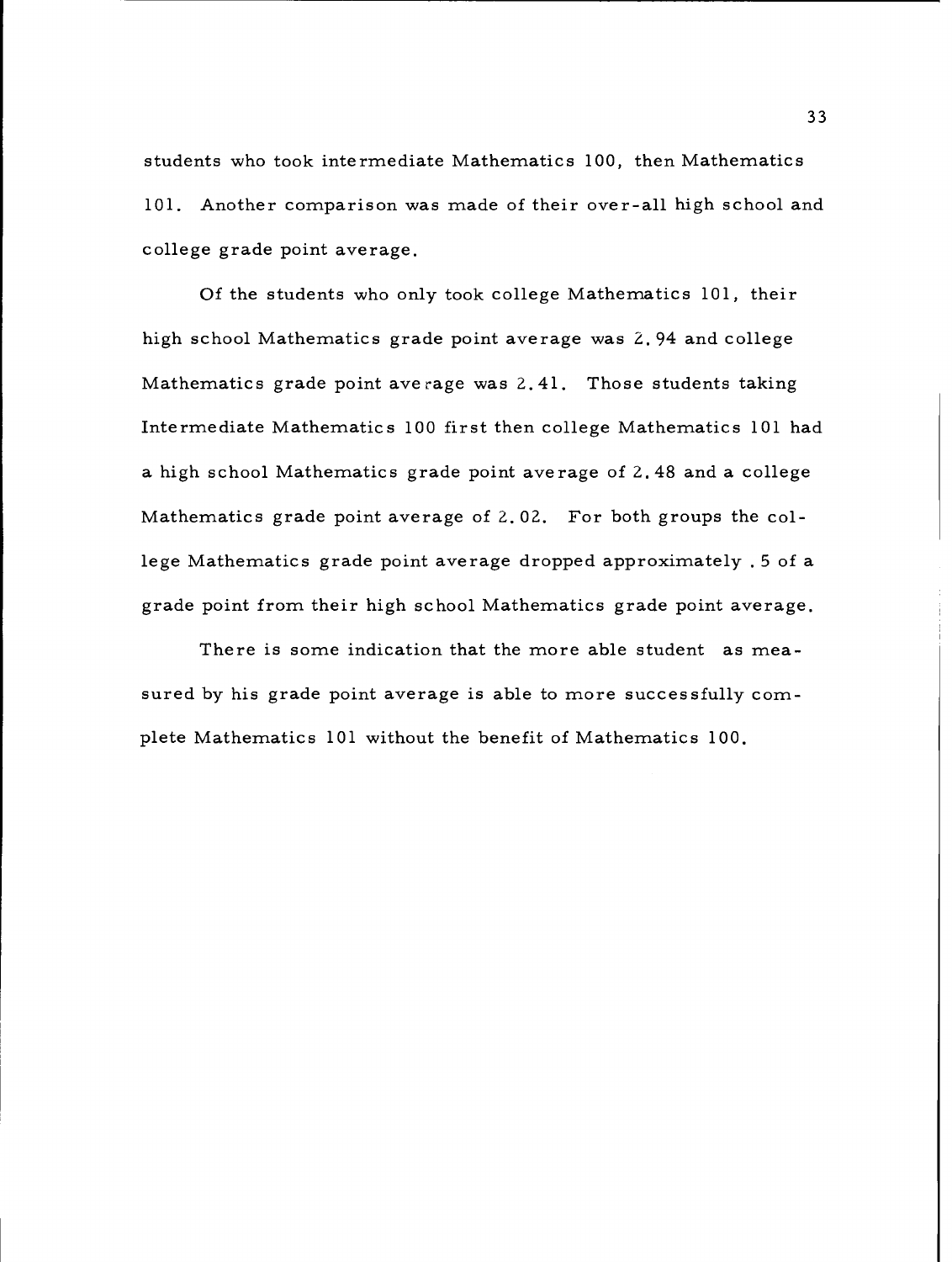|              |                                                                                                        |                                                       |                                   | $\overline{5}$<br>Size | School                  |                                      |                |
|--------------|--------------------------------------------------------------------------------------------------------|-------------------------------------------------------|-----------------------------------|------------------------|-------------------------|--------------------------------------|----------------|
|              |                                                                                                        | 199                                                   | $200 - 499$                       | 500-999                | $1000 +$                | Average                              | Total          |
| $\ddot{ }$   | taking Math 101<br>Number of students                                                                  | $\overline{\phantom{0}}$                              | ഗ                                 | 1                      | ᡡ                       |                                      | $\mathcal{Z}$  |
|              | Jo<br>point average<br>those students taking Math 101 only<br>ade<br>High school Math gr               | ۱Ω<br>$\ddot{\mathrm{s}}$                             | 89<br>$\ddot{\mathbf{v}}$         | 2.93                   | 2.91                    | 2.94                                 |                |
|              | students<br>ades of these<br>College Math 101 gr                                                       | $\circ$<br>$\vec{v}$                                  | $\overline{r}$<br>$\ddot{\Omega}$ | 1.93                   | 2.63                    | $\frac{1}{4}$<br>$\ddot{\sim}$       |                |
|              | High school grade point average over-all                                                               | 35<br>$\ddot{\mathrm{3}}$                             | $\infty$<br>$\dot{\mathcal{S}}$ . | 2.98                   | 3.12                    | $\frac{8}{2}$<br>$\ddot{\mathrm{3}}$ |                |
|              | average over-all<br>College grade point                                                                | 1.80                                                  | 39<br>$\ddot{\sim}$               | 4.09                   | 2.67                    | 32<br>$\ddot{\sim}$                  |                |
| $\mathbf{H}$ | and<br>taking Math 100<br>Number of students<br>then Math 101                                          | 5                                                     | $\overline{1}$                    | $\overline{c}$         | $\overline{r}$          |                                      | $\overline{5}$ |
|              | $\overline{t}$<br>00 and then Math 101<br>High school Math grade point average<br>those taking Math 10 | 95<br>$\ddot{\Omega}$                                 | 2.46                              | 2.43                   | 2.43                    | $\frac{48}{5}$<br>$\ddot{\sim}$      |                |
|              | College Math 101                                                                                       | 2.00                                                  | 23<br>$\ddot{\Omega}$             | 05<br>$\ddot{\sim}$    | 1.78                    | $\overline{0}$<br>$\vec{v}$          |                |
|              | High school over-al                                                                                    | 5<br>$\overline{\phantom{0}}$<br>$\ddot{\mathcal{S}}$ | 64<br>$\ddot{\mathbf{v}}$         | 83<br>$\ddot{\sim}$    | 69<br>$\ddot{\sim}$     | 76<br>$\ddot{\sim}$                  |                |
|              | College over-all                                                                                       | Ю<br>4<br>$\ddot{\Omega}$                             | 35<br>$\ddot{\rm}$                | 35<br>$\ddot{\sim}$    | 38<br>$\ddot{\Omega}$   | 37<br>$\ddot{\sim}$                  |                |
| Ц.           | grade<br>Total average high school Math<br>point average                                               | $\sigma$<br>$\dot{\tilde{3}}$                         | 55<br>$\dot{\mathbf{c}}$          | 99<br>$\vec{v}$        | $^{0}$<br>$\ddot{\sim}$ | $\overline{6}$<br>$\vec{v}$          |                |
| IV.          | grade point<br>Total average college Math<br>average                                                   | 2.0                                                   | 33<br>$\mathbf{v}$                | 2.02                   | 2.07                    | 2.14                                 |                |
|              | $(III-IV)$<br>Difference                                                                               | 1.04                                                  | 22                                | 54                     | 53                      | 46                                   |                |
|              |                                                                                                        |                                                       |                                   |                        |                         |                                      |                |

 $34$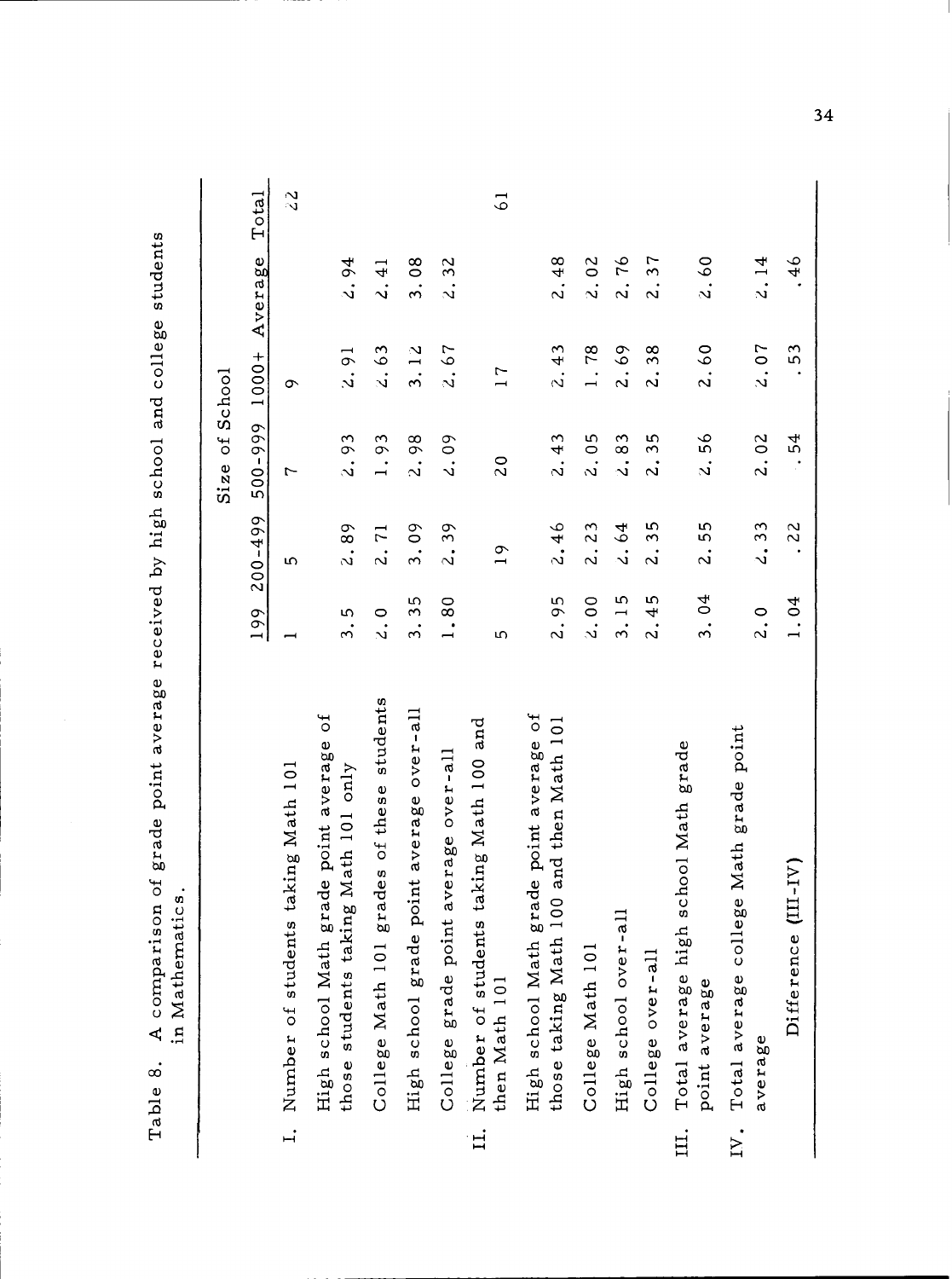Of the students included in this study, those from school with over 1000 enrolled appeared to be the best prepared to take college Mathematics 101 without further background needed. Students from schools of 200-499 enrollment had the least variation between high school and college Mathematics grade point average.

### Summary of Mathematics

- Fifty percent of those students who achieved in high  $1.$ school Mathematics achieved in college Mathematics 101.
- $2.$ Eighty percent of the students who did not achieve in high school Mathematics did not achieve in college Mathematics.
- $3<sub>1</sub>$ Eighty-three percent of the students who did average or above in high school Mathematics also earned average or above grades in college Mathematics 101.
- $4.$ Sixty-three percent of the students who earned below a 2.00 in high school Mathematics earned a 2.00 or above in college Mathematics 101.
- $5.$ The greatest difference between high school and college grades was with students from schools under 199 students,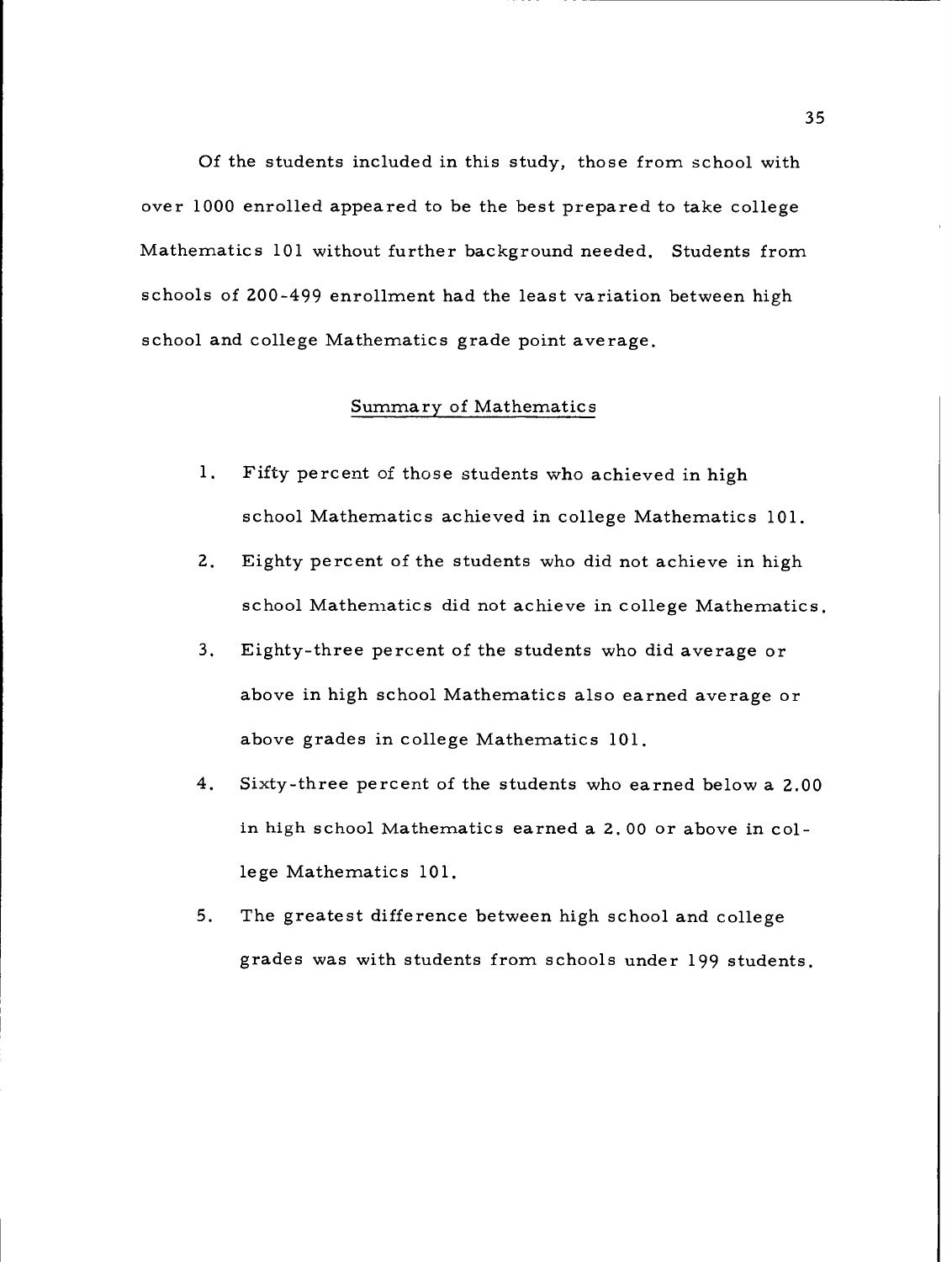# Performance of English Students

# Over-all Considerations

As indicated in Table 9, all 101 students studied were enrolled in high school English.

| Table 9. Comparisons of high school and college English by school |
|-------------------------------------------------------------------|
| size.                                                             |

|                                                                         |             |                          | Size of School              |                         |                        |
|-------------------------------------------------------------------------|-------------|--------------------------|-----------------------------|-------------------------|------------------------|
|                                                                         | 199         |                          | 200-499 500-999 1000+ Total |                         |                        |
| Total number of students<br>studied                                     | 9           | 30                       | 31                          | 31                      | 101                    |
| Number of high school stu-<br>dents 3.00 and above                      | 3           | $\overline{\mathcal{L}}$ | $\overline{7}$              | 5                       | 22                     |
| Number of high school stu-<br>dents below 3.00                          | 6           | 23                       | 24                          | 26                      | 79                     |
| Number of high school stu-<br>dents below 2.00                          | $\mathbf 0$ | $\overline{\bf 4}$       | 4                           | 4                       | 12                     |
| Total number of college Eng-<br>lish students                           | 9           | 29                       | 27                          | 27                      | 92                     |
| Number of college students<br>who did not take English<br>111, 112, 113 | $\mathbf 0$ | $\mathbf{1}$             | 4                           | $\overline{\mathbf{4}}$ | 9                      |
| Number of college students<br>3.00 and above                            | 0           | 4                        | 4                           | 3                       | 11                     |
| Number of college students<br>below 3.00                                | 9           | 25                       | 23                          | 24                      | 81                     |
| Number of college English<br>students under 2.00                        | 5           | 13                       | 11                          | 13                      | 42                     |
| Number of college students                                              |             |                          |                             |                         |                        |
| who failed:<br>English 111<br>English 112<br>English 113                | 0<br>0<br>0 | 0<br>1<br>$\overline{c}$ | 1<br>$\mathbf 1$<br>1       | 0<br>$\bf{0}$<br>2      | 1<br>$\mathbf{z}$<br>5 |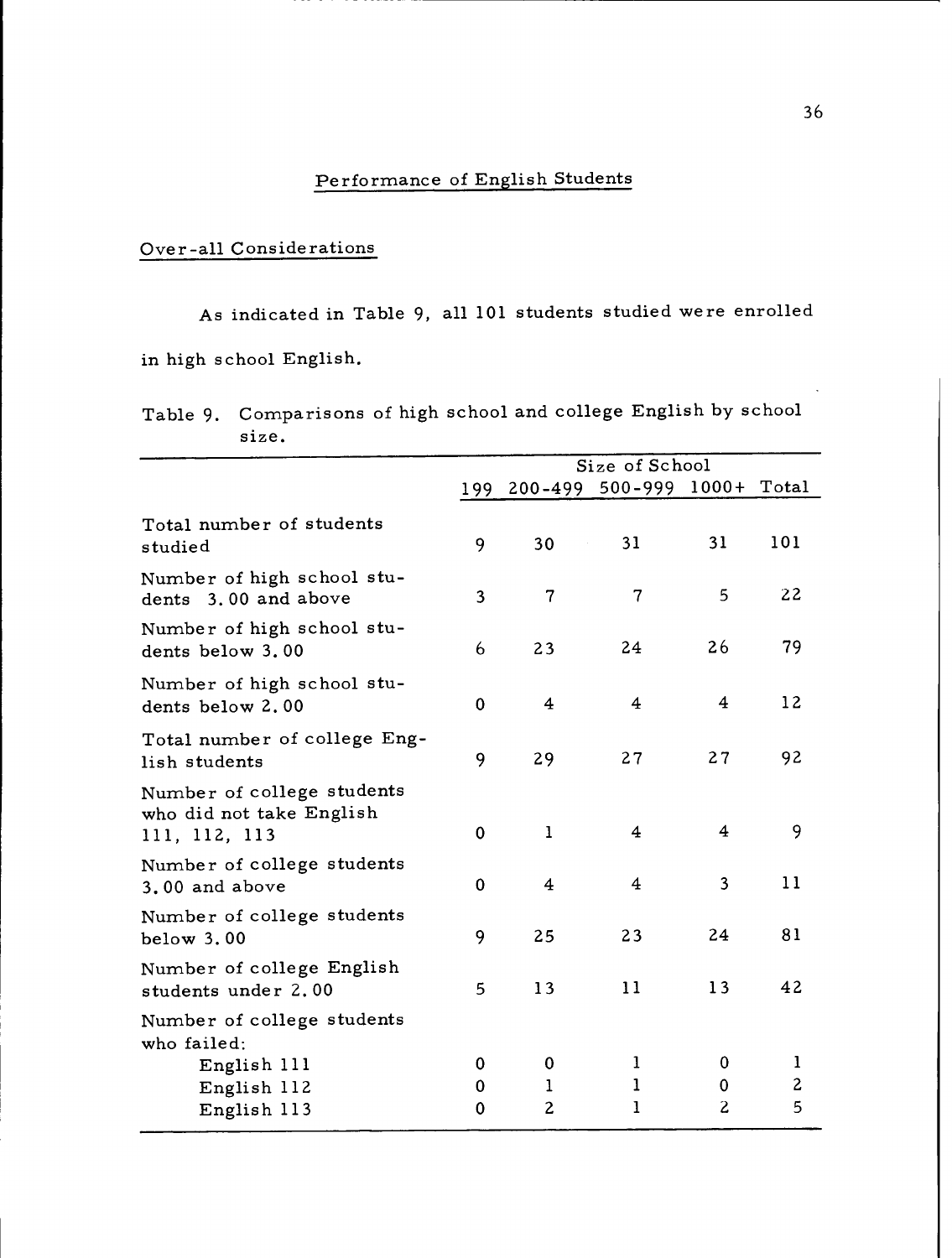Table 10 shows a comparison between those students who achieved in high school English and those students who achieved in college English. This table also shows the total performance of all the college and high school English students who were compared. The usable comparison consisted of those students who took both high school English and college English 111, 112, and 113. If it had been predicted that those who achieved in high school English would also achieve in college English, the prediction would have only been 37 percent correct. This table also reveals that 96 percent of the students who did not achieve in high school English did not achieve in college English.

|                                                                        |          |                | Size of School                  |                |    |
|------------------------------------------------------------------------|----------|----------------|---------------------------------|----------------|----|
|                                                                        |          |                | 199 200-499 500-999 1000+ Total |                |    |
| High school English 3.00 and<br>over, college English 3.00 and<br>over | $\Omega$ | $\overline{c}$ | 3                               | 3              | 8  |
| High school English 3.00 and<br>over, college English under 3.00 3     |          | 5              | 4                               | $\overline{c}$ | 14 |
| High school English under 3.00,<br>college English 3.00 and over       | $\Omega$ | $\mathbf{2}$   | 1                               | $\Omega$       | 3  |
| High school English under 3.00,<br>college English under 3.00          | 6        | 20             | 19                              | 22             | 67 |
| Total number of usable<br>comparisons                                  | 9        | 29             | 27                              | 27             | 92 |

Table 10. A comparison of students who achieved in high school and college English.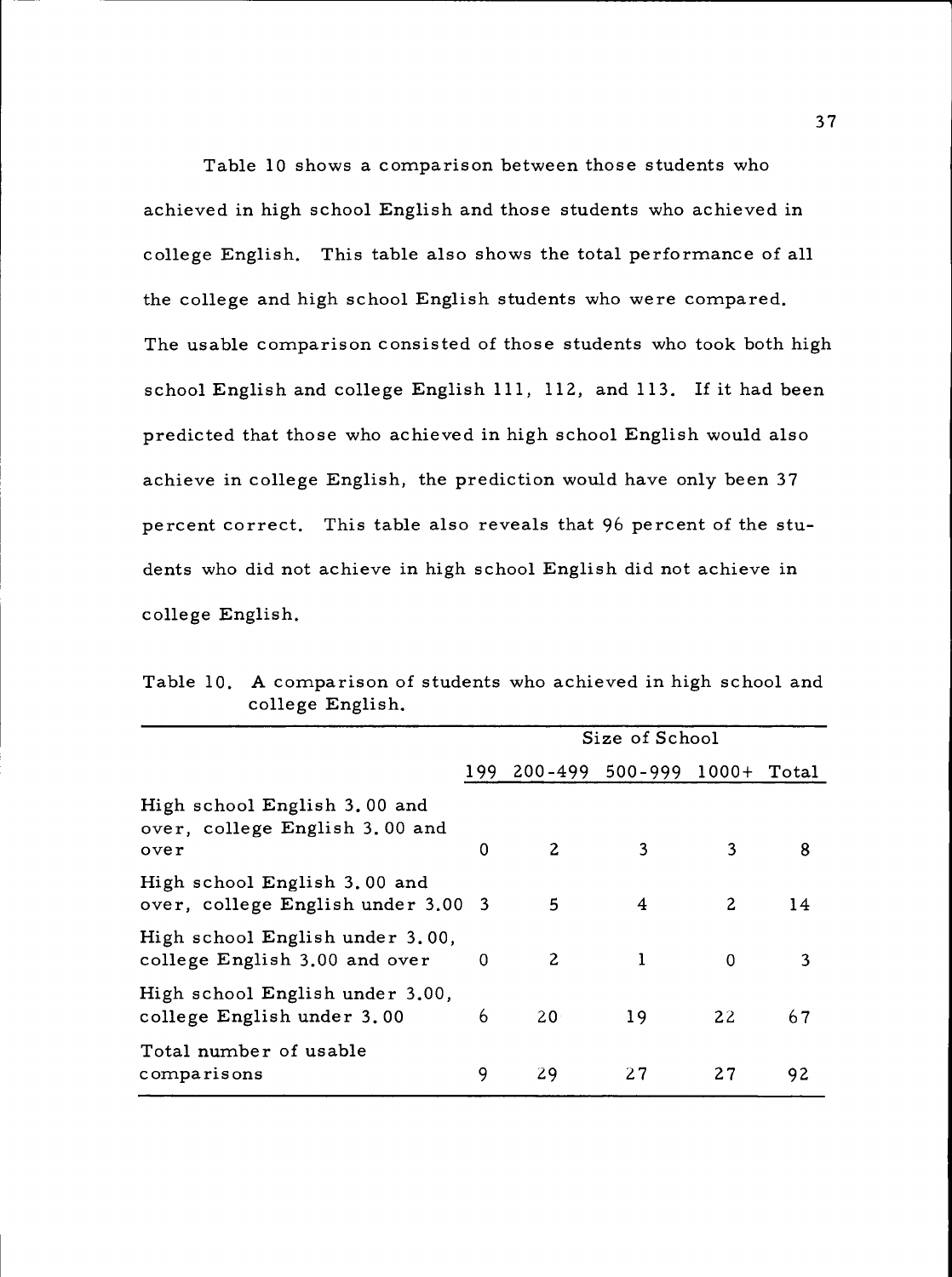Table 11 is a comparison of average high school English students with average college English students. If it had been predicted that those students who did average or above work in high school English will do average or above in college English, the prediction would have been 61 percent correct. It is indicated that 91 percent of those students who failed to do average or above in high school English will not do average or above in college English.

|                                                                        |   |          | Size of School                  |    |    |
|------------------------------------------------------------------------|---|----------|---------------------------------|----|----|
|                                                                        |   |          | 199 200-499 500-999 1000+ Total |    |    |
| High school English 2.00 and<br>over, college English 2.00 and<br>over | 4 | 16       | 16                              | 13 | 49 |
| High school English 2.00 and<br>over, college English under<br>2.00    | 5 | 9        | 7                               | 10 | 31 |
| High school English under 2.00,<br>college English 2.00 and over       | 0 | $\bf{0}$ | 0                               |    |    |
| High school English under 2.00,<br>college English under 2.00          | 0 | 4        | 4                               | 3  | 11 |
| Total number of usable<br>comparisons                                  | 9 | 29       | 27                              | 27 | 92 |

Table 11. A comparison of average and above, and below average students in high school and college English.

# High School English Grade Point Average Versus College English Grade Point Average

Table 12 compares high school English grade point average and college English grade point average. Also comparisons are shown of high school over-all grade point averages with college over-all grade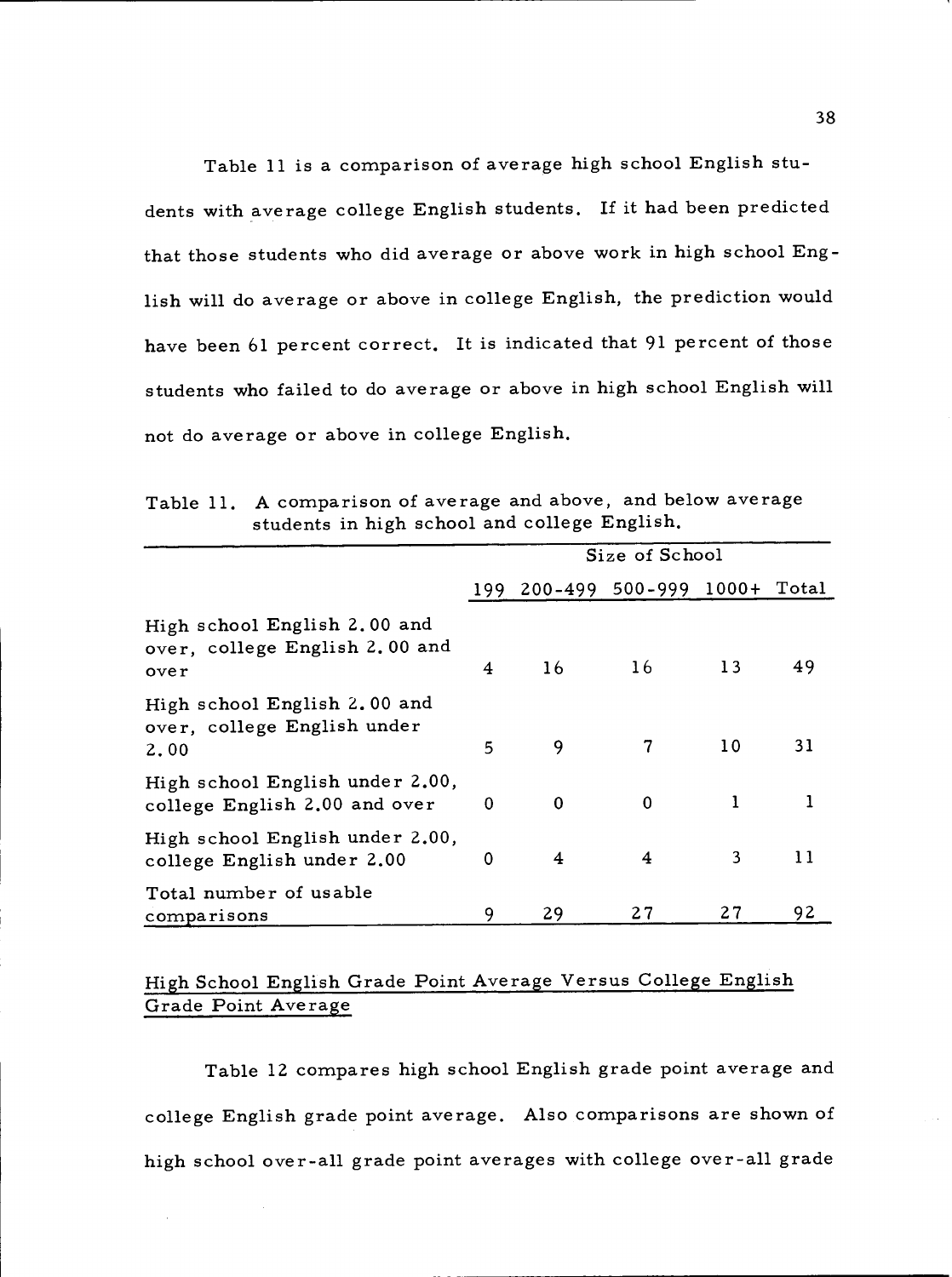point averages. As shown in Table 12 there is a drop of grade point average from 2.56 to 1.95 or a . 61 decrease in grade point between high school and college grade point average in English. This is more than the .46 grade point drop recorded with Mathematics students similarly compared.

|                                                            |      |               |                 | Size of School Aver- |      |       |
|------------------------------------------------------------|------|---------------|-----------------|----------------------|------|-------|
|                                                            | 199  |               | 200-499 500-999 | $1000+$              | age  | Total |
| Total number of usable<br>comparisons                      | 9    | 29            | 27              | 27                   |      | 92    |
| High school over-all<br>grade point average                | 3.00 | 2.77          | 2.86            | 2.80                 | 2.80 |       |
| College over-all<br>grade point average                    | 2.28 | 2, 31         | $2.27$ $2.37$   |                      | 2.31 |       |
| Difference                                                 |      | $.72 \t\t 46$ | .59             | .43                  | .49  |       |
| High school English<br>grade point average                 |      | $2,82$ $2.56$ | $2,57$ $2,46$   |                      | 2.56 |       |
| College English grade<br>point average                     | 1.82 | 1.93          | 1.99            | 1.98                 | 1.95 |       |
| Difference between col-<br>lege and high school<br>English | 1.0  | .63           | . 58            | .48                  | . 61 |       |
|                                                            |      |               |                 |                      |      |       |

Table 12. A comparison of grade point averages received by high school and college students in English.

Of the students compared, in all cases, all groups showed a decrease in grade point average between high school English and college English. The widest margin occurred in the school below 199 students, this being a full grade point drop. The difference became progressively smaller as high school size increased, with schools over 1000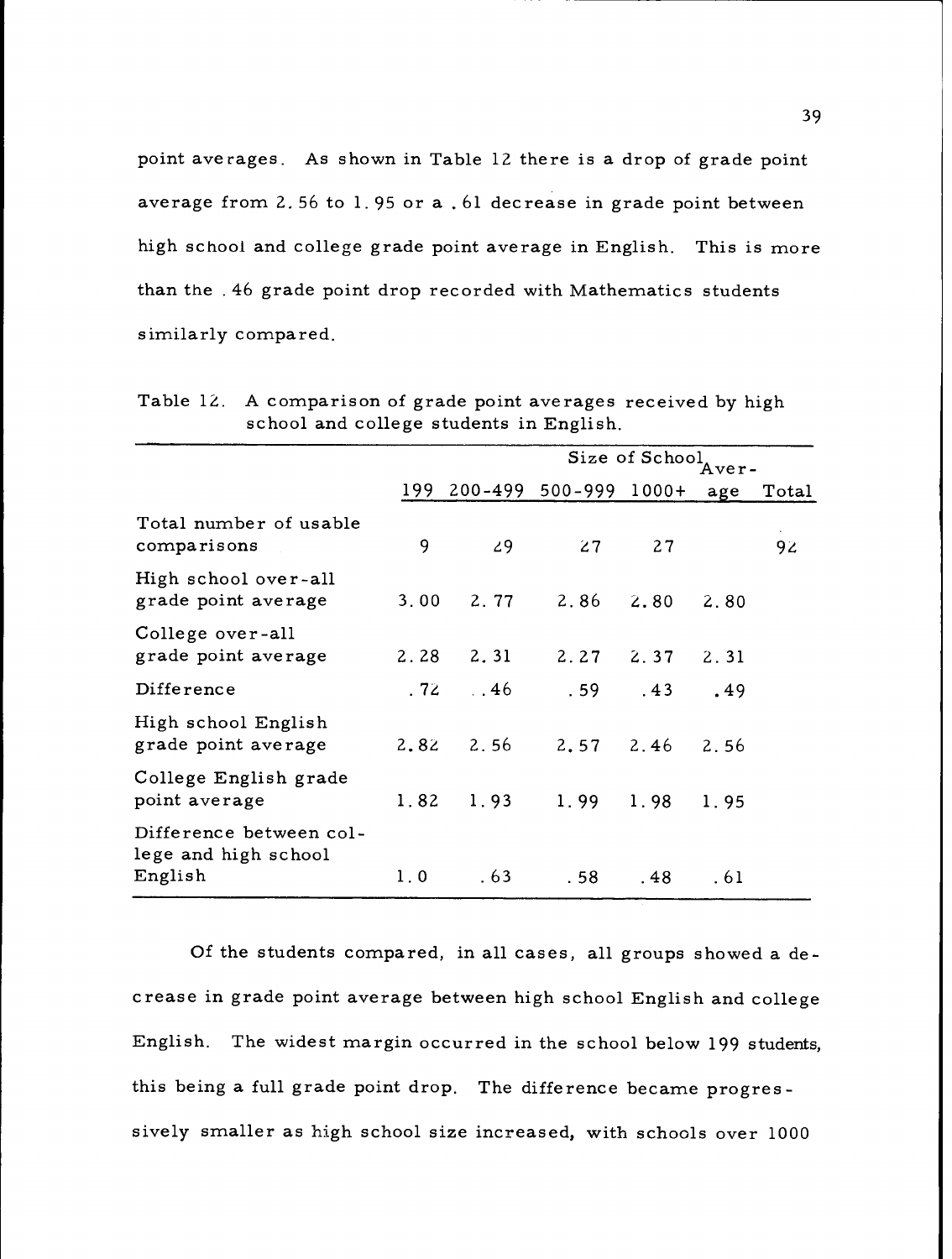students enrolled showing a decrease of .48 of a grade point.

When compared with results obtained in the Mathematics section, the school size below 199 students also dropped one full grade point between high school and college Mathematics.

### Summary of English

- Thirty-seven percent of the students who achieved in high  $1.$ school English achieved in college English.
- Ninety-six percent of the students who did not achieve in  $2.$ high school English did not achieve in college English.
- Sixty-one percent of the students who did average or above  $3.$ in high school English also earned average or above in college English.
- Ninety-one percent of the students who did below average  $4.$ in high school English earned below average grades in college English.
- The greatest difference was noted in the students from  $5.$ schools under 199 enrollment. They dropped one full grade point in college English from their performance in high school English.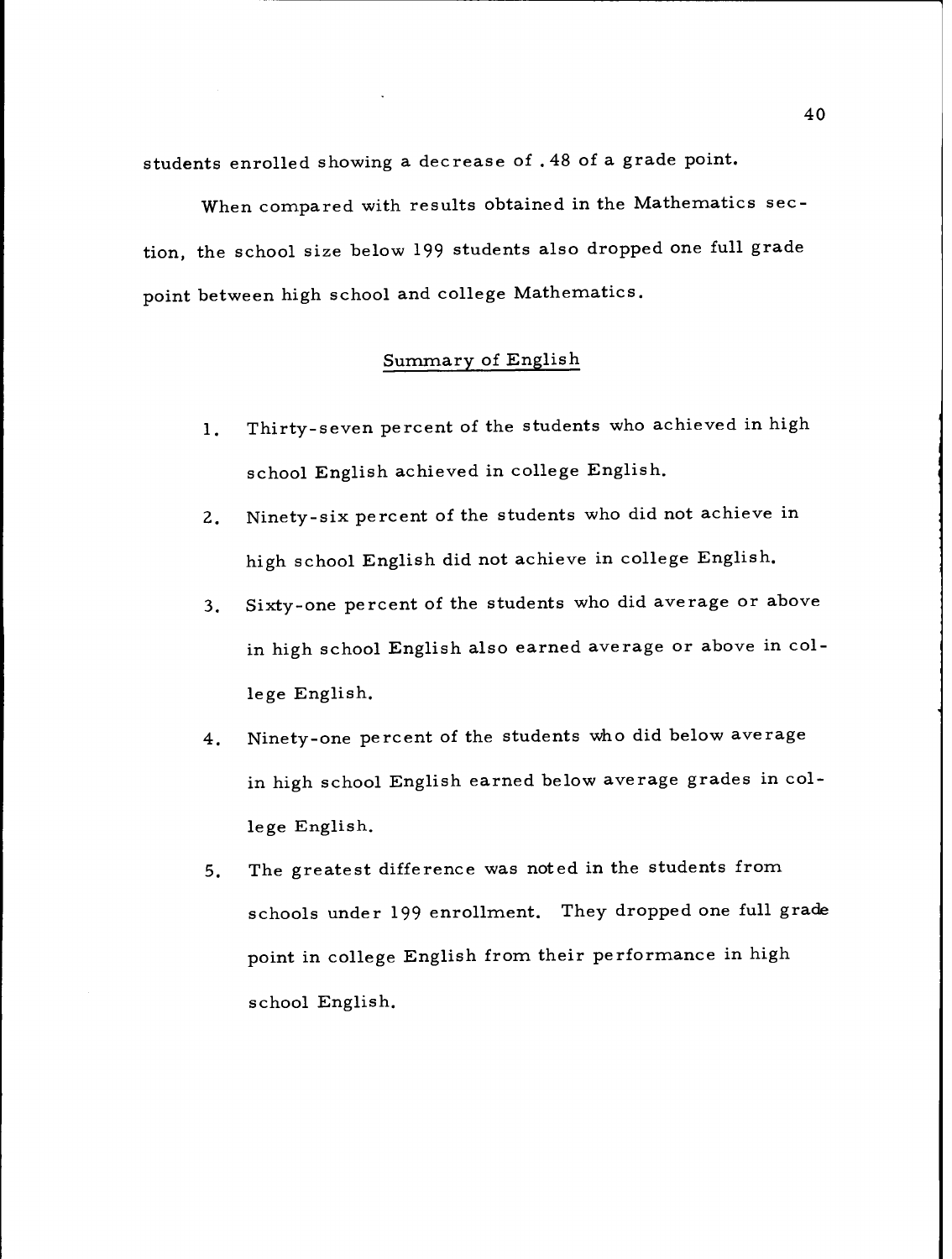### Performance of Chemistry Students

### Over-all Considerations

Of the 86 students who completed high school Chemistry, 29 did not take college Chemistry or complete a sequence of General Chemistry 101, 102, 103 or 201, 202, 203. Only 57 comparisons were available in Chemistry.

Table 14 draws a comparison between those students who achieved in high school Chemistry and those students who achieved in college Chemistry. Table 14 also shows the performance of all of the college and high school students compared. Of these 57 students, 25 achieved in high school Chemistry. Of these 25 students, 10 achieved in General Chemistry in college. If it had been predicted that those who achieved in high school Chemistry would also achieve in college Chemistry, the prediction would have been 40 percent correct. Of the 32 students who did not achieve in high school Chemistry, 9 or 28 percent achieved in college Chemistry.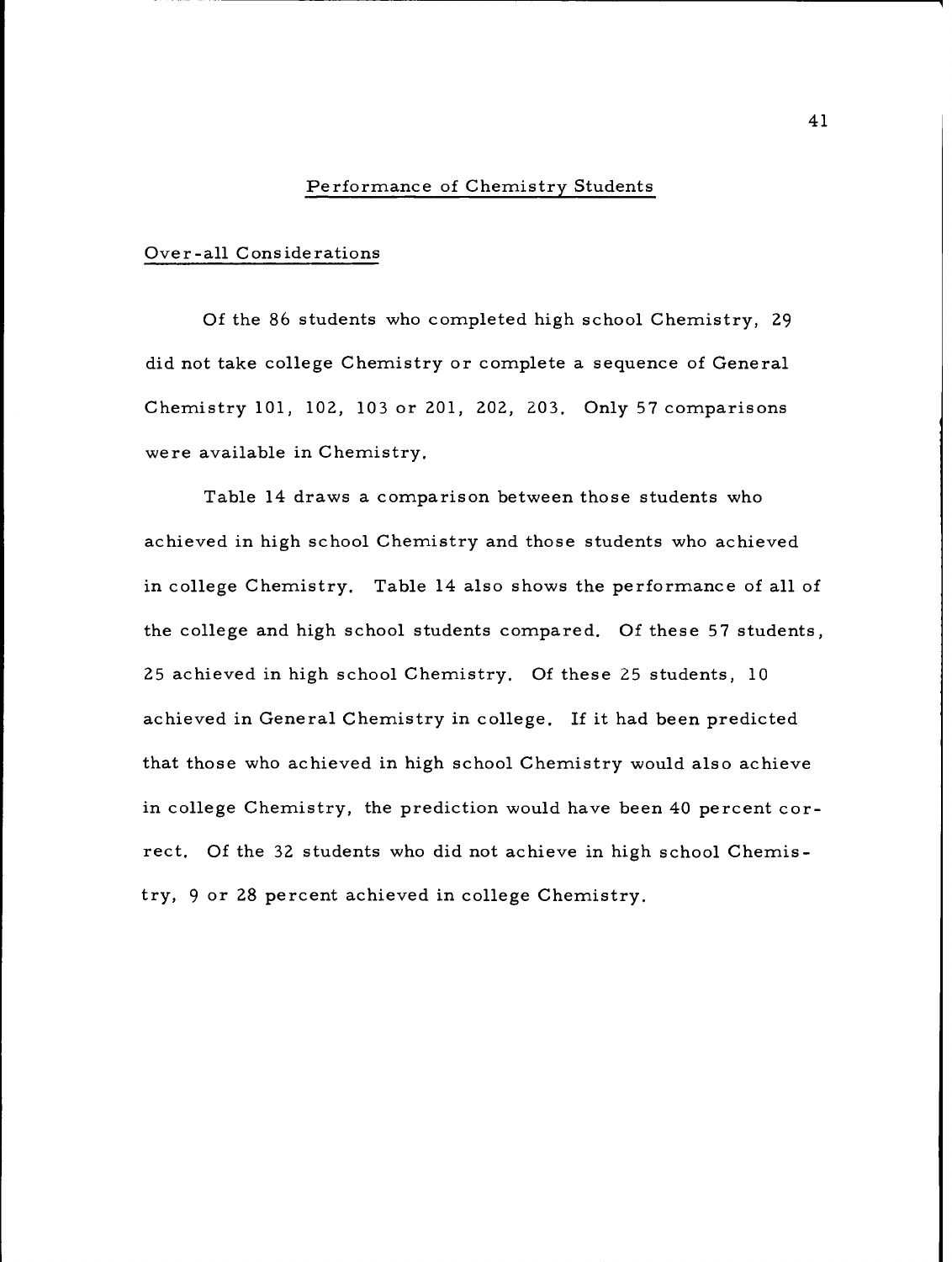|                                                                                                                      |                          |                | Size of School      |             |              |
|----------------------------------------------------------------------------------------------------------------------|--------------------------|----------------|---------------------|-------------|--------------|
|                                                                                                                      | 199                      | $200 - 499$    | 500-999 1000+ Total |             |              |
| Total number of students in<br>study                                                                                 | 9                        | 30             | 31                  | 31          | 101          |
| Total number students in high<br>school Chemistry                                                                    | $\overline{\mathcal{U}}$ | 25             | 28                  | 26          | 86           |
| Number of high school students<br>who took no Chemistry                                                              | 2                        | 5              | 3                   | 5           | 15           |
| Number of high school students<br>3.00 and over                                                                      | 4                        | 9              | 11                  | 10          | 34           |
| Number of high school students<br>below 3.00                                                                         | 3                        | 16             | 17                  | 16          | 52           |
| Number of high school students<br>below 2.00                                                                         | 3                        | 6              | 3                   | 3           | 15           |
| Total number of college Chem-<br>istry students                                                                      | 6                        | 28             | 25                  | 25          | 84           |
| Number of college students who<br>did not take the General Chemis-<br>try 101, 102, 103 or 201, 202, 203<br>sequence | 5                        | 6              | 8                   | 10          | 29           |
| Number of college students who<br>took other Chemistry                                                               | $\boldsymbol{2}$         | 4              | $\mathbf{2}$        | 4           | 12           |
| Number of college students who<br>took no Chemistry                                                                  | 3                        | $\overline{c}$ | 6                   | 6           | 17           |
| Number of college Chemistry<br>students 3.00 and over                                                                | 0                        | 9              | 8                   | 7           | 24           |
| Number ot college Chemistry<br>students below 3.00                                                                   | 6                        | 19             | 17                  | 18          | 60           |
| Number of college Chemistry<br>students under 2.00                                                                   | 2                        | 8              | 7                   | 12          | 29           |
| Number of students who failed<br>college Chemistry                                                                   | 0                        | $\mathbf{0}$   | $\mathbf{1}$        | $\mathbf 0$ | $\mathbf{1}$ |

Table 13. Comparisons of high school and college Chemistry by school size.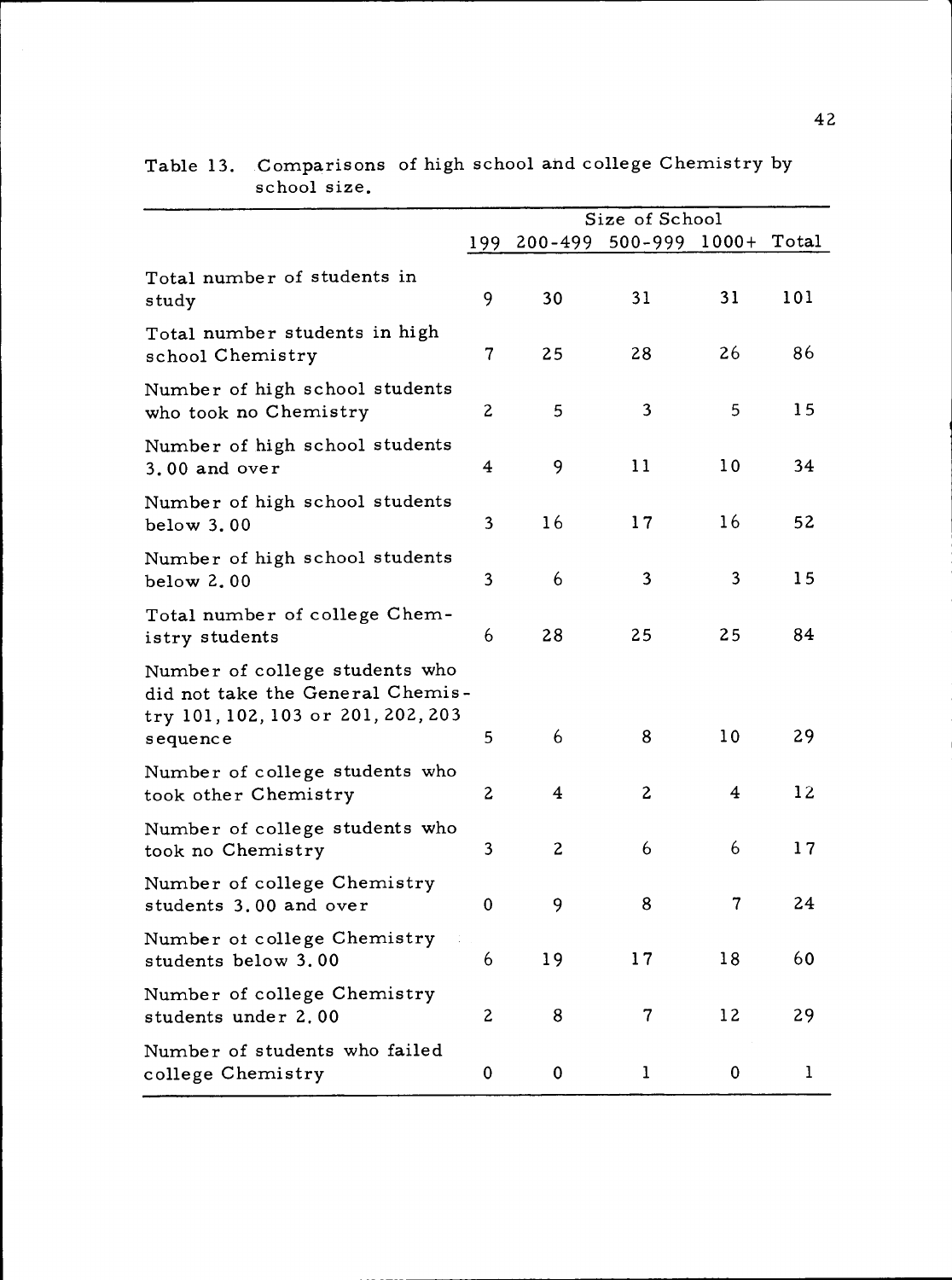|                                                                            |             |    | Size of School              |                |                 |
|----------------------------------------------------------------------------|-------------|----|-----------------------------|----------------|-----------------|
|                                                                            | 199.        |    | 200-499 500-999 1000+ Total |                |                 |
| High school Chemistry 3.00 and<br>over, college Chemistry 3.00<br>and over | $\mathbf 0$ | 4  | 3                           | 3              | 10 <sup>°</sup> |
| High school Chemistry 3.00 and<br>over, college Chemistry under<br>3.00    | 2           | 3  | 6                           | 4              | 15              |
| High school Chemistry under<br>3.00, college Chemistry 3.00<br>and over    | $\Omega$    | 4  | 3                           | $\overline{c}$ | 9               |
| High school Chemistry under<br>3.00, college Chemistry under<br>3,00       | 1           | 8  | 6                           | 8              | 23              |
| Total number of usable com-<br>parisons                                    | 3           | 19 | 18                          | 17             | 57              |

| Table 14. A comparison of students who achieved in high school and |
|--------------------------------------------------------------------|
| college Chemistry.                                                 |

Table 15 compares the average students in high school and the average students in college in the subject of Chemistry. The table also shows the total performance of all of the high school and college Chemistry students who were compared. Of the 48 compared students who did average or above work in high school Chemistry, 36 did average or above work in college Chemistry. If it had been predicted that students who did average or above work in high school Chemistry, would also do average or above in college Chemistry, the prediction would have been 75 percent correct. There were 9 students who earned below a 2.00 in high school Chemistry and of these 9 students, there were 7 who earned 2.00 or above in college Chemistry. From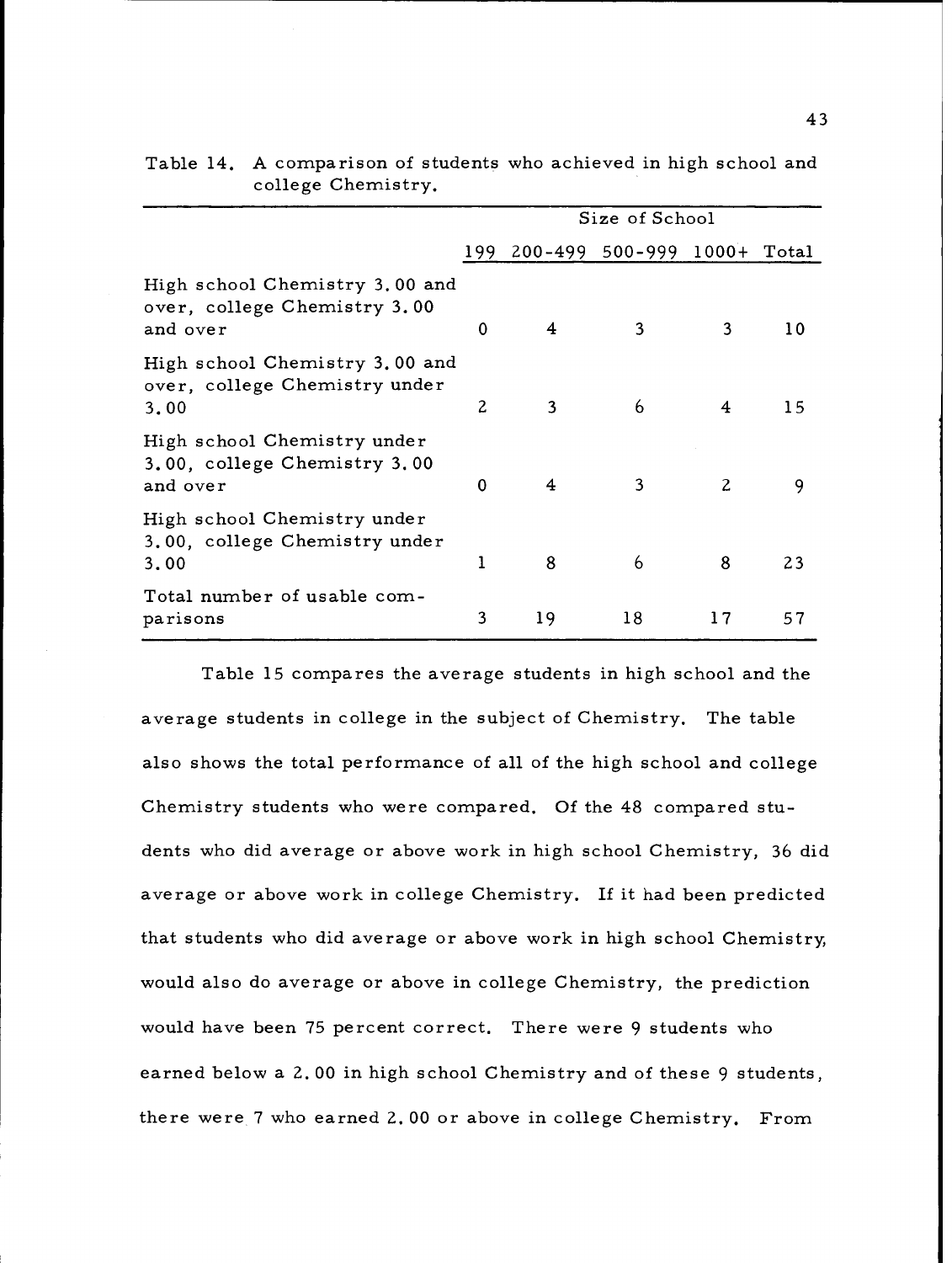these figures, however small, there is an indication that students who earned below average in high school Chemistry have a 78 percent chance to earn average or above grades in college Chemistry.

|                                                                            |             |                                 | Size of School |             |    |
|----------------------------------------------------------------------------|-------------|---------------------------------|----------------|-------------|----|
|                                                                            |             | 199 200-499 500-999 1000+ Total |                |             |    |
| High school Chemistry 2.00<br>and over, college Chemistry<br>2.00 and over | 2           | 13                              | 12             | 9           | 36 |
| High school Chemistry 2.00<br>and over, college Chemistry<br>under $2.00$  | $\mathbf 0$ | 1                               | 4              | 7           | 12 |
| High school Chemistry under<br>2.00 college Chemistry 2.00<br>and over     | 1           | 4                               | $\overline{c}$ | $\mathbf 0$ | 7  |
| High school Chemistry under<br>2.00 college Chemistry under<br>2.00        | $\Omega$    | $\bf{l}$                        | $\mathbf 0$    | 1           | 2  |
| Total number of usable com-<br>parisons                                    | 3           | 19                              | 18             | 17          | 57 |

Table 15. A comparison of average and above, and below average students in high school in college Chemistry.

There are no remedial courses in Chemistry at Oregon State University. Therefore, background was determined by a student taking or not taking Chemistry in high school. In Table 16, two comparisons are made. The first comparison is between Chemistry background and achievement in General Chemistry. The second comparison is between no Chemistry background and achievement in college Chemistry.

There is a definite indication that those students who did not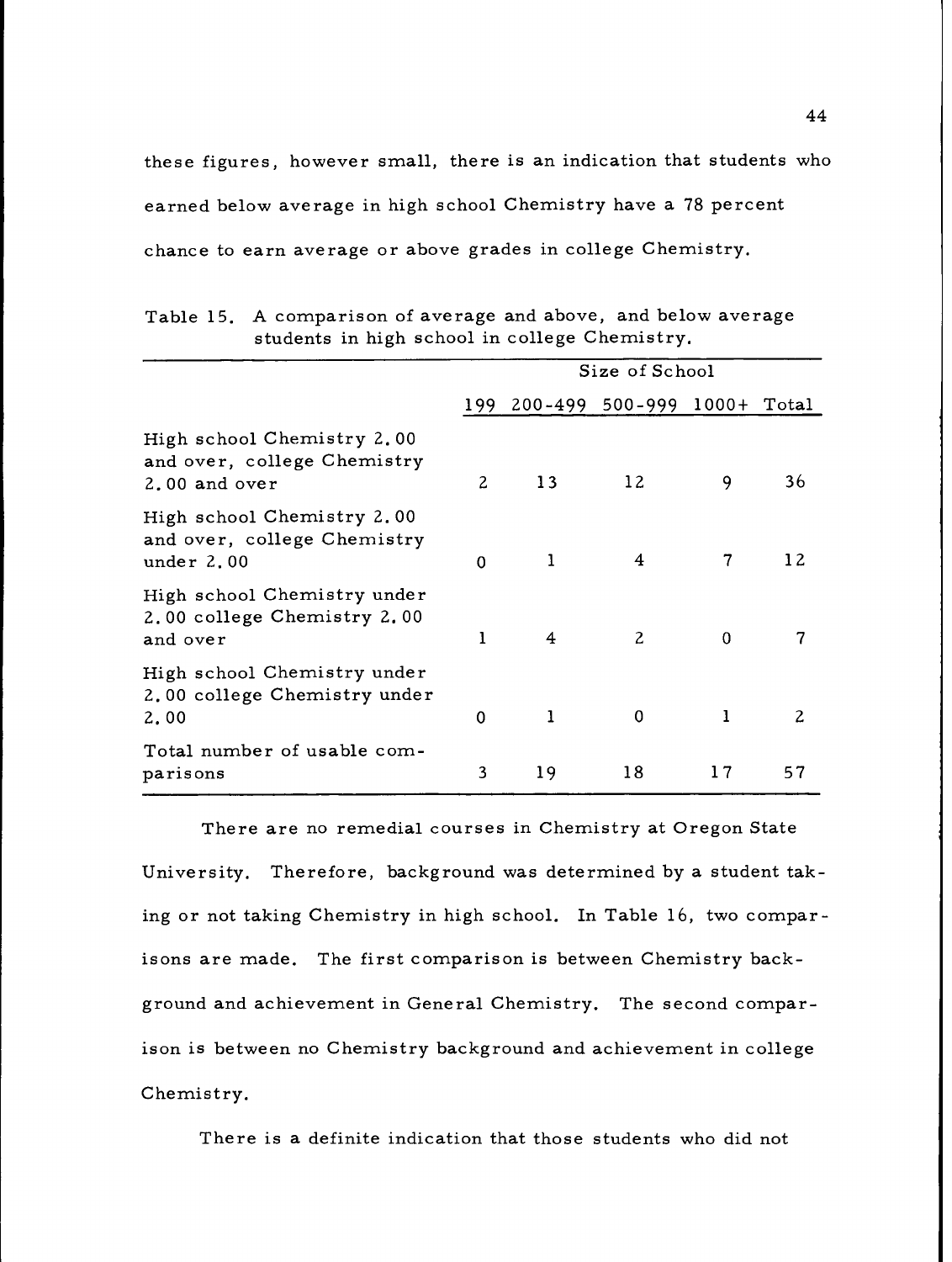have high school Chemistry performed just as well in General Chemistry as those students who had taken high school Chemistry. As so shown in Table 17 there was only .07 of a grade point difference favoring those who had taken high school Chemistry.

|                                                                                                         |     |                         | Size of School              |                         |              |
|---------------------------------------------------------------------------------------------------------|-----|-------------------------|-----------------------------|-------------------------|--------------|
|                                                                                                         | 199 |                         | 200-499 500-999 1000+ Total |                         |              |
| Total number of students who<br>took high school Chemistry and<br>college Chemistry                     | 3   | 19                      | 18                          | 17                      | 57           |
| Number of students who took<br>high school Chemsitry and achiev-<br>ed in college Chemistry             | 0   | 8                       | 6                           | 5                       | 19           |
| Number of students who took<br>high school Chemistry and<br>failed college Chemistry                    | 0   | 0                       | 1                           | $\mathbf 0$             | $\mathbf{1}$ |
| Total number of students who<br>took no high school Chemistry<br>and took college Chemistry             | 1   | $\overline{\mathbf{4}}$ | 2                           | 5                       | 12           |
| Number of students who took<br>no high school Chemistry and<br>achieved in college Cehmistry            | 0   | ı                       | $\overline{c}$              | $\mathbf{1}$            | 4            |
| Number of students who took<br>no high school Chemistry and<br>failed college Chemistry                 | 0   | $\mathbf 0$             | $\mathbf 0$                 | $\mathbf 0$             | 0            |
| Number of students who took<br>no high school Chemistry and<br>took college Chemistry 2.00<br>and above | 0   | $\mathbf{1}$            | $\overline{c}$              | $\overline{\mathbf{4}}$ | 7            |
| Number of students who took<br>high school Chemistry and<br>college Chemistry 2.00 and<br>above         | 3   | 17                      | 18                          | 9                       | 47           |

Table 16. A comparison of high school Chemistry background and achievement in college Chemistry.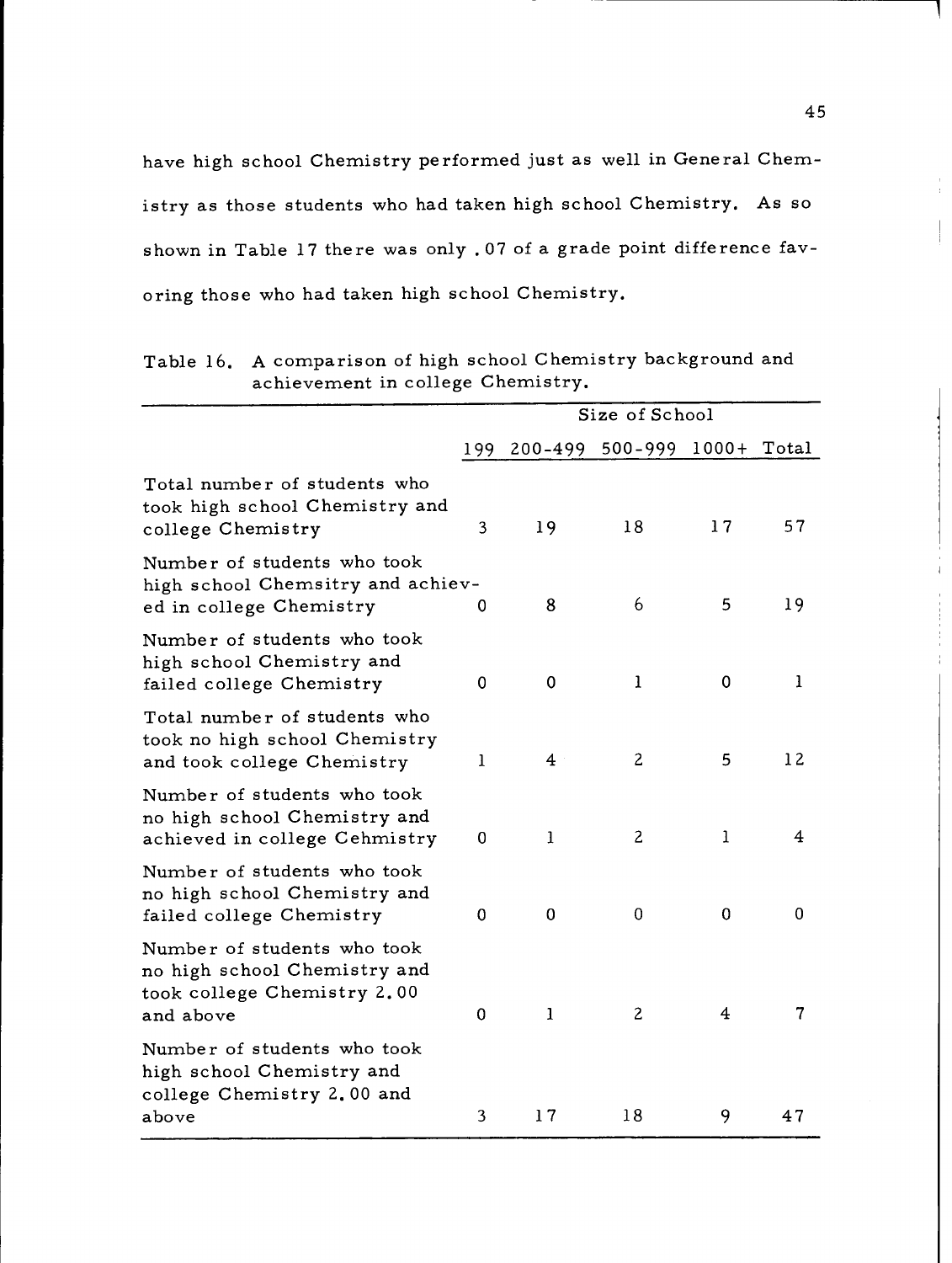# High School Chemistry Versus College Chemistry

On 57 usable comparisons, the average Chemistry grade point average dropped only .03 of a point from high school to college General Chemistry. This very slight drop in grade point between high school and college Chemistry is in sharp contrast to the .61 point drop in English and the .46 point drop in college Mathematics. Students not taking high school Chemistry did just as well in college General Chemistry as those who had taken high school Chemistry.

## Size of High School Versus Success in College General Chemistry

Table 17 compares size of high school with success in college General Chemistry. Students from schools over 1000 showed the greatest drop from high school Chemistry to college General Chemistry. Also this group had the poorest college grade point average for college Chemistry. The students from schools in the 200-499 student grouping actually improved upon their Chemistry grade from high school to college.

More students took college Chemistry 201, 202, 203 from the group of students from large high schools, which indicates that their high school preparation was sufficient to qualify for the higher level sequence.

46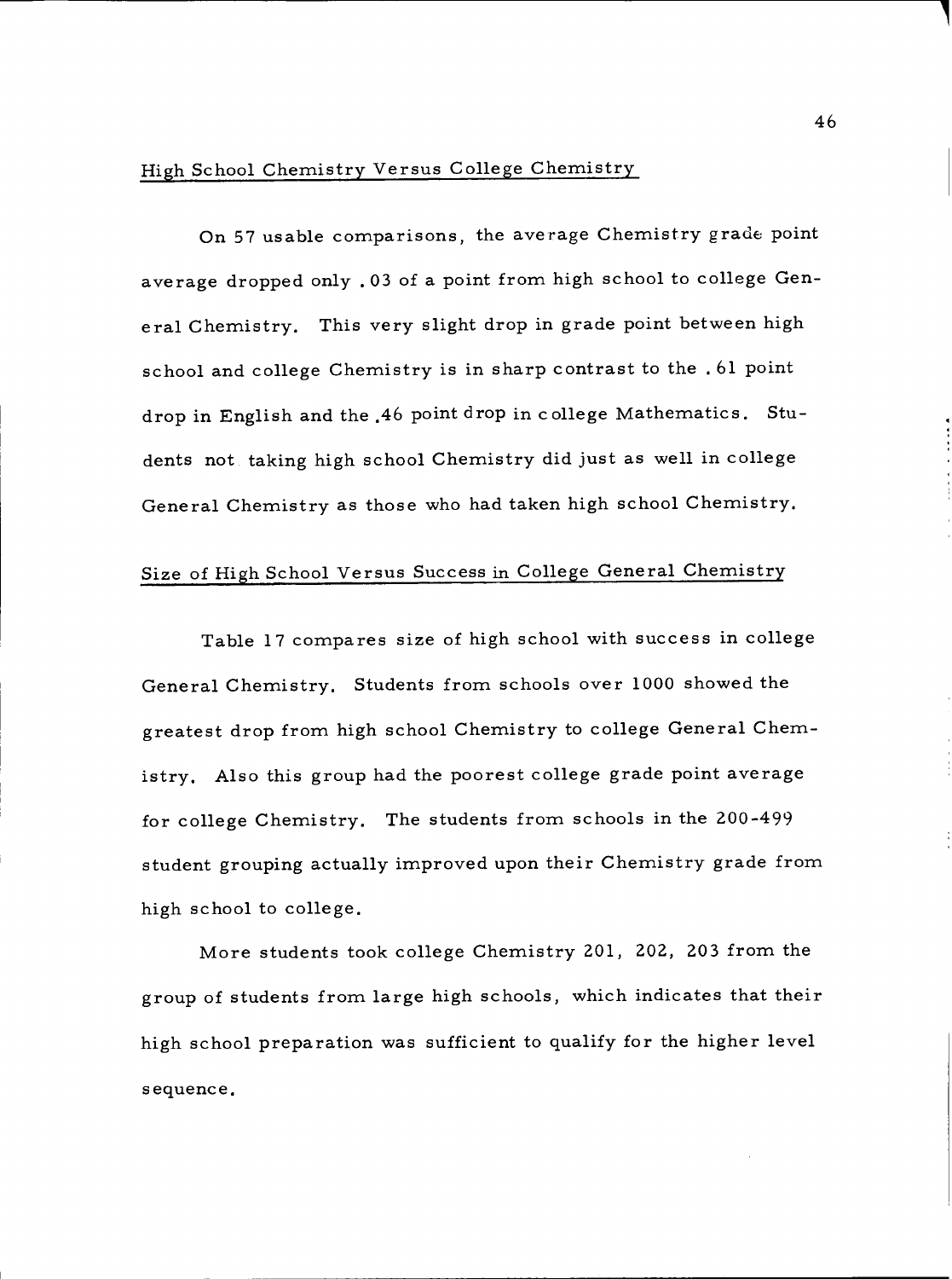|                                                                                            |                |    | Size of School                  |             |      |
|--------------------------------------------------------------------------------------------|----------------|----|---------------------------------|-------------|------|
|                                                                                            |                |    | 199 200-499 500-999 1000+ Total |             |      |
| Number of usable comparisons                                                               | 3 <sup>7</sup> | 19 | 18                              | 17          | 57   |
| High school grade point aver-<br>age--Chemistry                                            | 2.50           |    | 2.37 2.50                       | 2.50        | 2.46 |
| College Chemistry grade<br>point average                                                   | 2.45           |    | $2,64$ $2,35$ $2,24$            |             | 2.43 |
| Difference                                                                                 | .05            |    | $+, 27$ , 15                    | .26         | .03  |
| Number of college Chemistry<br>students who took no high<br>school Chemistry               | 1              | 4  | 2                               | $5^{\circ}$ | 12   |
| College Chemistry grade point<br>average of those students who<br>did not take high school |                |    |                                 |             |      |
| Chemistry                                                                                  | 1.33           |    | $2,02$ $3,50$ $2,40$            |             | 2.36 |

### Table 17. A comparison of grade point averages received by high school and college Chemistry students.

### Summary of Chemistry

- $1.$ Forty percent of those students who achieved in high school Chemistry also achieved in college Chemistry.
- $2.$ Seventy-two percent of the students who did not achieve in high school Chemistry did not achieve in college Chemistry.
- Seventy-five percent of the students who earned average or  $3<sub>1</sub>$ above grades in high school Chemistry, earned average or above grades in college Chemistry,
- Seventy-eight percent of the students who earned below average grades in high school Chemistry, earned average or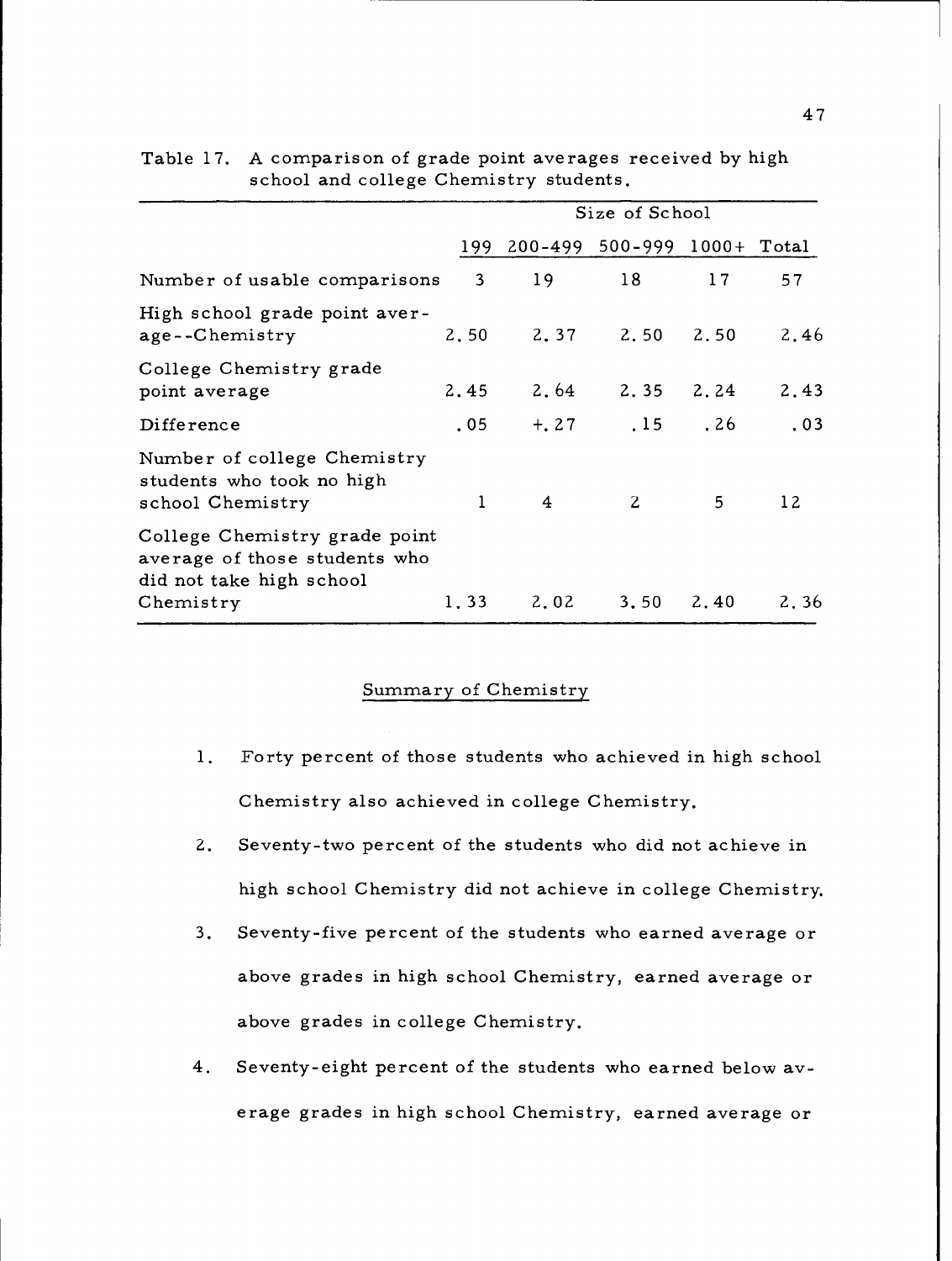above in college Chemistry.

- The students who did not have high school Chemistry per- $5.$ formed just as well in college Chemistry as those who had taken high school Chemistry.
- Students from schools with 200-499 students earned college 6. Chemistry grade .27 of a point higher than their high school Chemistry grades.

### Performance of Science Students

### Over-all Considerations

Few high schools offer Botany, therefore, the courses General Science and Biology have been used to compare with college Science. Out of 101 students, only two did not take either Biology or General Science in high school. There were 25 college students who did not take college Science. College Science courses included Botany 201, 202, 203; General Science 101, 102, 103; and Zoology 201, 202, 203.

The courses taken in high school and college, Biology, Botany, General Science, and Zoology will be referred to as high school Science and college Science respectively.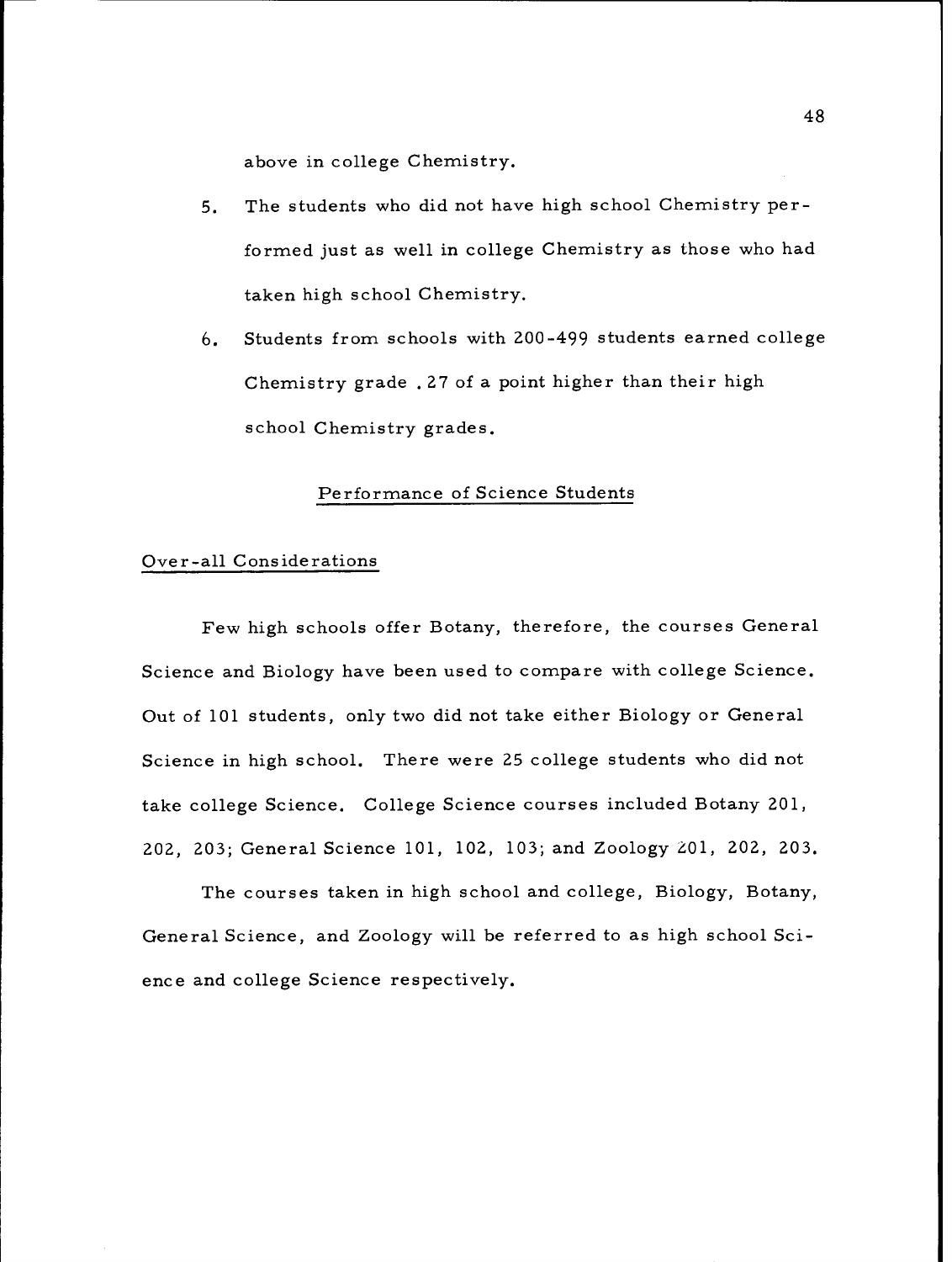|                                                                            | Size of School |                          |                         |                |              |  |
|----------------------------------------------------------------------------|----------------|--------------------------|-------------------------|----------------|--------------|--|
|                                                                            | 199            | 200-499                  | $500 - 999$ $1000 +$    |                | Total        |  |
| Total number of students<br>studied                                        | 9              | 30                       | 31                      | 31             | 101          |  |
| Total number of high school<br>Biology and Science students                | 9              | 29                       | 31                      | 30             | 99           |  |
| Number of high school stu-<br>dents who did not take Biology<br>or Science | 0              | $\mathbf{1}$             | $\mathbf 0$             | 1              | $\mathbf{2}$ |  |
| Number of high school students<br>3.00 and above                           | 5              | 12                       | 17                      | 21             | 55           |  |
| Number of high school students<br>below 3.00                               | 4              | 17                       | 14                      | 9              | 44           |  |
| Number of high school students<br>2.00 and above                           | 9              | 27                       | 29                      | 29             | 94           |  |
| Number of high school students<br>below 2.00                               | 0              | $\mathbf{2}$             | $\mathbf{z}$            | $\mathbf{1}$   | 5            |  |
| Total number of college<br>Science students                                | 9              | 28                       | 27                      | 29             | 93           |  |
| Number of college students<br>who did not take Science                     | 0              | $\overline{c}$           | $\overline{\mathbf{4}}$ | $\overline{c}$ | 8            |  |
| Number of college students<br>3.00 and above                               | $\overline{c}$ | $\overline{\mathcal{L}}$ | $\overline{7}$          | 6              | 22           |  |
| Number of college students<br>below 3.00                                   | 7              | 21                       | 20                      | 23             | 71           |  |
| Number of college students<br>2.00 and above                               | 5              | 22                       | 16                      | 26             | 69           |  |
| Number of college students<br>below $2.00$                                 | 4              | 6                        | 11                      | 3              | 24           |  |

Table 18. Comparisons of high school and college Science by school size.

Table 19 compares those students who achieved in high school Science and those who achieved in college Science. Also shown in Table 19 is the total performance of all high school and college Science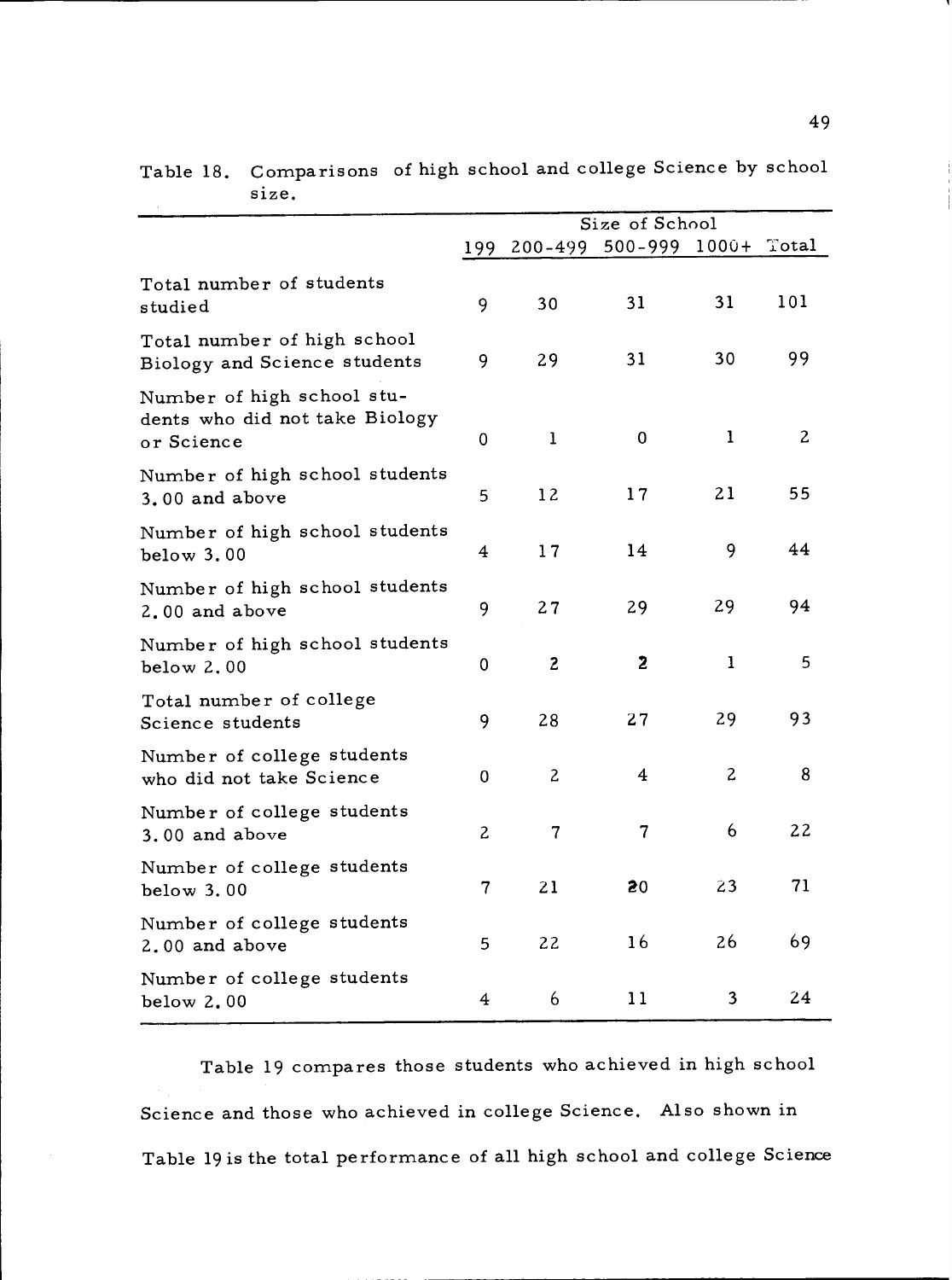students. There were 53 students who achieved a 3.00 or better in high school Science. Of these 53 students, 13 also achieved in college Science. If it had been predicted that those students who achieved in high school Science would achieve in college Science, the prediction would have been 24 percent correct. There were 38 students who did not achieve in high school Science, of this number seven achieved in college Science. Therefore, it could be predicted that 82 percent of those who do not achieve in high school Science would not achieve in college Science.

|                                                                         | Size of School |    |                             |    |    |  |
|-------------------------------------------------------------------------|----------------|----|-----------------------------|----|----|--|
|                                                                         | 199            |    | 200-499 500-999 1000+ Total |    |    |  |
| High school Sciences 3.00 and<br>over, college Science 3.00 and<br>over |                | 3  | 5                           | 4  | 13 |  |
| High school Sciences 3.00 and<br>over, college Science under 3.00 4     |                | 9  | 11                          | 16 | 40 |  |
| High school Science under 3.00<br>college Science 3.00 and over         | 1              | 3  | $\mathbf{2}$                |    | 7  |  |
| High school Science under 3.00,<br>college Science under 3.00           | 3              | 12 | 9                           | 7  | 31 |  |
| Total number of usable<br>comparisons                                   | 9              | 27 | 27                          | 28 | 91 |  |

Table 19. A comparison of students who achieve in high school and college Science.

A comparison between average students in high school Science and the average students in college Science was made. Of the 91 usable comparisons, 88 students did average or above average work in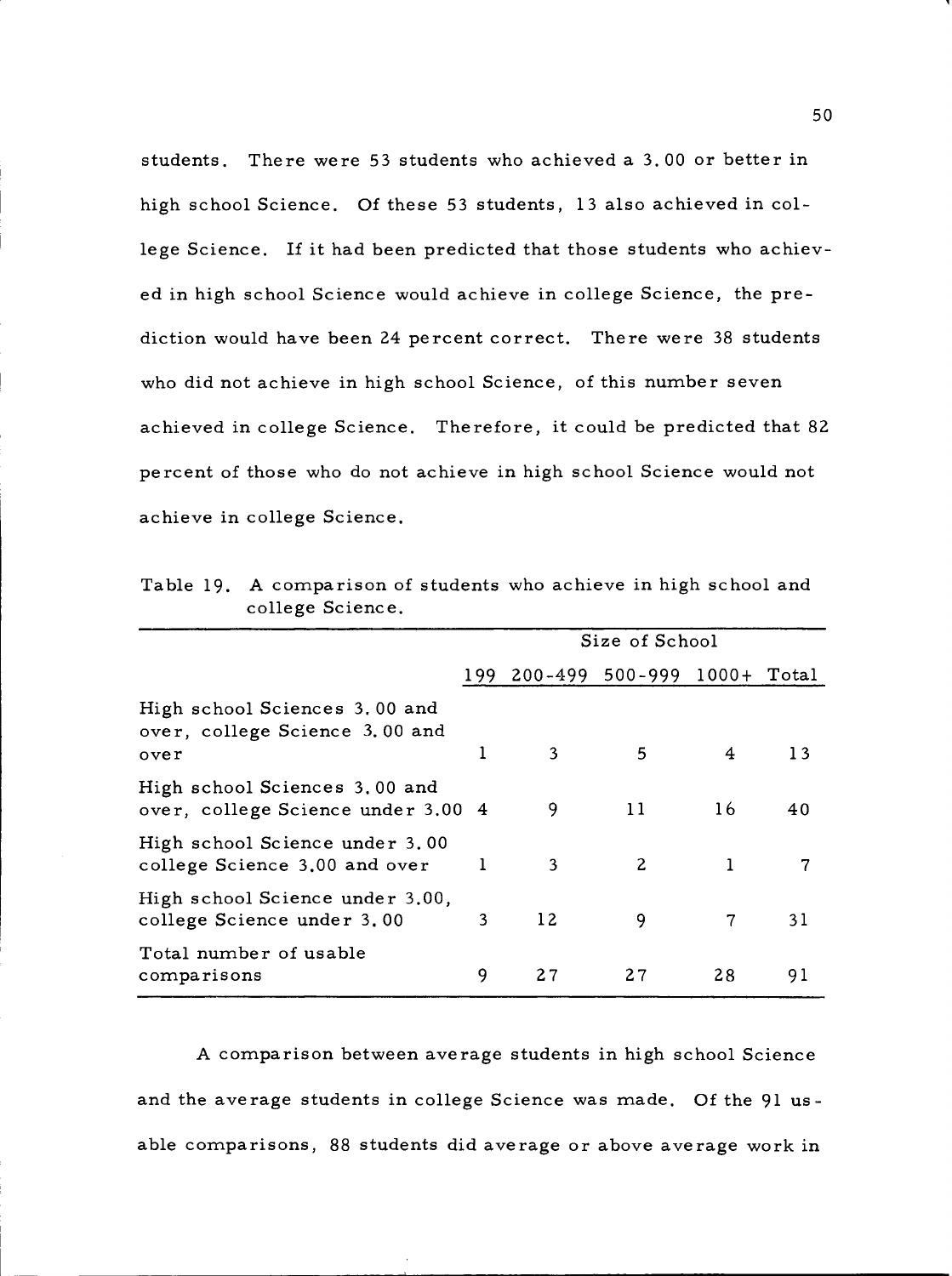high school Science. Sixty-four or 73 percent of these 88 students did average or above in college Science. Only three students who did not do average work in high school Science took college Science. Of the three students, two did average or above work in college Science.

|                                                                        | Size of School |                                 |                 |          |    |  |
|------------------------------------------------------------------------|----------------|---------------------------------|-----------------|----------|----|--|
|                                                                        |                | 199 200-499 500-999 1000+ Total |                 |          |    |  |
| High school Science 2.00 and<br>over, college Science 2.00<br>and over | 5              | 20                              | 14              | 25       | 64 |  |
| High school Science 2.00 and<br>over, college Science under<br>2.00    | 4              | 5                               | 12 <sup>2</sup> | 3        | 24 |  |
| High school Science under 2.00.<br>college Science 2.00 and over       | $\bf{0}$       | $\mathbf{1}$                    | 1               | $\bf{0}$ | 2  |  |
| High school Science under 2.00,<br>college Science under 2.00          | 0              | 1                               | $\bf{0}$        | 0        | 1  |  |
| Total number of usable<br>comparisons                                  | 9              | 27                              | 27              | 28       | 91 |  |

Table 20. A comparison of average and above, and below average students in high school and college Science.

### High School Size Versus Performance in College Science

Table 21 compares high school and college Science grade point average with the size of high school. Students from schools with enrollment less than 199 students dropped .97 of a grade point. This drop corresponds with similar drops experienced in Mathematics and English. The students from schools with 500-1000 enrollment grade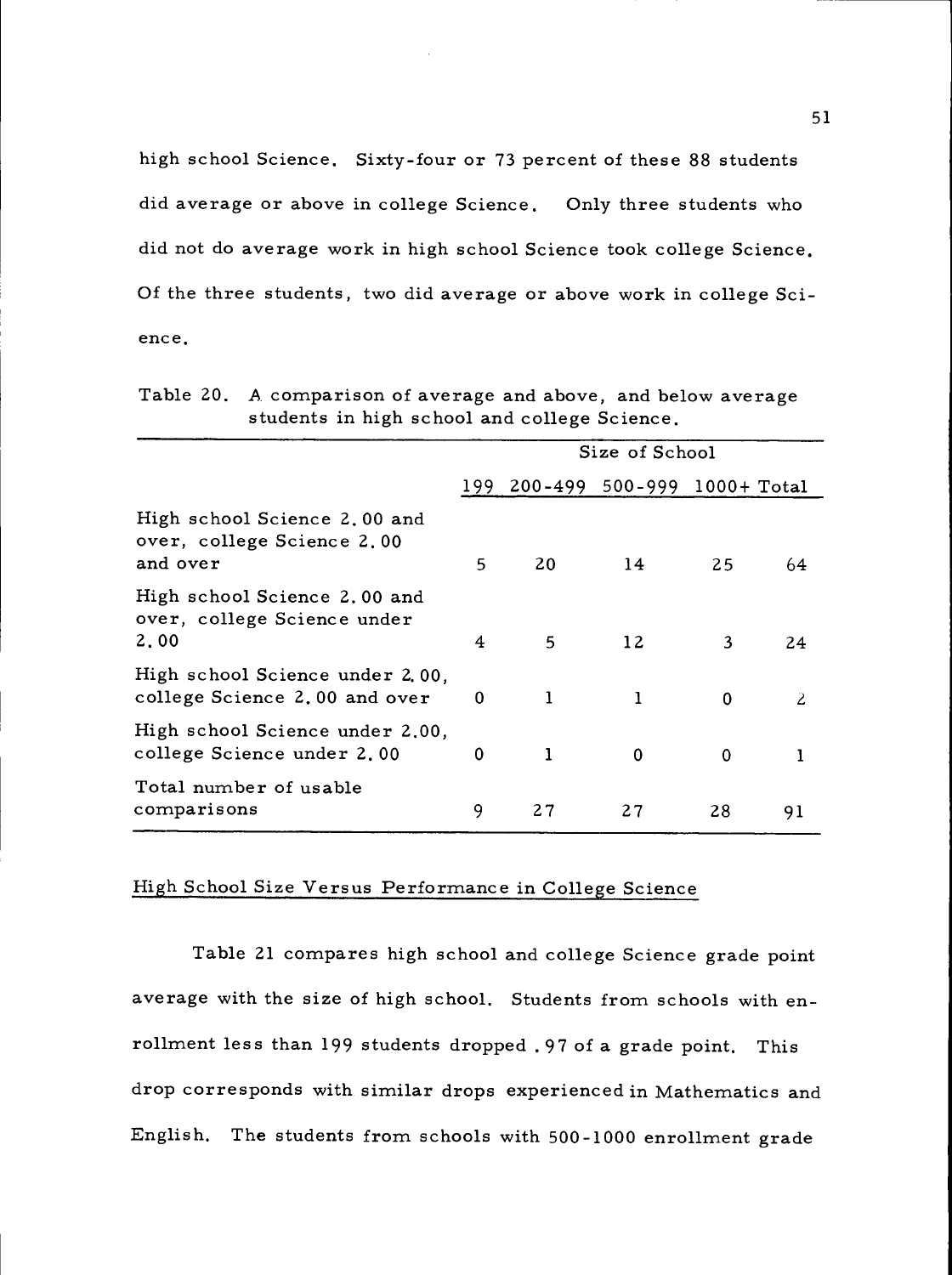point drop was . 71, followed by decreases of .52 and .51 for schools over 1000 and 200-499 students respectively. It appears that on the average, high school students drop about two-thirds of a grade point between high school Science and college Science.

|                                                                               |      | Size of School |                                   |    |      | <b>Aver-</b> |  |
|-------------------------------------------------------------------------------|------|----------------|-----------------------------------|----|------|--------------|--|
|                                                                               | 199  |                | 200-499 500-999 1000+             |    | age  | Total        |  |
| Total usable comparisons                                                      | 9    | 27             | 27                                | 28 |      | 91           |  |
| Difference between high<br>school and college over-all<br>grade point average |      |                | $.72 \t .46 \t .59 \t .43 \t .49$ |    |      |              |  |
| High school Science grade<br>point average                                    |      |                | $2,80$ $2,72$ $2,96$ $3,00$       |    | 2.89 |              |  |
| College Science grade<br>point average                                        | 1.85 |                | 2.21 2.24 2.45                    |    | 2.27 |              |  |
| Difference between high<br>school and college grade<br>point average          |      | .97.51         | $.72$ $.55$                       |    | . 62 |              |  |

Table 21. A comparison of grade point averages received by high school and college students in Science.

### Summary of Science

- 1. Twenty-four percent of those students who achieved in high school Science also achieved in college Science.
- $2.$ Eighty-two percent of those students who did not achieve in high school Science did not achieve in college Science.
- $3.$ Seventy-three percent of the high school students who did average or above in high school Science, did average or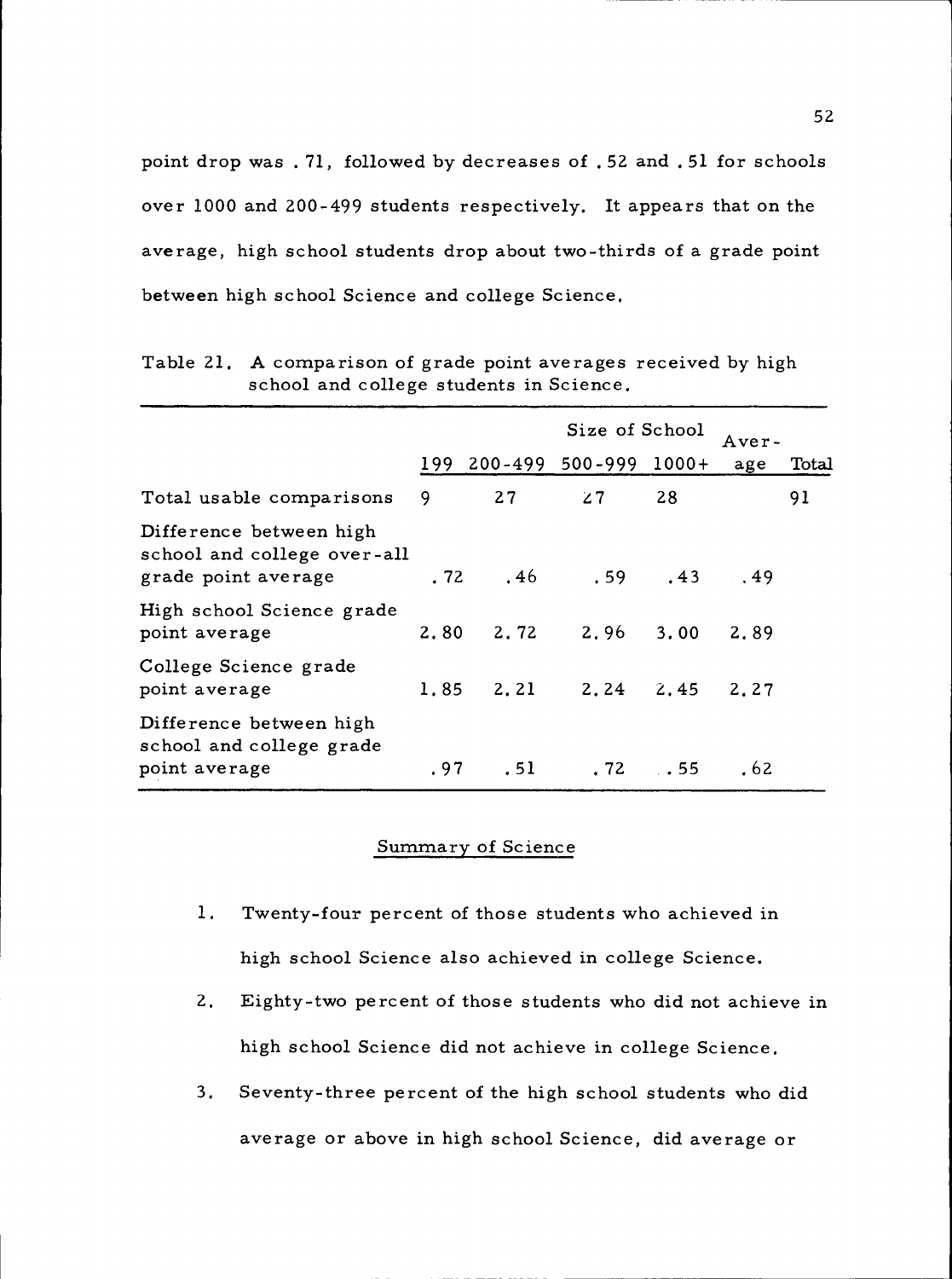above in college Science.

- College Science grade point dropped .62 point from high  $4.$ school Science grade point average.
- Students from high schools under 199 students lost .97 of a 5. grade point in college Science.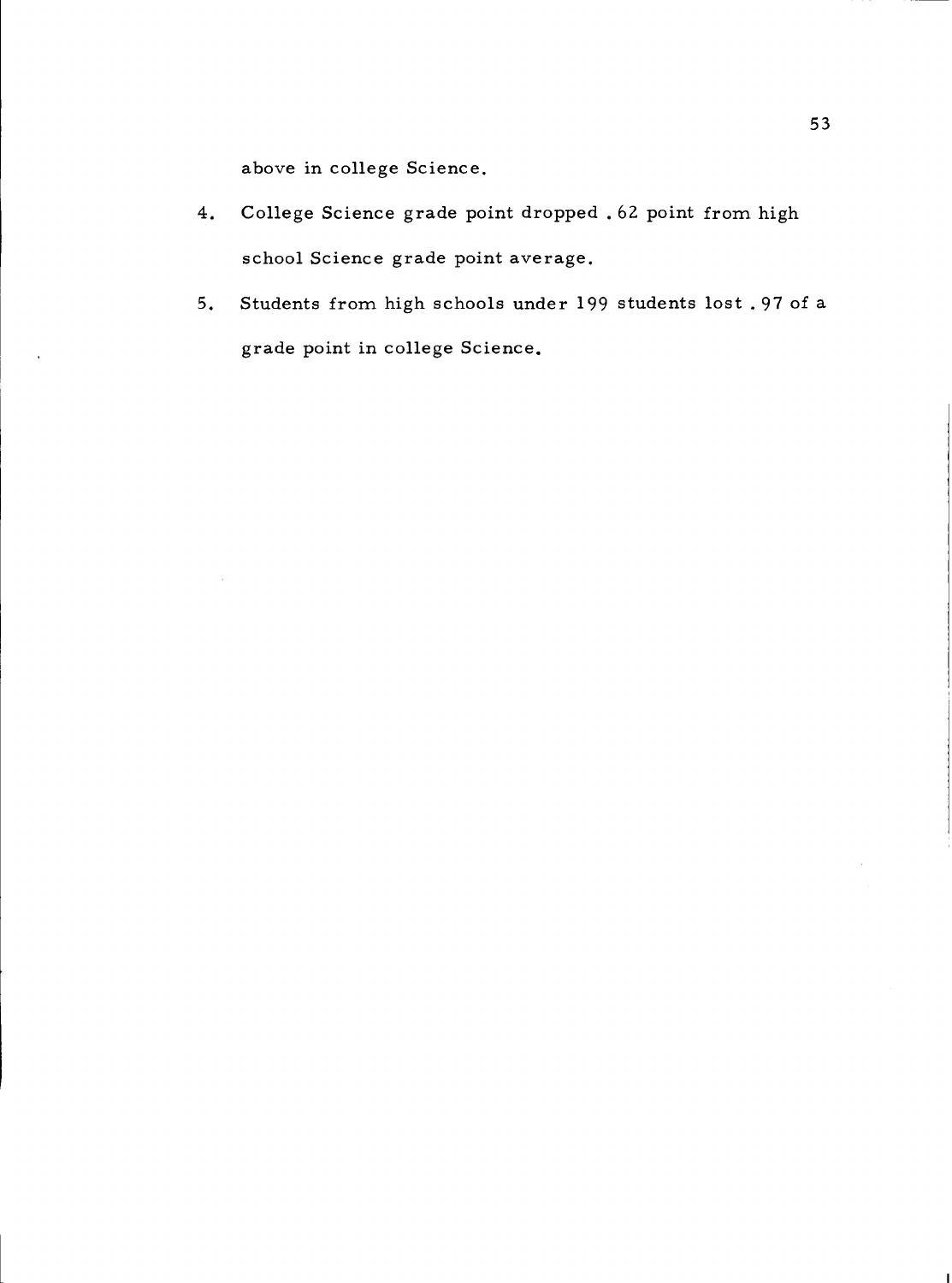- $1.$ Only a small percentage of the students who achieved (3.00 and above) in high school subjects of Mathematics, English, Chemistry, Biology and General Science went on to achieve in the same subjects in college. It was indicated in this study that the percentage of students who go on to achieve in college was between 35 and 40 percent.
- $2.$ The students who did not achieve in the above subjects in high school have very little chance of achieving in the same subjects in college. It was indicated in this study, that the percentage of students who did not achieve in high school and went on to achieve in college was between four and 28 percent.
- $3<sub>1</sub>$ The students who earned average or above grades (2.00 or above) in the high school subjects of Mathematics, English, Chemistry, Biology and General Science have a very good chance to earn average or above grades in the same subject areas in college. It was indicated by this study that the percentage of students who go on to receive average or above grades in college is between 61 and 83 percent.
- $4.$ The students who do below average work in the above subjects, excepting English, in high school have a fair chance of attaining average or above grades in the same subjects in college. It was indicated in this study that two-thirds of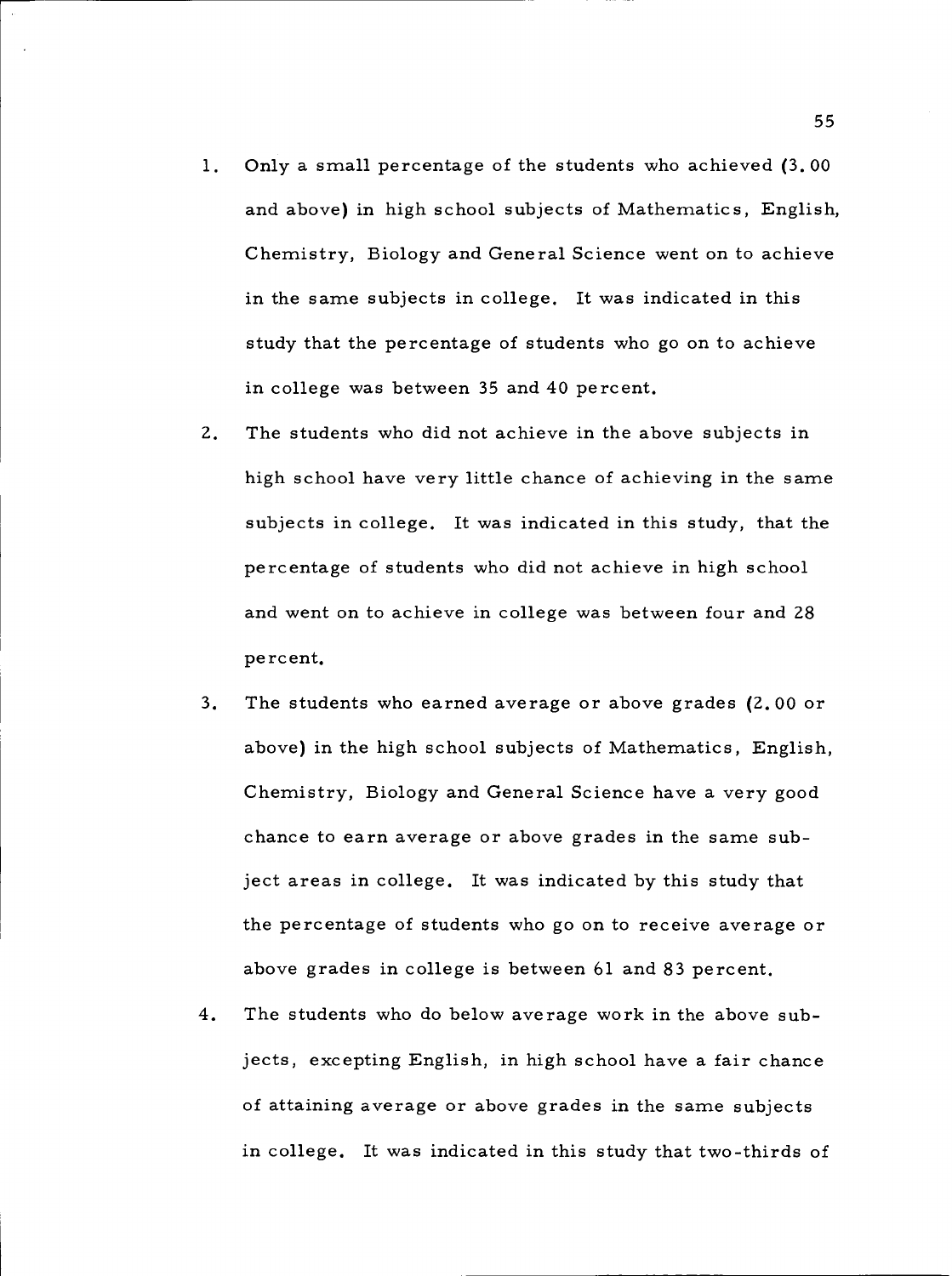the students who do below average work in high school subjects of Mathematics, Chemistry, Biology and General Science do average or above work in college. Only nine percent of the students who earned below average high school grades in English do average or above in college English.

- 5. The grade point average between high school subjects of Mathematics, English, Chemistry, Biology and General Science and the college classes in the same subject area dropped .43. The largest drop being Science and English with a minus grade point average of .62 and .61 respectively. Mathematics dropped , 46 and Chemistry .03.
- 6. The average high school grade point average of the 101 students studied was 2.82 for all work done in high school. The same student's over-all college grade point at the time of the study was 2.31. This indicates a decline of .51 between high school and college for all work taken.
- $7.$ Students from schools with enrollments under 200 had an over-all grade point drop of . 72 whereas their grade point average for the selected subjects studied dropped . 76.
- 8. Students from schools with enrollments of 200-499 had an over-all grade drop of .46 from high school to college,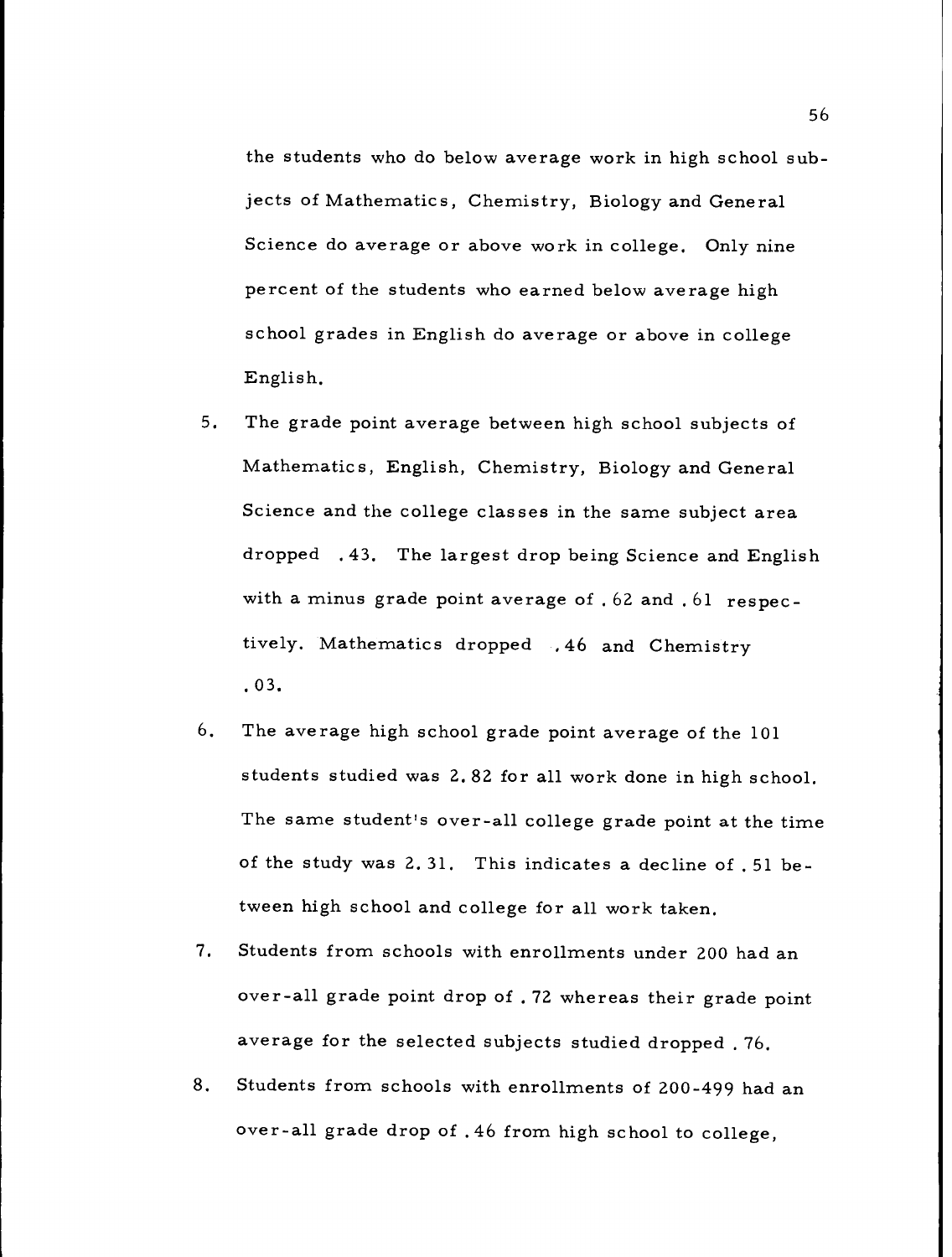whereas their grades dropped only .27 in the selected subjects studied.

- Students from schools with enrollment from 500-999 had an 9. over-all grade point drop of .58 between high school and college whereas their grades dropped .49 in the selected subjects studied.
- Students from schools with enrollments of over 1000 had an  $10.$ over-all grade point drop of .43 between high school and college, whereas their grades dropped . 47 in the selected subject areas.
- The study indicates that school size has little to do with 11. success in college, but it does indicate the small school (under 199 students) gives their students higher grades.

### Recommendations

The following recommendations based on the conclusions made in this study are:

- $1.$ High school teachers who counsel prospective college students should become familiar with the student's grades. This knowledge of the student's ability and potential, based on grades, will give the high school personnel a sis for constructive counseling and advice.
- $2.$ High school personnel should be aware of the student's

57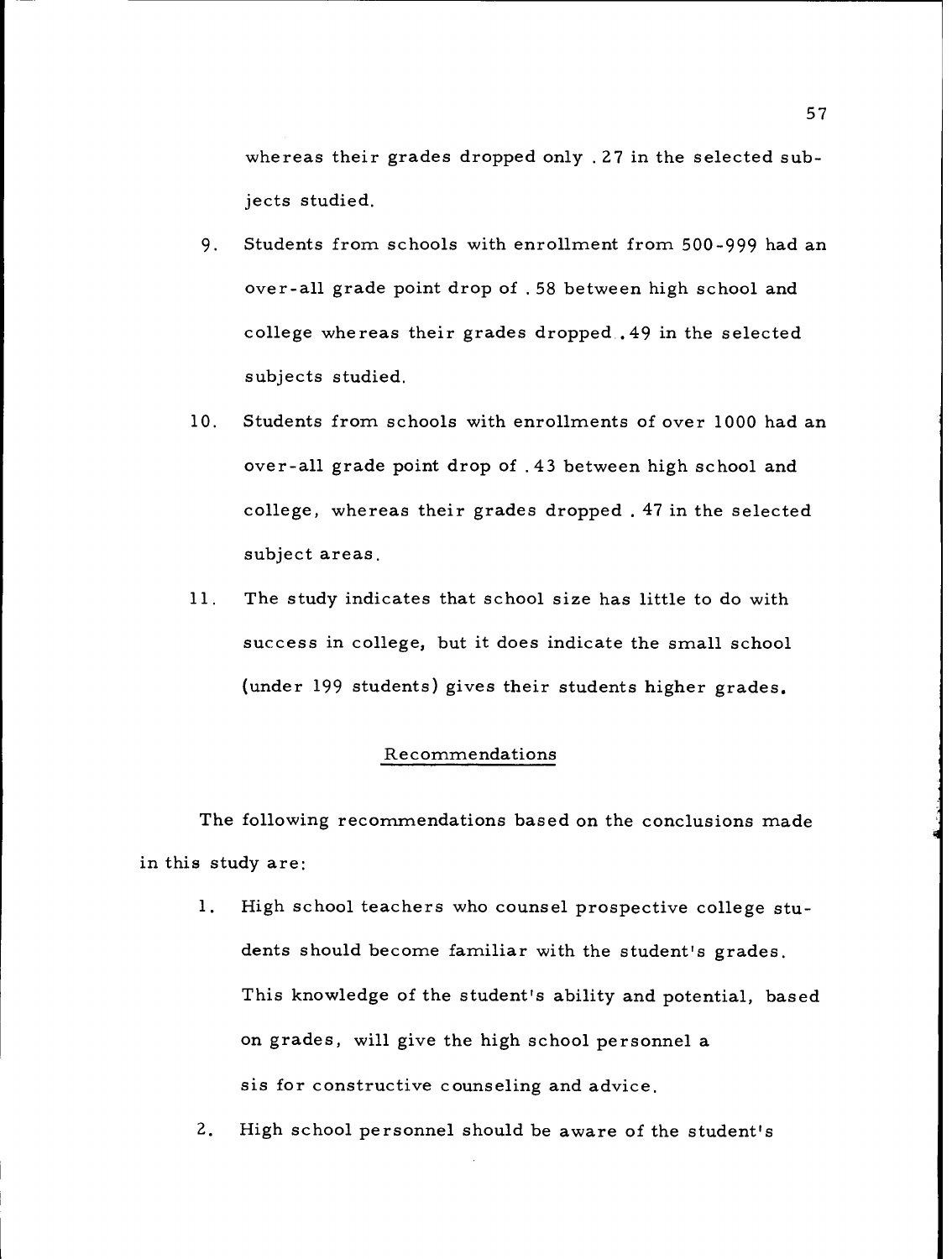strong and weak areas. With this information, the counselor can point out to the student what problems he can expect to have in college.

- The school's size has very little to do with success in col- $3.$ lege, although high school students from small schools have higher initial high school grade point averages. Therefore, it is recommended that teachers and school personnel in small schools challenge their students more.
- $4.$ The colleges and universities continue to select their students by a combination of high school grade point averages and entrance examinations.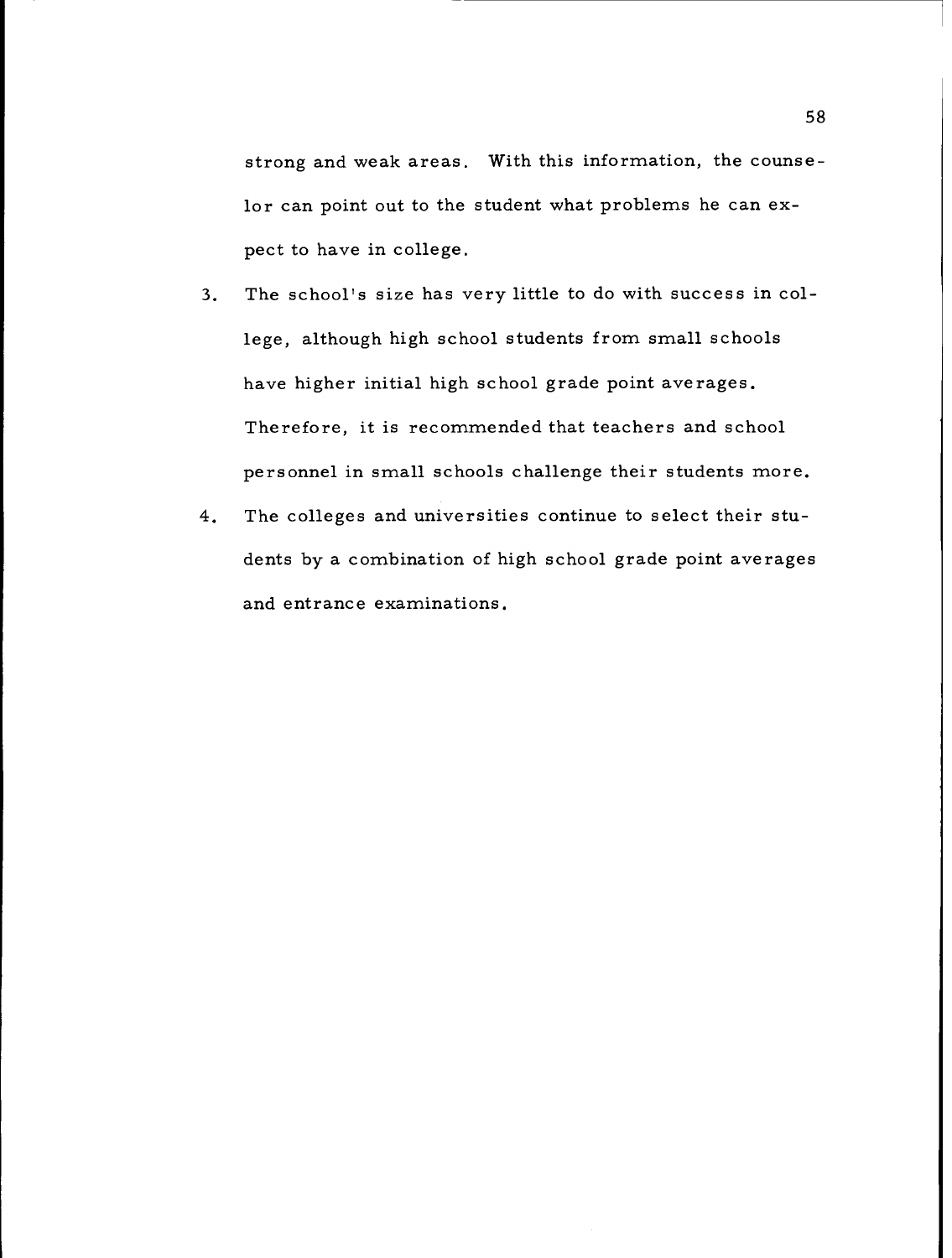#### BIBLIOGRAPHY

- Aiken, Wilford Merton. The story of the eight year study. 1. New York, Harper, 1942. 157 p.
- Brown, Clarence W. Relation of three variables to college  $2.$ success. California Journal of Secondary Education 16:495. December, 1941.
- California Association of Secondary School Adminstrators.  $3.$ California school directory. 37th ed. Burlingame, 1963. 516 p.
- Carlson, J. Spencer and Victor Melstein. The relation of cer- $4.$ tain aspects of high school performance to academic success in college. College and University 33:188. Winter, 1958.
- Cochran, Samuel W. and Frederic B. Davis. Predicting fresh- $5.$ man grades. Peabody Journal of Education 27:355. May, 1950.
- Douglass, Harl R. The relation of high school preparation and 6. certain other factors to academic success at the University of Oregon. Eugene, Oregon, University Press, 1931. 61 p. (University of Oregon Publications, Educational Series, Vol. 3, No. 1)
- Dwyer, P.S. , C. Horner and C. S. Yoakum. A statistical sum- $7.$ mary of records of students entering the University of Michigan as freshmen in the decade 1927 - 1936. University of Michigan Administrative Studies 1 (4) :1 -226. 1940.
- Edds, Jess H. and Morrison W. McCall. Predicting the scho-8. lastic success of college freshmen. Journal of Educational Research 27:129. October, 1933.
- Endler, Norman S. and Danny Steinberg. Prediction of aca-9. demic achievement at the university level. Personnel and Guidance Journal 41:694-699. April, 1963.
- Frandsen, Arden N. Educational psychology. New York,  $10.$ McGraw-Hill, 1961. 610 p.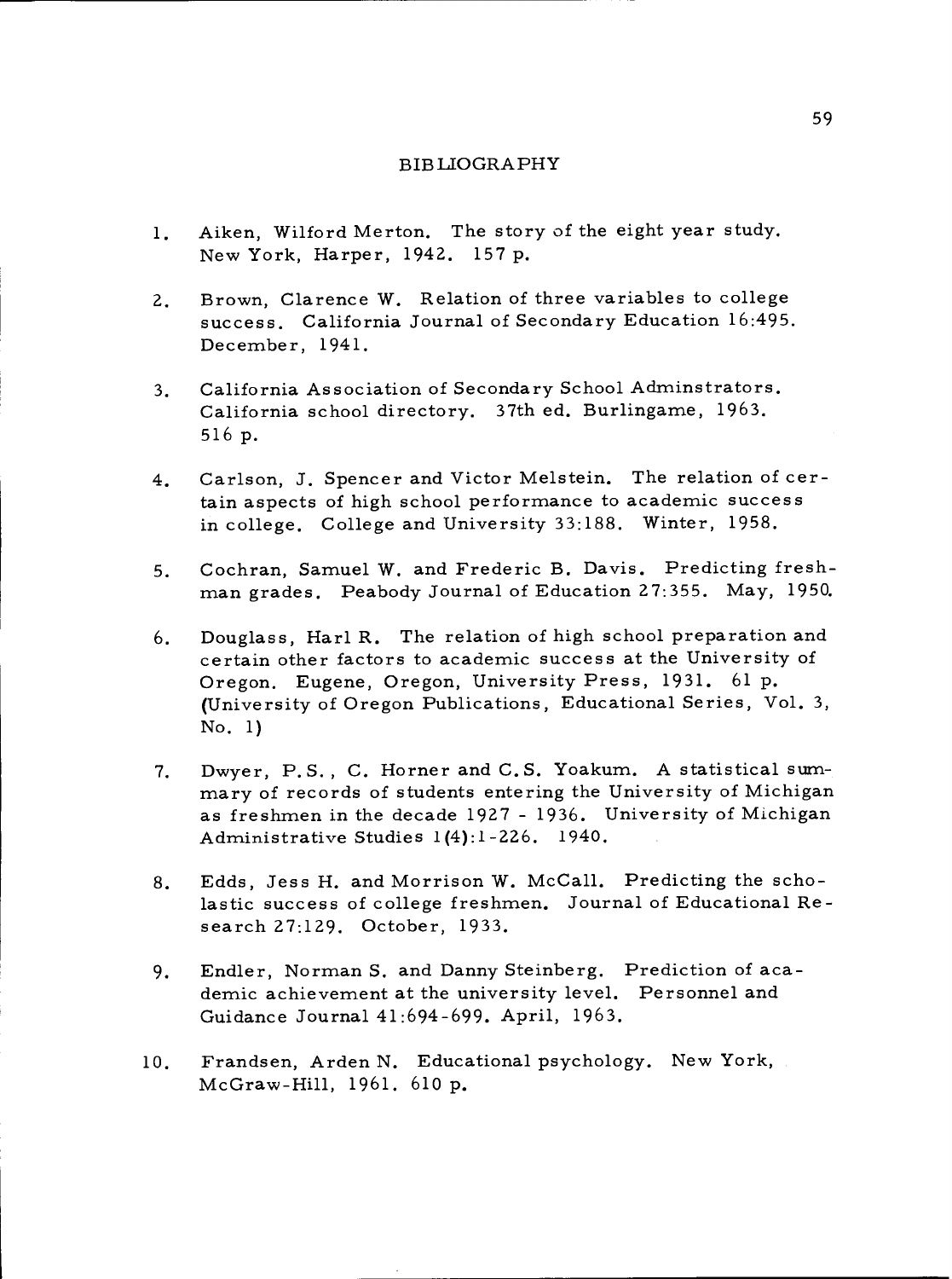- Frederiksen, Norman and W. B. Schrader. The ACE psycholo-11. gical examination and high school standing as predictors of college success. Journal of Applied Psychology 36:261-265. August, 1952.
- Gillespie, Marcus. Rank in class. Washington, D.C. , The  $12.$ Joint Committee of School-College Relations of American Association of Collegiate Registrars and Admissions Officers and National Association of Secondary School Principals, n. d. , n. p.
- Gladfelter, Millard E. The value of several criteria in pre- $13.$ dicting college success. Bulletin of the American Association of Collegiate Registrars 11:187. April, 1936.
- Guisti, Joseph Paul. Relationship of high school curriculum  $14.$ experiences to college grade point average. Educational and Psychological Measurement 23:815-816. Winter, 1963.
- Henderson, Harold L. and Sherman H. Masten. Six predictors  $15.$ of college achievement. The Journal of Genetic Psychology 94: 146. March, 1959.
- 16. Jex, F. B. University of Utah studies in predictions of academic success. Salt Lake City , 1957. 51 p. (Utah, University - Research monographs in education, v. 1, no. 1)
- 17. Jones, George A. and H.R. Laslett. The prediction of scholastic success in college. Journal of Educational Research 29:269. December, 1935.
- 18. Long, James S. The performance of former students of vocational agriculture in the School of Engineering at Oregon State College. Master's thesis. Corvallis, Oregon State College, 1958. 66 numb. leaves.
- McCormich, James H. and William Acher. Aspects of the high  $19.$ school record related to the first semester college grade point average. Personnel and Guidance Journal 42:699-703. March, 1964.
- 20. Mac Lachlan, P.S. and C.W. Burnett. Who are the superior freshmen in college. Personality and Guidance Journal 32:345- 349. February, 1954.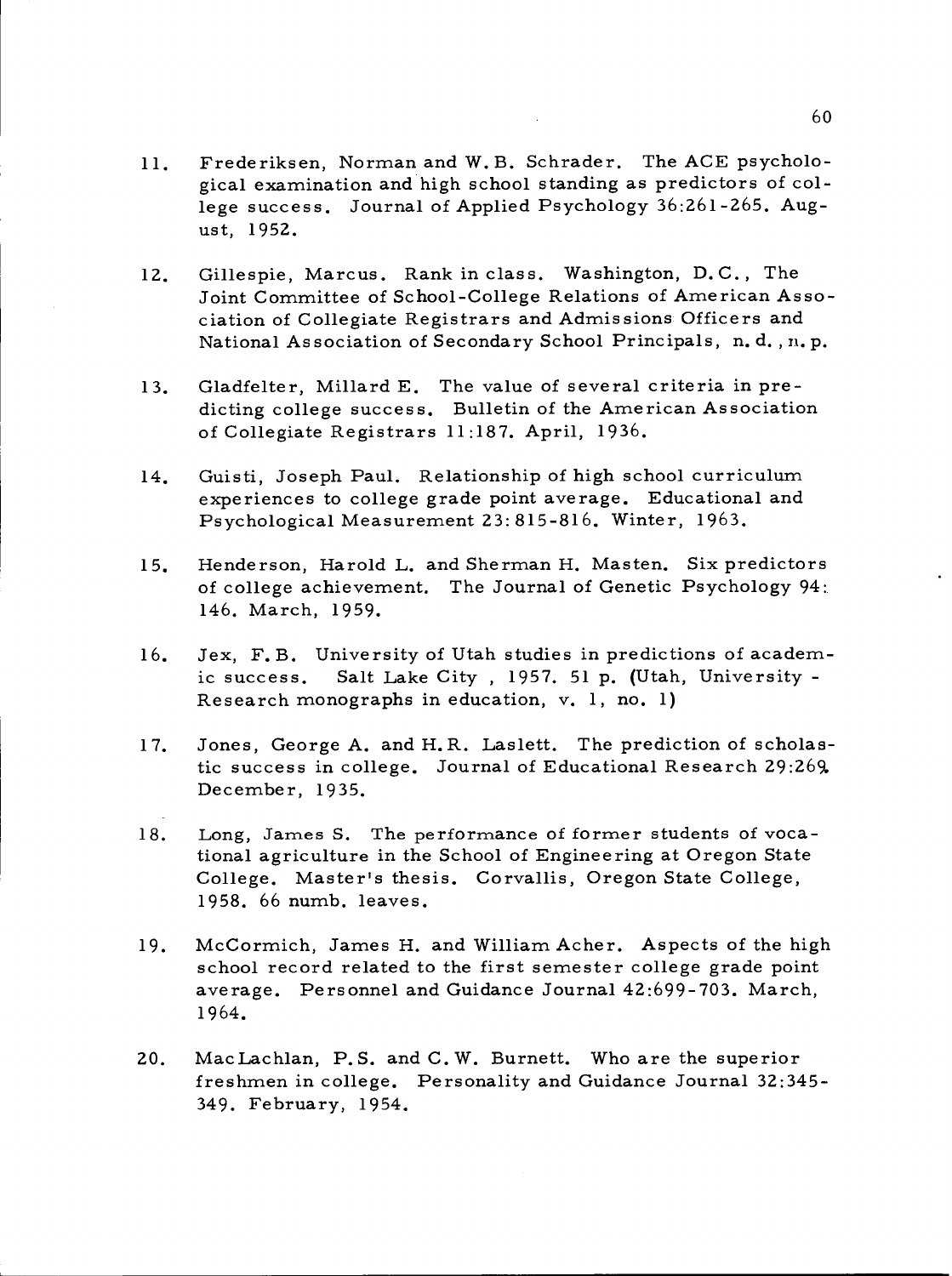- Michael, William B, Robert A. Jones, Anna Cox, Arthur Gershon, Marvin Hoover, Kenneth Katz and Dennis Smith.  $21.$ High school record and college board scores as predictors of success in a liberal arts program during the freshman year of college. Educational and Psychological Measurement 22:399- 400. 1962.
- Oregon, State College Committee on Preparation of Incoming Students. A study of the scholastic success of the class of  $22.$ 1956. Corvallis, 1957. 123 numb. leaves.
- Oregon. State Department of Education. 1964-65 Oregon school  $23.$ directory. Salem, 1965. 67 p.
- Oregon. State System of Higher Education. Oregon State Uni- $24.$ versity Bulletin, Catalog issue 1963-64. Corvallis, May 1963. 383 p.
- Pedersen, Charles Edward. The performance of former stu- dents of vocational agriculture at Oregon State College. Mas- $25.$ ter's thesis. Corvallis, Oregon State College, 1958. 42 numb. leaves.
- Read, C. B. Prediction of scholastic success in a municipal  $26.$ university. School and Society 48:187-188. August, 1938.
- Scannel, Dale P. Prediction of college success from elemen- $27.$ tary and secondary school performance. Journal of Educational Psychology 101:130-134. June, 1960.
- Schmidt, Richard Wallace. A comparison of high school and  $28.$ college grades of 131 college agriculture students. Master's thesis. Corvallis, Oregon State College, 1959. 71 numb. leaves.
- Schmitz, Sylvester. Predicting success in college: A study of  $29.$ various criteria. Journal of Educational Psychology 28:466. September, 1937.
- Sharp, Bert L. College achievement: Its relationship to high  $30.$ school achievement experiences and test scores. Personnel and Guidance Journal 41:247-250. November, 1962.
- Spelbrink, Perry Norbert. High school physical science as  $31.$ preparation for college sciences. Master's thesis. Corvallis, Oregon State College, 1954. 96 numb. leaves.